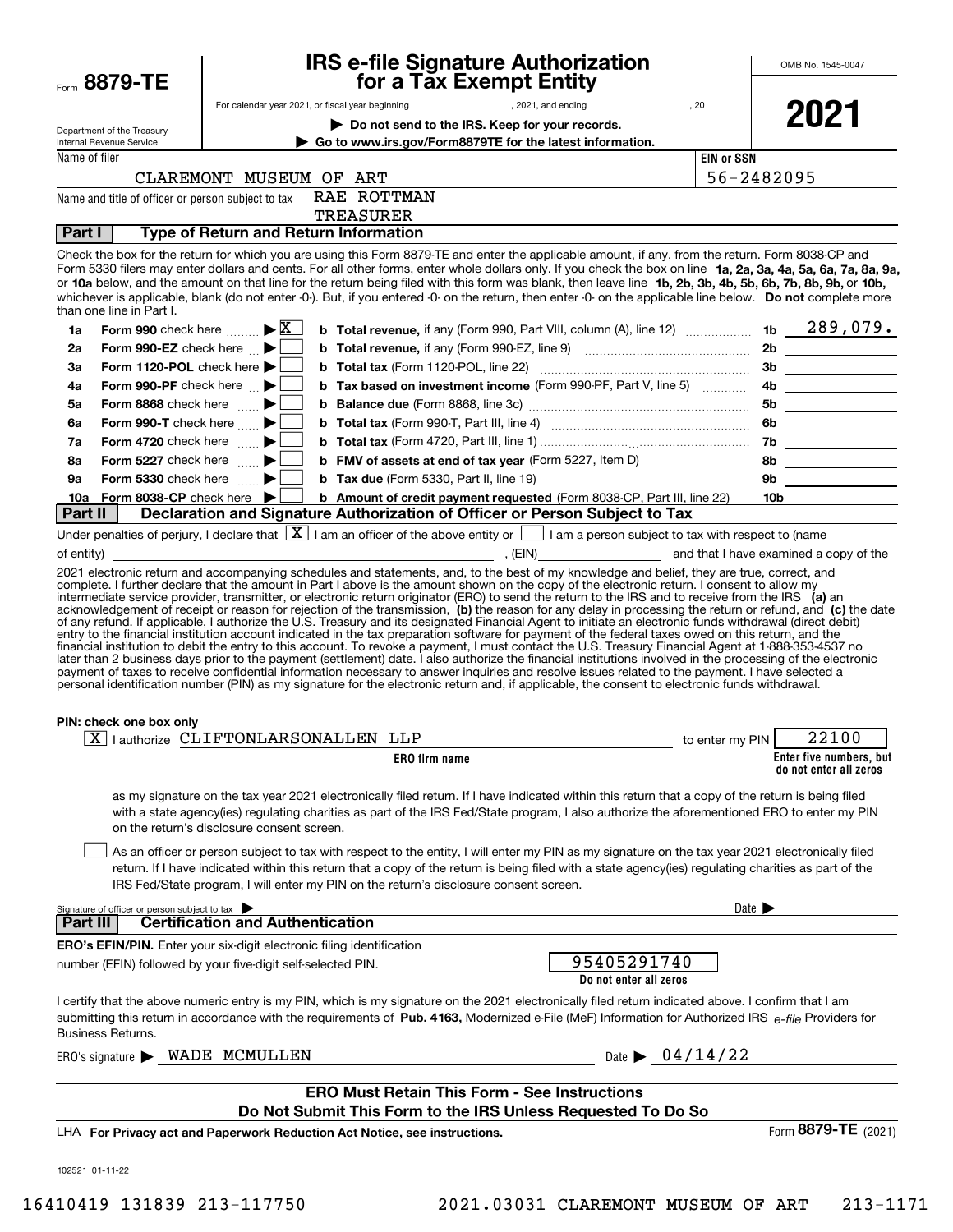| п<br>Form |
|-----------|
|-----------|

Department of the Treasury Internal Revenue Service

# **Return of Organization Exempt From Income Tax**

Under section 501(c), 527, or 4947(a)(1) of the Internal Revenue Code (except private foundations) **2021** 

**| Do not enter social security numbers on this form as it may be made public.**

**| Go to www.irs.gov/Form990 for instructions and the latest information. Inspection**



|                         |                         | A For the 2021 calendar year, or tax year beginning                                                                                         | and ending |                                                     |                                                           |
|-------------------------|-------------------------|---------------------------------------------------------------------------------------------------------------------------------------------|------------|-----------------------------------------------------|-----------------------------------------------------------|
| В                       | Check if<br>applicable: | <b>C</b> Name of organization                                                                                                               |            | D Employer identification number                    |                                                           |
|                         | Address<br>change       | CLAREMONT MUSEUM OF ART                                                                                                                     |            |                                                     |                                                           |
|                         | Name<br>change          | Doing business as                                                                                                                           |            | 56-2482095                                          |                                                           |
|                         | Initial<br>return       | Number and street (or P.O. box if mail is not delivered to street address)                                                                  | Room/suite | E Telephone number                                  |                                                           |
|                         | Final<br>return/        | PO BOX 1136                                                                                                                                 |            | $909 - 621 - 3200$                                  |                                                           |
|                         | termin-<br>ated         | City or town, state or province, country, and ZIP or foreign postal code                                                                    |            | G Gross receipts \$                                 | 323,485.                                                  |
|                         | Amended<br>return       | 91711<br>CLAREMONT, CA                                                                                                                      |            | $H(a)$ is this a group return                       |                                                           |
|                         | Applica-<br>tion        | F Name and address of principal officer: ELAINE TURNER                                                                                      |            | for subordinates?                                   | $\overline{\ }$ Yes $\overline{\phantom{X}}$ No           |
|                         | pending                 | SAME AS C ABOVE                                                                                                                             |            | $H(b)$ Are all subordinates included? $\Box$ Yes    | N <sub>o</sub>                                            |
|                         |                         | Tax-exempt status: $\boxed{\mathbf{X}}$ 501(c)(3)<br>$\sqrt{\frac{2}{1}}$ (insert no.)<br>4947(a)(1) or<br>$501(c)$ (                       | 527        |                                                     | If "No," attach a list. See instructions                  |
|                         |                         | J Website: WWW.CLAREMONTMUSEUM.ORG                                                                                                          |            | $H(c)$ Group exemption number $\blacktriangleright$ |                                                           |
|                         |                         | K Form of organization: X Corporation<br>Association<br>Other $\blacktriangleright$<br>Trust                                                |            |                                                     | L Year of formation: $2004$ M State of legal domicile: CA |
|                         | Part I                  | Summary                                                                                                                                     |            |                                                     |                                                           |
|                         | 1.                      | Briefly describe the organization's mission or most significant activities: THE CLAREMONT MUSEUM OF ART                                     |            |                                                     |                                                           |
|                         |                         | CELEBRATES THE COMMUNITY'S RICH ARTISTIC HISTORY.                                                                                           |            |                                                     |                                                           |
| Activities & Governance | $\mathbf{2}$            | Check this box $\blacktriangleright$ $\Box$ if the organization discontinued its operations or disposed of more than 25% of its net assets. |            |                                                     |                                                           |
|                         | 3                       | Number of voting members of the governing body (Part VI, line 1a)                                                                           |            | 3                                                   | 15                                                        |
|                         | 4                       |                                                                                                                                             |            | $\overline{4}$                                      | 15                                                        |
|                         | 5                       |                                                                                                                                             |            | 5                                                   | $\overline{8}$                                            |
|                         | 6                       |                                                                                                                                             |            | $6\overline{6}$                                     | $\overline{61}$                                           |
|                         |                         |                                                                                                                                             |            | 7a                                                  | 0.                                                        |
|                         |                         |                                                                                                                                             |            | 7 <sub>b</sub>                                      | 0.                                                        |
|                         |                         |                                                                                                                                             |            | <b>Prior Year</b>                                   | <b>Current Year</b>                                       |
|                         | 8                       | Contributions and grants (Part VIII, line 1h)                                                                                               |            | 139,090.                                            | 193,562.                                                  |
| Revenue                 | 9                       | Program service revenue (Part VIII, line 2g)                                                                                                |            | 4,742.                                              | 25, 218.                                                  |
|                         | 10                      |                                                                                                                                             |            | $\overline{0}$ .                                    | 0.                                                        |
|                         | 11                      | Other revenue (Part VIII, column (A), lines 5, 6d, 8c, 9c, 10c, and 11e)                                                                    |            | 6,368.                                              | 70, 299.                                                  |
|                         | 12                      | Total revenue - add lines 8 through 11 (must equal Part VIII, column (A), line 12)                                                          |            | 150, 200.                                           | 289,079.                                                  |
|                         | 13                      | Grants and similar amounts paid (Part IX, column (A), lines 1-3)                                                                            |            | Ο.                                                  | $\mathbf 0$ .                                             |
|                         | 14                      |                                                                                                                                             |            | 0.                                                  | 0.                                                        |
|                         | 15                      | Salaries, other compensation, employee benefits (Part IX, column (A), lines 5-10)                                                           |            | 12,068.                                             | 20,085.                                                   |
| Expenses                |                         |                                                                                                                                             |            | 0.                                                  | 0.                                                        |
|                         |                         | <b>b</b> Total fundraising expenses (Part IX, column (D), line 25)<br>$\blacktriangleright$ and $\blacktriangleright$                       | $0 \cdot$  |                                                     |                                                           |
|                         |                         |                                                                                                                                             |            | 109,175.                                            | 175,610.                                                  |
|                         | 18                      | Total expenses. Add lines 13-17 (must equal Part IX, column (A), line 25)                                                                   |            | 121, 243.                                           | 195,695.                                                  |
|                         | 19                      |                                                                                                                                             |            | $\overline{28}$ , 957.                              | 93,384.                                                   |
| وَقِ                    |                         |                                                                                                                                             |            | <b>Beginning of Current Year</b>                    | <b>End of Year</b>                                        |
|                         | 20                      | Total assets (Part X, line 16)                                                                                                              |            | 424,859.                                            | 519,676.                                                  |
| 5q                      |                         |                                                                                                                                             |            |                                                     |                                                           |
|                         |                         | 21 Total liabilities (Part X, line 26)                                                                                                      |            | 2,698.                                              | 4,131.                                                    |

Under penalties of perjury, I declare that I have examined this return, including accompanying schedules and statements, and to the best of my knowledge and belief, it is true, correct, and complete. Declaration of preparer (other than officer) is based on all information of which preparer has any knowledge.

| Sign            | Signature of officer                                                            |                      | Date                     |                                                 |
|-----------------|---------------------------------------------------------------------------------|----------------------|--------------------------|-------------------------------------------------|
| Here            | RAE ROTTMAN,<br>TREASURER                                                       |                      |                          |                                                 |
|                 | Type or print name and title                                                    |                      |                          |                                                 |
|                 | Print/Type preparer's name                                                      | Preparer's signature | Date                     | <b>PTIN</b><br>Check                            |
| Paid            | WADE MCMULLEN                                                                   | WADE MCMULLEN        | $04/14/22$ self-employed | P00541671                                       |
| Preparer        | Firm's name CLIFTONLARSONALLEN LLP                                              |                      |                          | $'$ Firm's EIN $\blacktriangleright$ 41-0746749 |
| Use Only        | Firm's address 2210 EAST ROUTE 66                                               |                      |                          |                                                 |
|                 | GLENDORA, CA 91740                                                              |                      |                          | Phone no. $(626)$ 857-7300                      |
|                 | May the IRS discuss this return with the preparer shown above? See instructions |                      |                          | x<br><b>No</b><br>Yes                           |
| 132001 12-09-21 | LHA For Paperwork Reduction Act Notice, see the separate instructions.          |                      |                          | Form 990 (2021)                                 |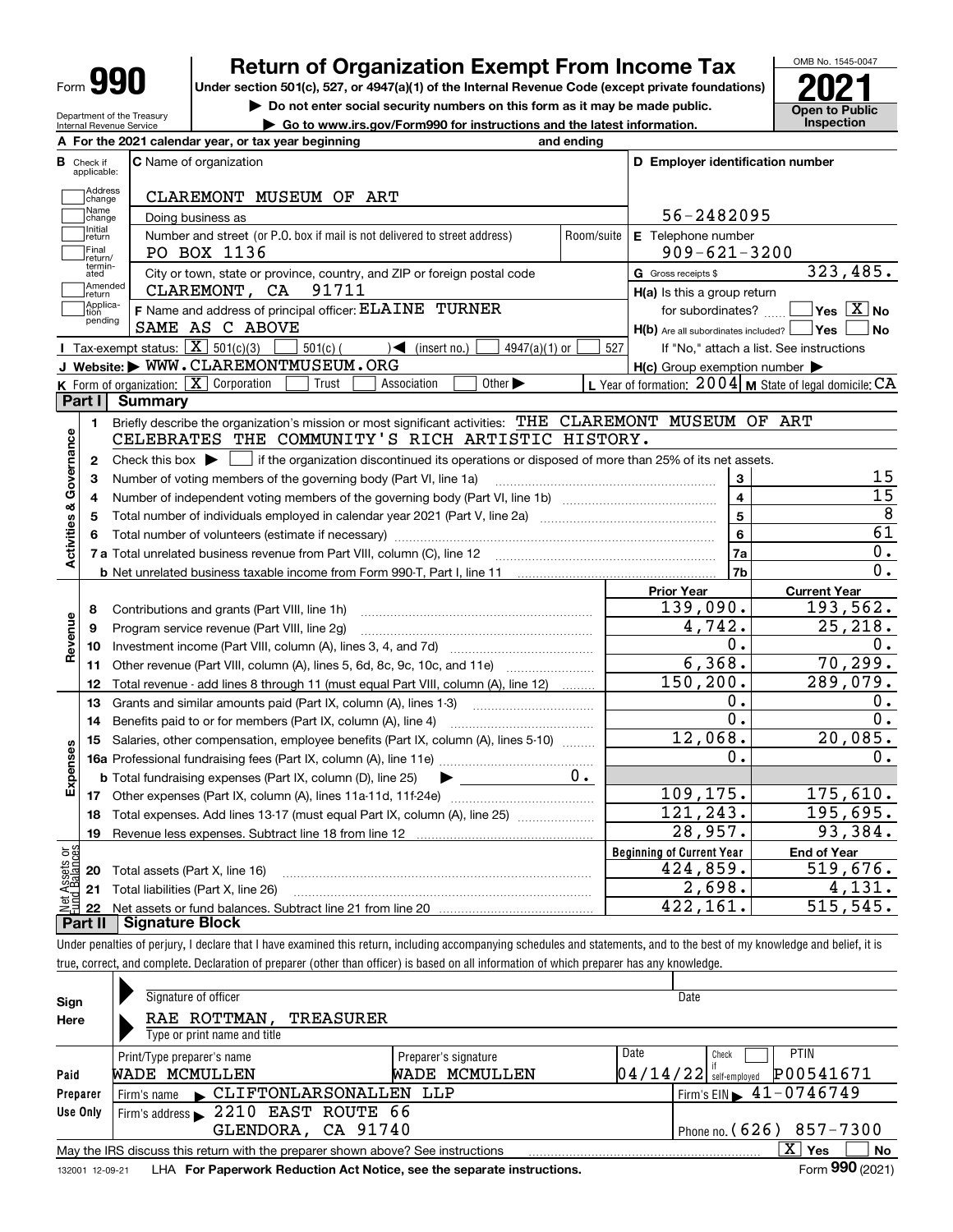|              | <b>Statement of Program Service Accomplishments</b><br>Part III I                                                                            | $Page$ 2                                                       |
|--------------|----------------------------------------------------------------------------------------------------------------------------------------------|----------------------------------------------------------------|
|              |                                                                                                                                              |                                                                |
| 1            | Briefly describe the organization's mission:                                                                                                 |                                                                |
|              | THE ORGANIZATION CELEBRATES THE COMMUNITY'S RICH ARTISTIC LEGACY AND                                                                         |                                                                |
|              | PROMOTES THE CULTURAL VITALITY OF THE POMONA VALLEY AND THE LOS                                                                              |                                                                |
|              |                                                                                                                                              |                                                                |
|              | ANGELES AREA, THROUGH THE MUSEUM'S COLLECTION, ART EXHIBITIONS, EVENTS                                                                       |                                                                |
|              | AND ARTS EDUCATION PROGRAMS.                                                                                                                 |                                                                |
| $\mathbf{2}$ | Did the organization undertake any significant program services during the year which were not listed on the                                 |                                                                |
|              | prior Form 990 or 990-EZ?                                                                                                                    | Yes $X$ No                                                     |
|              | If "Yes," describe these new services on Schedule O.                                                                                         |                                                                |
| 3            | Did the organization cease conducting, or make significant changes in how it conducts, any program services?                                 | $\overline{\mathsf{Yes}\mathrel{\hspace{0.05cm}\mathbf{X}}$ No |
|              | If "Yes," describe these changes on Schedule O.                                                                                              |                                                                |
| 4            | Describe the organization's program service accomplishments for each of its three largest program services, as measured by expenses.         |                                                                |
|              | Section 501(c)(3) and 501(c)(4) organizations are required to report the amount of grants and allocations to others, the total expenses, and |                                                                |
|              | revenue, if any, for each program service reported.                                                                                          |                                                                |
|              | $67, 295$ $_{\bullet}$ including grants of \$                                                                                                | 25,846.                                                        |
| 4a           | ) (Expenses \$<br>(Code:                                                                                                                     | ) (Revenue \$                                                  |
|              | THE CLAREMONT MUSEUM OF ART HAS FORGED A PARTNERSHIP<br>ART EXHIBITIONS:                                                                     |                                                                |
|              | WITH THE CITY OF CLAREMONT TO OPERATE IN THE HISTORIC TRAIN DEPOT IN                                                                         |                                                                |
|              | DOWNTOWN CLAREMONT. THE MUSEUM PRESENTS THREE TO FOUR ART EXHIBITIONS                                                                        |                                                                |
|              | FOCUSED ON VISUAL ARTISTS FROM THE 1930'S THROUGH THE PRESENT DAY WHO                                                                        |                                                                |
|              | HAVE CONTRIBUTED AND INFLUENCED THE RICH ARTISTIC HERITAGE OF CLAREMONT                                                                      |                                                                |
|              | AND THE SURROUNDING REGION. THE MUSEUM IS OPEN FRIDAY, SATURDAY AND                                                                          |                                                                |
|              | SUNDAY FROM 12:00 PM TO 4:00 PM. THE MUSEUM OFFERS FREE FRIDAYS, FREE                                                                        |                                                                |
|              | ENABLING ACCESS TO THE MUSEUM FREE TO THE<br>FAMILY AND SENIOR DAYS,                                                                         |                                                                |
|              | PUBLIC 50% OF THE TIME.                                                                                                                      |                                                                |
|              |                                                                                                                                              |                                                                |
|              |                                                                                                                                              |                                                                |
|              |                                                                                                                                              |                                                                |
|              |                                                                                                                                              |                                                                |
| 4b           | $47$ , $240$ $\cdot$ including grants of \$<br>(Expenses \$<br>(Code:                                                                        | ) (Revenue \$                                                  |
|              | ARTS EDUCATION PROGRAMS: ARTSTART EDUCATION PROJECT: PROJECT ARTSTART                                                                        |                                                                |
|              | TRAINS HIGH SCHOOL AND COLLEGE STUDENTS TO PROVIDE EXHIBIT-BASED ART                                                                         |                                                                |
|              | LESSONS FOR ELEMENTARY SCHOOL STUDENTS. BY BRINGING HIGH-QUALITY, ART                                                                        |                                                                |
|              | APPRECIATION CLASSES AND ACTIVITIES TO THE CLAREMONT SCHOOL SYSTEM,                                                                          | WE                                                             |
|              | INSPIRE, PROMOTE THE UNDERSTANDING OF ART AND HIGHLIGHT CLAREMONT'S                                                                          |                                                                |
|              | RICH ARTISTIC HISTORY. FAMILY ART: THE FAMILY ART PROGRAM, PRESENTS                                                                          |                                                                |
|              | CREATIVE ART ACTIVITIES FOR CHILDREN AT CITY FESTIVALS. LOCAL ART                                                                            |                                                                |
|              | EDUCATORS AND VOLUNTEERS PLAN, PREPARE AND GUIDE YOUNG VISITORS IN                                                                           |                                                                |
|              | HANDS-ON ART PROJECTS.                                                                                                                       |                                                                |
|              |                                                                                                                                              |                                                                |
|              |                                                                                                                                              |                                                                |
|              |                                                                                                                                              |                                                                |
|              |                                                                                                                                              |                                                                |
| 4с           | 33,776.<br>) (Expenses \$<br>including grants of \$<br>(Code:                                                                                | ) (Revenue \$                                                  |
|              | THE MUSEUM HOSTS ONGOING EVENTS TO ENGAGE THE PUBLIC AND ENRICH<br>EVENTS :                                                                  |                                                                |
|              | INCLUDING THE ANNUAL PADUA HILLS ART FIESTA,<br>THE COMMUNITY,                                                                               | BRINGING                                                       |
|              | THE COMMUNITY OF THE ART MADE BY LOCAL ARTISTS AND ARTISTS<br>ACCESS TO                                                                      |                                                                |
|              | ARTIST STUDIO VISITS, COMMUNITY ART WORKSHOPS AND OTHER<br>GALLERY TALKS,                                                                    |                                                                |
|              | SPECIAL EVENTS THROUGHOUT THE YEAR.                                                                                                          |                                                                |
|              |                                                                                                                                              |                                                                |
|              |                                                                                                                                              |                                                                |
|              |                                                                                                                                              |                                                                |
|              |                                                                                                                                              |                                                                |
|              |                                                                                                                                              |                                                                |
|              |                                                                                                                                              |                                                                |
|              |                                                                                                                                              |                                                                |
|              | 4d Other program services (Describe on Schedule O.)                                                                                          |                                                                |
|              | $6,074$ . including grants of \$<br>(Expenses \$                                                                                             |                                                                |
|              | (Revenue \$<br>154,385.                                                                                                                      |                                                                |
|              |                                                                                                                                              |                                                                |
| 4е           | Total program service expenses                                                                                                               | Form 990 (2021)                                                |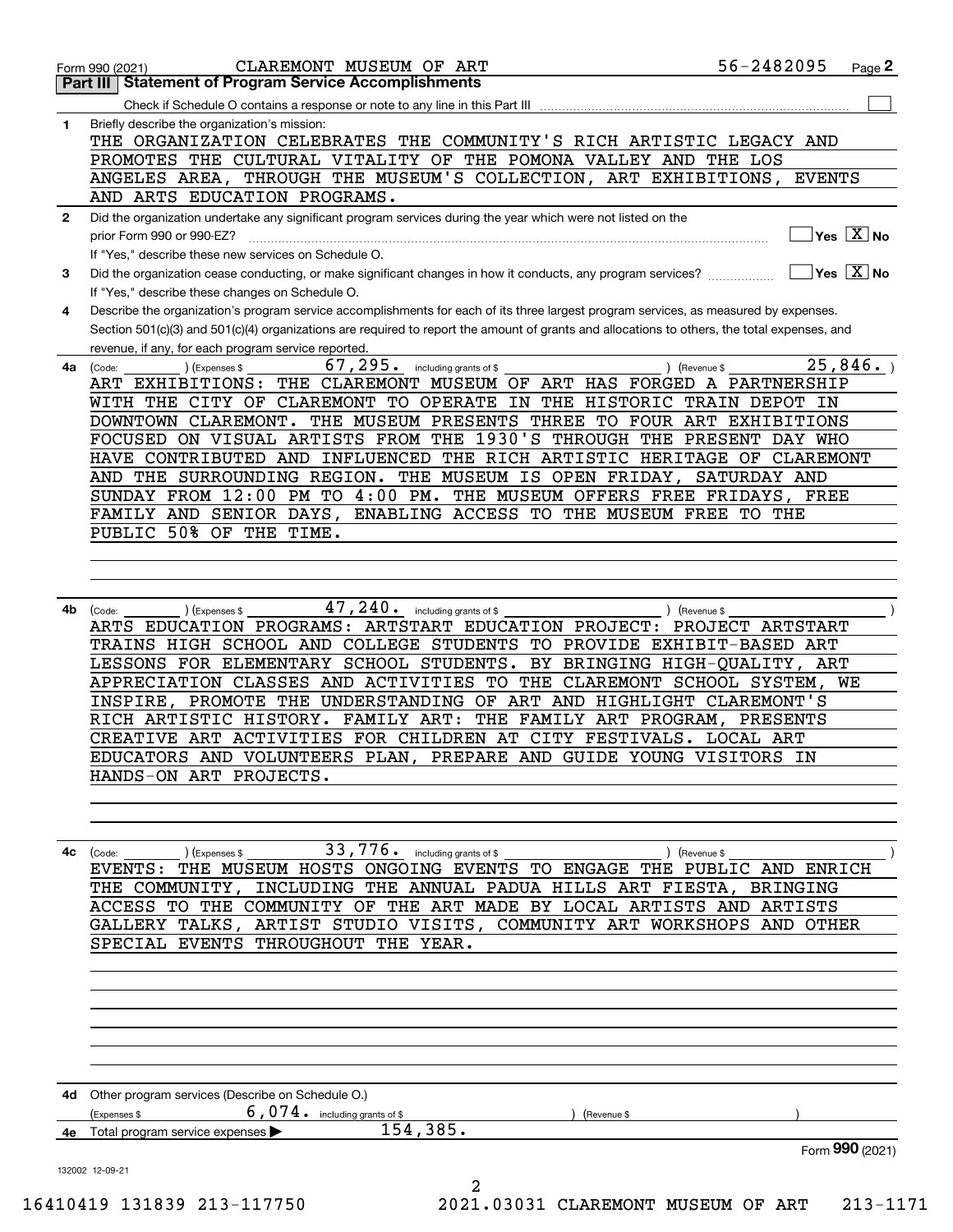|  | Form 990 (2021) |
|--|-----------------|

|     |                                                                                                                                       |                 | Yes                     | No                      |
|-----|---------------------------------------------------------------------------------------------------------------------------------------|-----------------|-------------------------|-------------------------|
| 1.  | Is the organization described in section $501(c)(3)$ or $4947(a)(1)$ (other than a private foundation)?                               |                 |                         |                         |
|     |                                                                                                                                       | 1               | X                       |                         |
| 2   |                                                                                                                                       | $\overline{2}$  | $\overline{\mathbf{x}}$ |                         |
| 3   | Did the organization engage in direct or indirect political campaign activities on behalf of or in opposition to candidates for       |                 |                         |                         |
|     |                                                                                                                                       | 3               |                         | x                       |
| 4   | Section 501(c)(3) organizations. Did the organization engage in lobbying activities, or have a section 501(h) election in effect      |                 |                         |                         |
|     |                                                                                                                                       | 4               |                         | x                       |
| 5   | Is the organization a section 501(c)(4), 501(c)(5), or 501(c)(6) organization that receives membership dues, assessments, or          |                 |                         |                         |
|     |                                                                                                                                       | 5               |                         | x                       |
| 6   | Did the organization maintain any donor advised funds or any similar funds or accounts for which donors have the right to             |                 |                         |                         |
|     | provide advice on the distribution or investment of amounts in such funds or accounts? If "Yes," complete Schedule D, Part I          | 6               |                         | X.                      |
| 7   | Did the organization receive or hold a conservation easement, including easements to preserve open space,                             |                 |                         |                         |
|     |                                                                                                                                       | $\overline{7}$  |                         | X.                      |
| 8   | Did the organization maintain collections of works of art, historical treasures, or other similar assets? If "Yes," complete          |                 | X                       |                         |
|     |                                                                                                                                       | 8               |                         |                         |
| 9   | Did the organization report an amount in Part X, line 21, for escrow or custodial account liability, serve as a custodian for         |                 |                         |                         |
|     | amounts not listed in Part X; or provide credit counseling, debt management, credit repair, or debt negotiation services?             | 9               |                         | X.                      |
| 10  | Did the organization, directly or through a related organization, hold assets in donor-restricted endowments                          |                 |                         |                         |
|     |                                                                                                                                       | 10              |                         | x                       |
| 11  | If the organization's answer to any of the following questions is "Yes," then complete Schedule D, Parts VI, VII, VIII, IX, or X,     |                 |                         |                         |
|     | as applicable.                                                                                                                        |                 |                         |                         |
|     | a Did the organization report an amount for land, buildings, and equipment in Part X, line 10? If "Yes," complete Schedule D,         |                 |                         |                         |
|     | Part VI                                                                                                                               | 11a             | X                       |                         |
|     | <b>b</b> Did the organization report an amount for investments - other securities in Part X, line 12, that is 5% or more of its total |                 |                         |                         |
|     |                                                                                                                                       | 11b             |                         | x                       |
|     | c Did the organization report an amount for investments - program related in Part X, line 13, that is 5% or more of its total         |                 |                         |                         |
|     |                                                                                                                                       | 11c             |                         | X.                      |
|     | d Did the organization report an amount for other assets in Part X, line 15, that is 5% or more of its total assets reported in       |                 |                         |                         |
|     |                                                                                                                                       | 11d             |                         | х                       |
|     | e Did the organization report an amount for other liabilities in Part X, line 25? If "Yes," complete Schedule D, Part X               | 11e             |                         | $\overline{\mathbf{x}}$ |
| f   | Did the organization's separate or consolidated financial statements for the tax year include a footnote that addresses               |                 |                         |                         |
|     | the organization's liability for uncertain tax positions under FIN 48 (ASC 740)? If "Yes," complete Schedule D, Part X                | 11f             | X                       |                         |
|     | 12a Did the organization obtain separate, independent audited financial statements for the tax year? If "Yes," complete               |                 |                         |                         |
|     |                                                                                                                                       | 12a             | X                       |                         |
|     | <b>b</b> Was the organization included in consolidated, independent audited financial statements for the tax year?                    |                 |                         |                         |
|     | If "Yes," and if the organization answered "No" to line 12a, then completing Schedule D, Parts XI and XII is optional                 | 12b             |                         | A                       |
| 13  |                                                                                                                                       | 13              |                         | X                       |
| 14a | Did the organization maintain an office, employees, or agents outside of the United States?                                           | 14a             |                         | X                       |
|     | b Did the organization have aggregate revenues or expenses of more than \$10,000 from grantmaking, fundraising, business,             |                 |                         |                         |
|     | investment, and program service activities outside the United States, or aggregate foreign investments valued at \$100,000            |                 |                         |                         |
|     |                                                                                                                                       | 14b             |                         | x                       |
| 15  | Did the organization report on Part IX, column (A), line 3, more than \$5,000 of grants or other assistance to or for any             |                 |                         | x                       |
| 16  | Did the organization report on Part IX, column (A), line 3, more than \$5,000 of aggregate grants or other assistance to              | 15              |                         |                         |
|     |                                                                                                                                       | 16              |                         | x                       |
| 17  | Did the organization report a total of more than \$15,000 of expenses for professional fundraising services on Part IX,               |                 |                         |                         |
|     |                                                                                                                                       | 17              |                         | x                       |
| 18  | Did the organization report more than \$15,000 total of fundraising event gross income and contributions on Part VIII, lines          |                 |                         |                         |
|     |                                                                                                                                       | 18              | х                       |                         |
| 19  | Did the organization report more than \$15,000 of gross income from gaming activities on Part VIII, line 9a? If "Yes."                |                 |                         |                         |
|     |                                                                                                                                       | 19              |                         | X                       |
|     |                                                                                                                                       | 20a             |                         | х                       |
|     | b If "Yes" to line 20a, did the organization attach a copy of its audited financial statements to this return?                        | 20 <sub>b</sub> |                         |                         |
| 21  | Did the organization report more than \$5,000 of grants or other assistance to any domestic organization or                           |                 |                         |                         |
|     |                                                                                                                                       | 21              |                         | X.                      |
|     | 132003 12-09-21                                                                                                                       |                 | Form 990 (2021)         |                         |

3

132003 12-09-21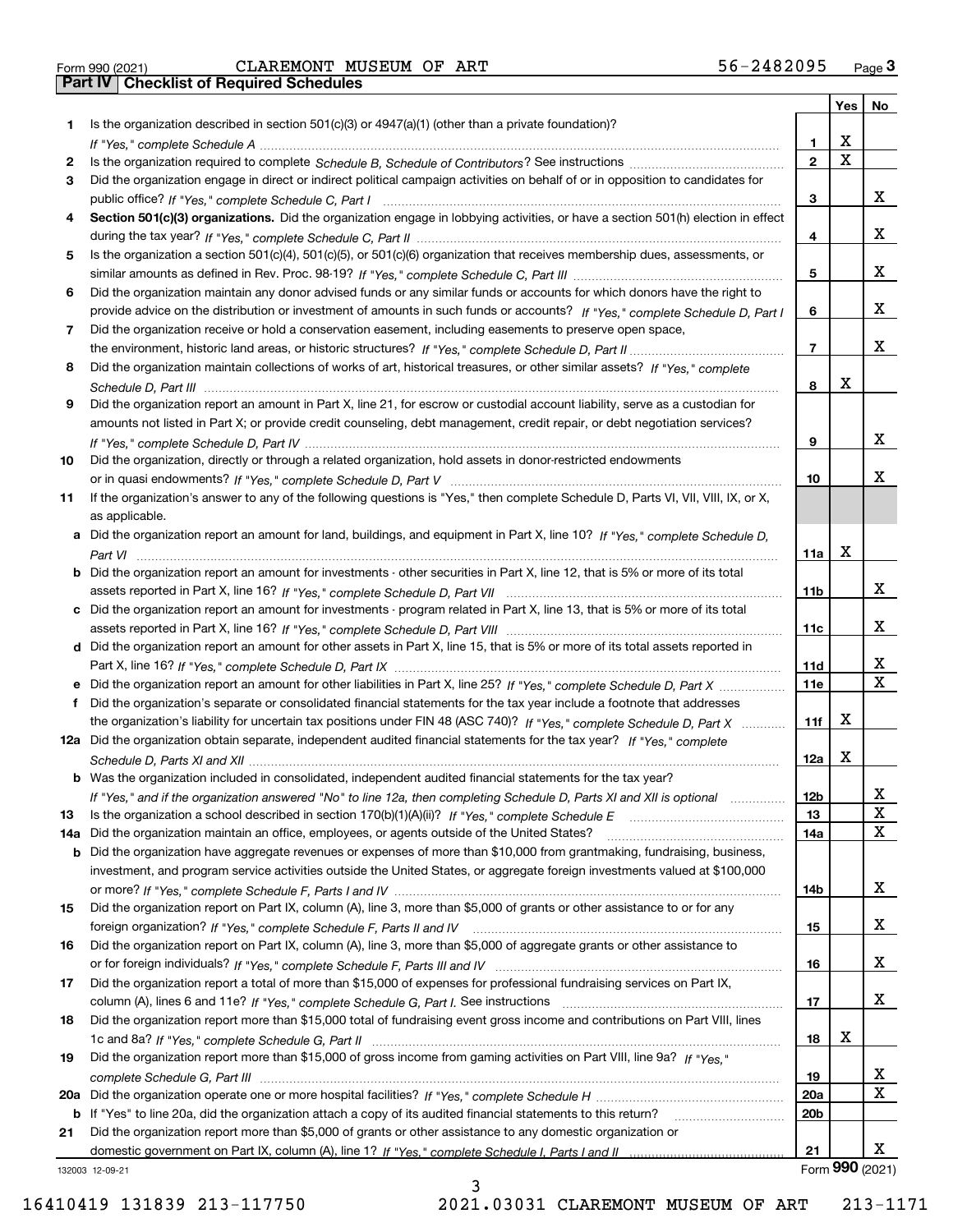|  | Form 990 (2021) |
|--|-----------------|

*(continued)*

|               |                                                                                                                              |                 | Yes | No                      |
|---------------|------------------------------------------------------------------------------------------------------------------------------|-----------------|-----|-------------------------|
| 22            | Did the organization report more than \$5,000 of grants or other assistance to or for domestic individuals on                |                 |     |                         |
|               |                                                                                                                              | 22              |     | x                       |
| 23            | Did the organization answer "Yes" to Part VII, Section A, line 3, 4, or 5, about compensation of the organization's current  |                 |     |                         |
|               | and former officers, directors, trustees, key employees, and highest compensated employees? If "Yes," complete               |                 |     |                         |
|               |                                                                                                                              | 23              |     | x                       |
|               | 24a Did the organization have a tax-exempt bond issue with an outstanding principal amount of more than \$100,000 as of the  |                 |     |                         |
|               | last day of the year, that was issued after December 31, 2002? If "Yes," answer lines 24b through 24d and complete           |                 |     |                         |
|               |                                                                                                                              | 24a             |     | x                       |
|               |                                                                                                                              |                 |     |                         |
|               | b Did the organization invest any proceeds of tax-exempt bonds beyond a temporary period exception?                          | 24b             |     |                         |
|               | c Did the organization maintain an escrow account other than a refunding escrow at any time during the year to defease       |                 |     |                         |
|               | any tax-exempt bonds?                                                                                                        | 24c             |     |                         |
|               |                                                                                                                              | 24d             |     |                         |
|               | 25a Section 501(c)(3), 501(c)(4), and 501(c)(29) organizations. Did the organization engage in an excess benefit             |                 |     |                         |
|               |                                                                                                                              | 25a             |     | x                       |
|               | b Is the organization aware that it engaged in an excess benefit transaction with a disqualified person in a prior year, and |                 |     |                         |
|               | that the transaction has not been reported on any of the organization's prior Forms 990 or 990-EZ? If "Yes," complete        |                 |     |                         |
|               | Schedule L. Part I                                                                                                           | 25b             |     | x                       |
| 26            | Did the organization report any amount on Part X, line 5 or 22, for receivables from or payables to any current              |                 |     |                         |
|               | or former officer, director, trustee, key employee, creator or founder, substantial contributor, or 35%                      |                 |     |                         |
|               |                                                                                                                              | 26              |     | x                       |
| 27            | Did the organization provide a grant or other assistance to any current or former officer, director, trustee, key employee,  |                 |     |                         |
|               | creator or founder, substantial contributor or employee thereof, a grant selection committee member, or to a 35% controlled  |                 |     |                         |
|               |                                                                                                                              |                 |     | x                       |
|               | entity (including an employee thereof) or family member of any of these persons? If "Yes," complete Schedule L, Part III     | 27              |     |                         |
| 28            | Was the organization a party to a business transaction with one of the following parties (see the Schedule L, Part IV,       |                 |     |                         |
|               | instructions for applicable filing thresholds, conditions, and exceptions):                                                  |                 |     |                         |
|               | a A current or former officer, director, trustee, key employee, creator or founder, or substantial contributor? If           |                 |     |                         |
|               |                                                                                                                              | 28a             |     | х                       |
|               |                                                                                                                              | 28 <sub>b</sub> |     | Χ                       |
|               | c A 35% controlled entity of one or more individuals and/or organizations described in line 28a or 28b? If                   |                 |     |                         |
|               |                                                                                                                              | 28c             |     | x                       |
| 29            |                                                                                                                              | 29              |     | $\overline{\mathbf{x}}$ |
| 30            | Did the organization receive contributions of art, historical treasures, or other similar assets, or qualified conservation  |                 |     |                         |
|               |                                                                                                                              | 30              | X   |                         |
| 31            | Did the organization liquidate, terminate, or dissolve and cease operations? If "Yes," complete Schedule N, Part I           | 31              |     | X                       |
| 32            | Did the organization sell, exchange, dispose of, or transfer more than 25% of its net assets? If "Yes," complete             |                 |     |                         |
|               | Schedule N, Part II                                                                                                          | 32              |     | х                       |
| 33            | Did the organization own 100% of an entity disregarded as separate from the organization under Regulations                   |                 |     |                         |
|               |                                                                                                                              | 33              |     | х                       |
|               |                                                                                                                              |                 |     |                         |
| 34            | Was the organization related to any tax-exempt or taxable entity? If "Yes," complete Schedule R, Part II, III, or IV, and    |                 |     |                         |
|               |                                                                                                                              | 34              |     | X                       |
|               | 35a Did the organization have a controlled entity within the meaning of section 512(b)(13)?                                  | 35a             |     | х                       |
|               | b If "Yes" to line 35a, did the organization receive any payment from or engage in any transaction with a controlled entity  |                 |     |                         |
|               |                                                                                                                              | 35 <sub>b</sub> |     |                         |
| 36            | Section 501(c)(3) organizations. Did the organization make any transfers to an exempt non-charitable related organization?   |                 |     |                         |
|               |                                                                                                                              | 36              |     | x                       |
| 37            | Did the organization conduct more than 5% of its activities through an entity that is not a related organization             |                 |     |                         |
|               |                                                                                                                              | 37              |     | x                       |
| 38            | Did the organization complete Schedule O and provide explanations on Schedule O for Part VI, lines 11b and 19?               |                 |     |                         |
|               | Note: All Form 990 filers are required to complete Schedule O                                                                | 38              | X   |                         |
| <b>Part V</b> | <b>Statements Regarding Other IRS Filings and Tax Compliance</b>                                                             |                 |     |                         |
|               | Check if Schedule O contains a response or note to any line in this Part V                                                   |                 |     |                         |
|               |                                                                                                                              |                 | Yes | No                      |
|               | 34<br><b>1a</b> Enter the number reported in box 3 of Form 1096. Enter 0 if not applicable <i>mummumumum</i><br>1a           |                 |     |                         |
|               | 0<br>1b                                                                                                                      |                 |     |                         |
|               | c Did the organization comply with backup withholding rules for reportable payments to vendors and reportable gaming         |                 |     |                         |
|               |                                                                                                                              |                 |     |                         |
|               | (gambling) winnings to prize winners?                                                                                        | 1c              | х   |                         |
|               | 132004 12-09-21                                                                                                              |                 |     | Form 990 (2021)         |
|               |                                                                                                                              |                 |     |                         |

 <sup>16410419 131839 213-117750 2021.03031</sup> CLAREMONT MUSEUM OF ART 213-1171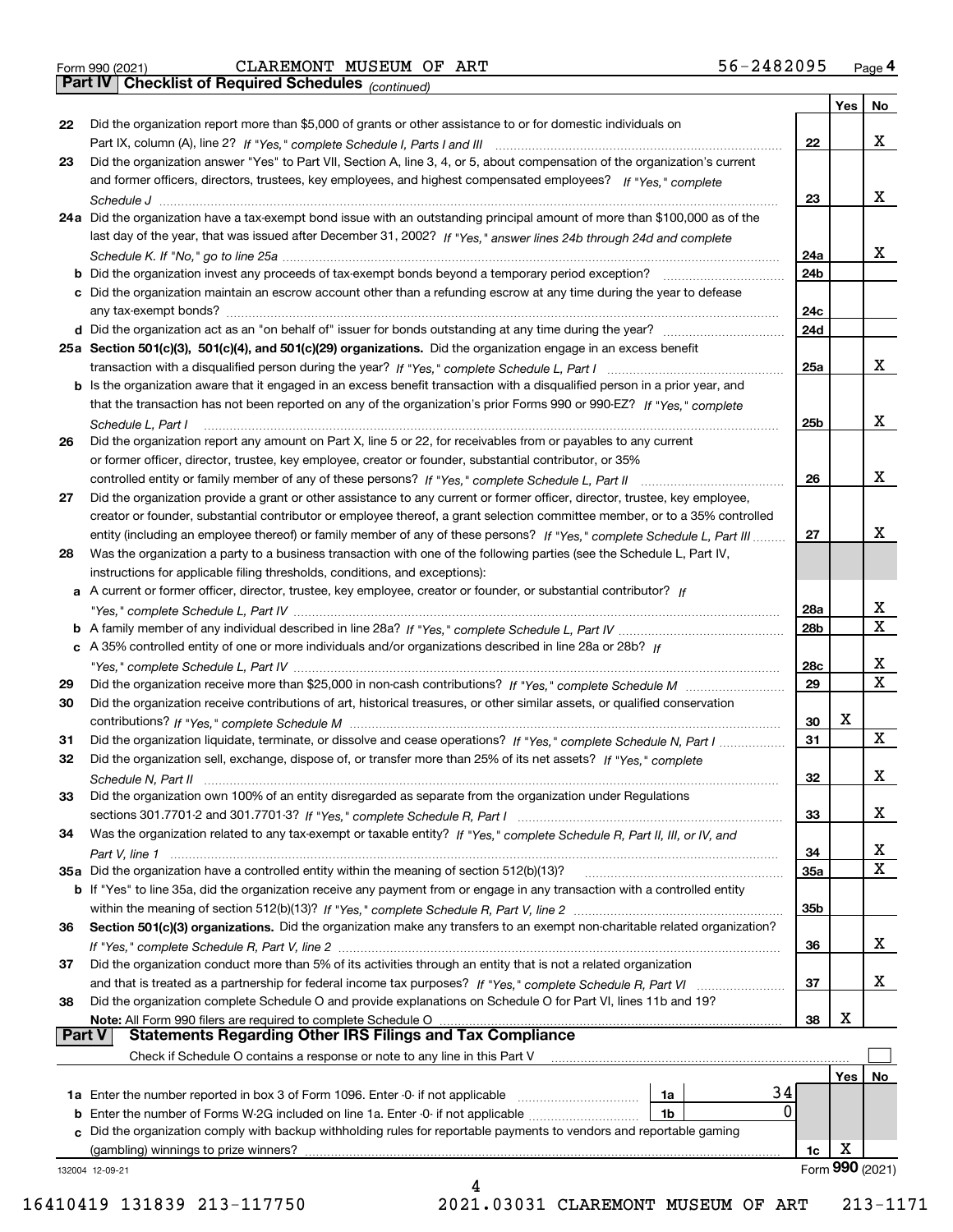|        | 56-2482095<br>CLAREMONT MUSEUM OF ART<br>Form 990 (2021)                                                                                        |                |     | $_{\text{Page}}$ 5 |
|--------|-------------------------------------------------------------------------------------------------------------------------------------------------|----------------|-----|--------------------|
| Part V | Statements Regarding Other IRS Filings and Tax Compliance (continued)                                                                           |                |     |                    |
|        |                                                                                                                                                 |                | Yes | No                 |
|        | 2a Enter the number of employees reported on Form W-3, Transmittal of Wage and Tax Statements,                                                  |                |     |                    |
|        | filed for the calendar year ending with or within the year covered by this return www.communition<br>2a                                         | 8              |     |                    |
|        |                                                                                                                                                 | 2 <sub>b</sub> | X   |                    |
|        |                                                                                                                                                 |                |     |                    |
| За     | Did the organization have unrelated business gross income of \$1,000 or more during the year?                                                   | 3a             |     | х                  |
|        |                                                                                                                                                 | 3b             |     |                    |
|        | 4a At any time during the calendar year, did the organization have an interest in, or a signature or other authority over, a                    |                |     |                    |
|        |                                                                                                                                                 | 4a             |     | х                  |
|        | <b>b</b> If "Yes," enter the name of the foreign country $\blacktriangleright$                                                                  |                |     |                    |
|        |                                                                                                                                                 |                |     |                    |
|        | See instructions for filing requirements for FinCEN Form 114, Report of Foreign Bank and Financial Accounts (FBAR).                             |                |     | х                  |
|        | 5a Was the organization a party to a prohibited tax shelter transaction at any time during the tax year?                                        | 5a             |     |                    |
| b      |                                                                                                                                                 | 5b             |     | Χ                  |
| c      |                                                                                                                                                 | 5c             |     |                    |
|        | 6a Does the organization have annual gross receipts that are normally greater than \$100,000, and did the organization solicit                  |                |     |                    |
|        | any contributions that were not tax deductible as charitable contributions?                                                                     | 6a             |     | х                  |
|        | <b>b</b> If "Yes," did the organization include with every solicitation an express statement that such contributions or gifts                   |                |     |                    |
|        | were not tax deductible?                                                                                                                        | 6b             |     |                    |
| 7      | Organizations that may receive deductible contributions under section 170(c).                                                                   |                |     |                    |
| а      | Did the organization receive a payment in excess of \$75 made partly as a contribution and partly for goods and services provided to the payor? | 7a             | х   |                    |
| b      | If "Yes," did the organization notify the donor of the value of the goods or services provided?                                                 | 7b             | X   |                    |
| с      | Did the organization sell, exchange, or otherwise dispose of tangible personal property for which it was required                               |                |     |                    |
|        |                                                                                                                                                 | 7c             |     | х                  |
| d      | 7d                                                                                                                                              |                |     |                    |
| е      |                                                                                                                                                 | 7e             |     | х                  |
| f      | Did the organization, during the year, pay premiums, directly or indirectly, on a personal benefit contract?                                    | 7f             |     | Χ                  |
| g      | If the organization received a contribution of qualified intellectual property, did the organization file Form 8899 as required?                | 7g             |     |                    |
|        | If the organization received a contribution of cars, boats, airplanes, or other vehicles, did the organization file a Form 1098-C?              | 7h             |     |                    |
| h      |                                                                                                                                                 |                |     |                    |
| 8      | Sponsoring organizations maintaining donor advised funds. Did a donor advised fund maintained by the                                            |                |     |                    |
|        | sponsoring organization have excess business holdings at any time during the year?                                                              | 8              |     |                    |
| 9      | Sponsoring organizations maintaining donor advised funds.                                                                                       |                |     |                    |
| а      | Did the sponsoring organization make any taxable distributions under section 4966?                                                              | 9а             |     |                    |
| b      | Did the sponsoring organization make a distribution to a donor, donor advisor, or related person?                                               | 9b             |     |                    |
| 10     | Section 501(c)(7) organizations. Enter:                                                                                                         |                |     |                    |
|        | 10a                                                                                                                                             |                |     |                    |
|        | 10 <sub>b</sub>  <br>Gross receipts, included on Form 990, Part VIII, line 12, for public use of club facilities                                |                |     |                    |
| 11     | Section 501(c)(12) organizations. Enter:                                                                                                        |                |     |                    |
| а      | 11a                                                                                                                                             |                |     |                    |
| b      | Gross income from other sources. (Do not net amounts due or paid to other sources against                                                       |                |     |                    |
|        | 11b                                                                                                                                             |                |     |                    |
|        | 12a Section 4947(a)(1) non-exempt charitable trusts. Is the organization filing Form 990 in lieu of Form 1041?                                  | 12a            |     |                    |
|        | 12b<br><b>b</b> If "Yes," enter the amount of tax-exempt interest received or accrued during the year <i>manument</i> of                        |                |     |                    |
| 13     | Section 501(c)(29) qualified nonprofit health insurance issuers.                                                                                |                |     |                    |
|        | a Is the organization licensed to issue qualified health plans in more than one state?                                                          | 13a            |     |                    |
|        | Note: See the instructions for additional information the organization must report on Schedule O.                                               |                |     |                    |
| b      | Enter the amount of reserves the organization is required to maintain by the states in which the                                                |                |     |                    |
|        | 13b                                                                                                                                             |                |     |                    |
|        | 13с                                                                                                                                             |                |     |                    |
|        |                                                                                                                                                 |                |     | x                  |
| 14a    | Did the organization receive any payments for indoor tanning services during the tax year?                                                      | 14a            |     |                    |
|        | <b>b</b> If "Yes," has it filed a Form 720 to report these payments? If "No," provide an explanation on Schedule O                              | 14b            |     |                    |
| 15     | Is the organization subject to the section 4960 tax on payment(s) of more than \$1,000,000 in remuneration or                                   |                |     |                    |
|        |                                                                                                                                                 | 15             |     | х                  |
|        | If "Yes," see the instructions and file Form 4720, Schedule N.                                                                                  |                |     |                    |
| 16     | Is the organization an educational institution subject to the section 4968 excise tax on net investment income?                                 | 16             |     | х                  |
|        | If "Yes," complete Form 4720, Schedule O.                                                                                                       |                |     |                    |
| 17     | Section 501(c)(21) organizations. Did the trust, any disqualified person, or mine operator engage in any                                        |                |     |                    |
|        | activities that would result in the imposition of an excise tax under section 4951, 4952 or 4953?                                               | 17             |     |                    |
|        | If "Yes," complete Form 6069.                                                                                                                   |                |     |                    |
|        | 5<br>132005 12-09-21                                                                                                                            |                |     | Form 990 (2021)    |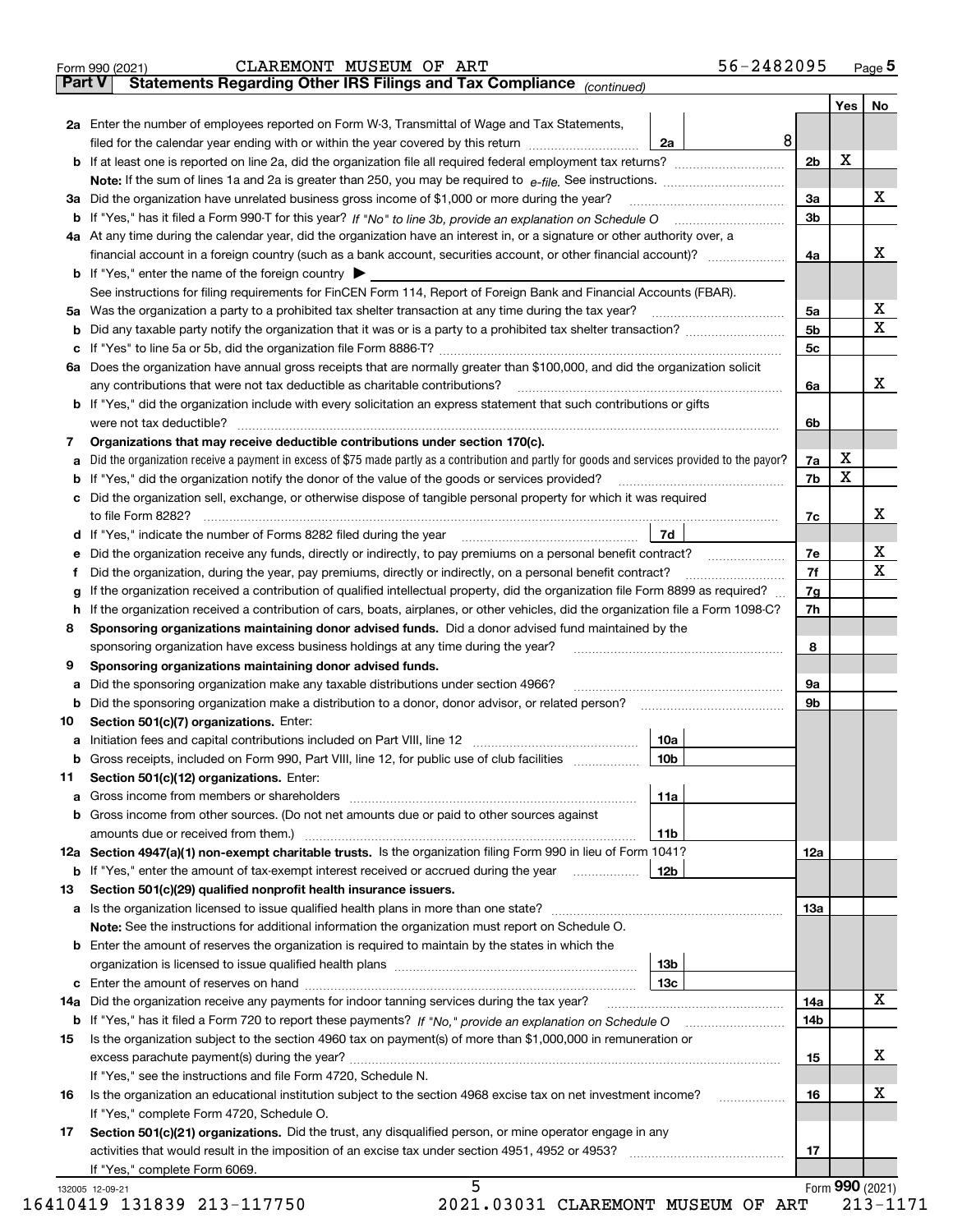|  | Form 990 (2021) |
|--|-----------------|
|  |                 |

# CLAREMONT MUSEUM OF ART 5

| 56-2482095<br>Page ' |
|----------------------|
|----------------------|

*For each "Yes" response to lines 2 through 7b below, and for a "No" response to line 8a, 8b, or 10b below, describe the circumstances, processes, or changes on Schedule O. See instructions.* Form 990 (2021) **CLAREMONT MUSEUM OF ART**<br>**Part VI Governance, Management, and Disclosure.** For each "Yes" response to lines 2 through 7b below, and for a "No" response Check if Schedule O contains a response or note to any line in this Part VI

|        |                                                                                                                                                                         |    |    |                         | Yes <sub>1</sub> | No                           |
|--------|-------------------------------------------------------------------------------------------------------------------------------------------------------------------------|----|----|-------------------------|------------------|------------------------------|
|        | 1a Enter the number of voting members of the governing body at the end of the tax year                                                                                  | 1a | 15 |                         |                  |                              |
|        | If there are material differences in voting rights among members of the governing body, or if the governing                                                             |    |    |                         |                  |                              |
|        | body delegated broad authority to an executive committee or similar committee, explain on Schedule O.                                                                   |    |    |                         |                  |                              |
| b      | Enter the number of voting members included on line 1a, above, who are independent                                                                                      | 1b | 15 |                         |                  |                              |
| 2      | Did any officer, director, trustee, or key employee have a family relationship or a business relationship with any other                                                |    |    |                         |                  |                              |
|        | officer, director, trustee, or key employee?                                                                                                                            |    |    | $\mathbf{2}$            |                  | X                            |
| З      | Did the organization delegate control over management duties customarily performed by or under the direct supervision                                                   |    |    |                         |                  |                              |
|        | of officers, directors, trustees, or key employees to a management company or other person?                                                                             |    |    | 3                       |                  | X<br>$\overline{\mathbf{x}}$ |
| 4      | Did the organization make any significant changes to its governing documents since the prior Form 990 was filed?                                                        |    |    | $\overline{\mathbf{4}}$ |                  |                              |
| 5      |                                                                                                                                                                         |    |    | 5                       |                  | $\overline{\mathbf{x}}$      |
| 6      | Did the organization have members or stockholders?                                                                                                                      |    |    | 6                       |                  | $\mathbf X$                  |
| 7a     | Did the organization have members, stockholders, or other persons who had the power to elect or appoint one or                                                          |    |    |                         |                  |                              |
|        |                                                                                                                                                                         |    |    | 7a                      |                  | X                            |
|        | <b>b</b> Are any governance decisions of the organization reserved to (or subject to approval by) members, stockholders, or                                             |    |    |                         |                  |                              |
|        | persons other than the governing body?                                                                                                                                  |    |    | 7b                      |                  | х                            |
| 8<br>a | Did the organization contemporaneously document the meetings held or written actions undertaken during the year by the following:                                       |    |    | 8а                      | х                |                              |
| b      |                                                                                                                                                                         |    |    | 8b                      |                  | X                            |
| 9      | Is there any officer, director, trustee, or key employee listed in Part VII, Section A, who cannot be reached at the                                                    |    |    |                         |                  |                              |
|        |                                                                                                                                                                         |    |    | 9                       |                  | X                            |
|        | Section B. Policies (This Section B requests information about policies not required by the Internal Revenue Code.)                                                     |    |    |                         |                  |                              |
|        |                                                                                                                                                                         |    |    |                         | Yes              | No                           |
|        |                                                                                                                                                                         |    |    | 10a                     |                  | X                            |
|        | <b>b</b> If "Yes," did the organization have written policies and procedures governing the activities of such chapters, affiliates,                                     |    |    |                         |                  |                              |
|        |                                                                                                                                                                         |    |    | 10 <sub>b</sub>         |                  |                              |
|        | 11a Has the organization provided a complete copy of this Form 990 to all members of its governing body before filing the form?                                         |    |    | 11a                     | X                |                              |
|        | <b>b</b> Describe on Schedule O the process, if any, used by the organization to review this Form 990.                                                                  |    |    |                         |                  |                              |
|        |                                                                                                                                                                         |    |    | 12a                     |                  | X                            |
|        |                                                                                                                                                                         |    |    | 12 <sub>b</sub>         |                  |                              |
|        | c Did the organization regularly and consistently monitor and enforce compliance with the policy? If "Yes," describe                                                    |    |    |                         |                  |                              |
|        |                                                                                                                                                                         |    |    | 12c                     |                  |                              |
| 13     |                                                                                                                                                                         |    |    | 13                      |                  | X                            |
| 14     |                                                                                                                                                                         |    |    | 14                      |                  | X                            |
| 15     | Did the process for determining compensation of the following persons include a review and approval by independent                                                      |    |    |                         |                  |                              |
|        | persons, comparability data, and contemporaneous substantiation of the deliberation and decision?                                                                       |    |    |                         |                  |                              |
|        | a The organization's CEO, Executive Director, or top management official manufactured content of the organization's CEO, Executive Director, or top management official |    |    | 15a                     |                  | X                            |
|        |                                                                                                                                                                         |    |    | 15 <sub>b</sub>         | X                |                              |
|        | If "Yes" to line 15a or 15b, describe the process on Schedule O. See instructions.                                                                                      |    |    |                         |                  |                              |
|        | 16a Did the organization invest in, contribute assets to, or participate in a joint venture or similar arrangement with a                                               |    |    |                         |                  |                              |
|        | taxable entity during the year?                                                                                                                                         |    |    | 16a                     |                  | X                            |
|        | b If "Yes," did the organization follow a written policy or procedure requiring the organization to evaluate its participation                                          |    |    |                         |                  |                              |
|        | in joint venture arrangements under applicable federal tax law, and take steps to safeguard the organization's                                                          |    |    |                         |                  |                              |
|        | exempt status with respect to such arrangements?                                                                                                                        |    |    | 16b                     |                  |                              |
|        | <b>Section C. Disclosure</b>                                                                                                                                            |    |    |                         |                  |                              |
| 17     | List the states with which a copy of this Form 990 is required to be filed $\blacktriangleright$ CA                                                                     |    |    |                         |                  |                              |
| 18     | Section 6104 requires an organization to make its Forms 1023 (1024 or 1024-A, if applicable), 990, and 990-T (section 501(c)(3)s only) available                        |    |    |                         |                  |                              |
|        | for public inspection. Indicate how you made these available. Check all that apply.                                                                                     |    |    |                         |                  |                              |
|        | $X$ Upon request<br>$\mid$ $\rm X\mid$ Own website<br>Another's website<br>Other (explain on Schedule O)                                                                |    |    |                         |                  |                              |
| 19     | Describe on Schedule O whether (and if so, how) the organization made its governing documents, conflict of interest policy, and financial                               |    |    |                         |                  |                              |
|        | statements available to the public during the tax year.                                                                                                                 |    |    |                         |                  |                              |
| 20     | State the name, address, and telephone number of the person who possesses the organization's books and records                                                          |    |    |                         |                  |                              |
|        | RAE ROTTMAN - 909-621-3200                                                                                                                                              |    |    |                         |                  |                              |
|        | 91711<br>P.O. BOX 1136, CLAREMONT, CA                                                                                                                                   |    |    |                         |                  |                              |
|        | 132006 12-09-21                                                                                                                                                         |    |    |                         | Form 990 (2021)  |                              |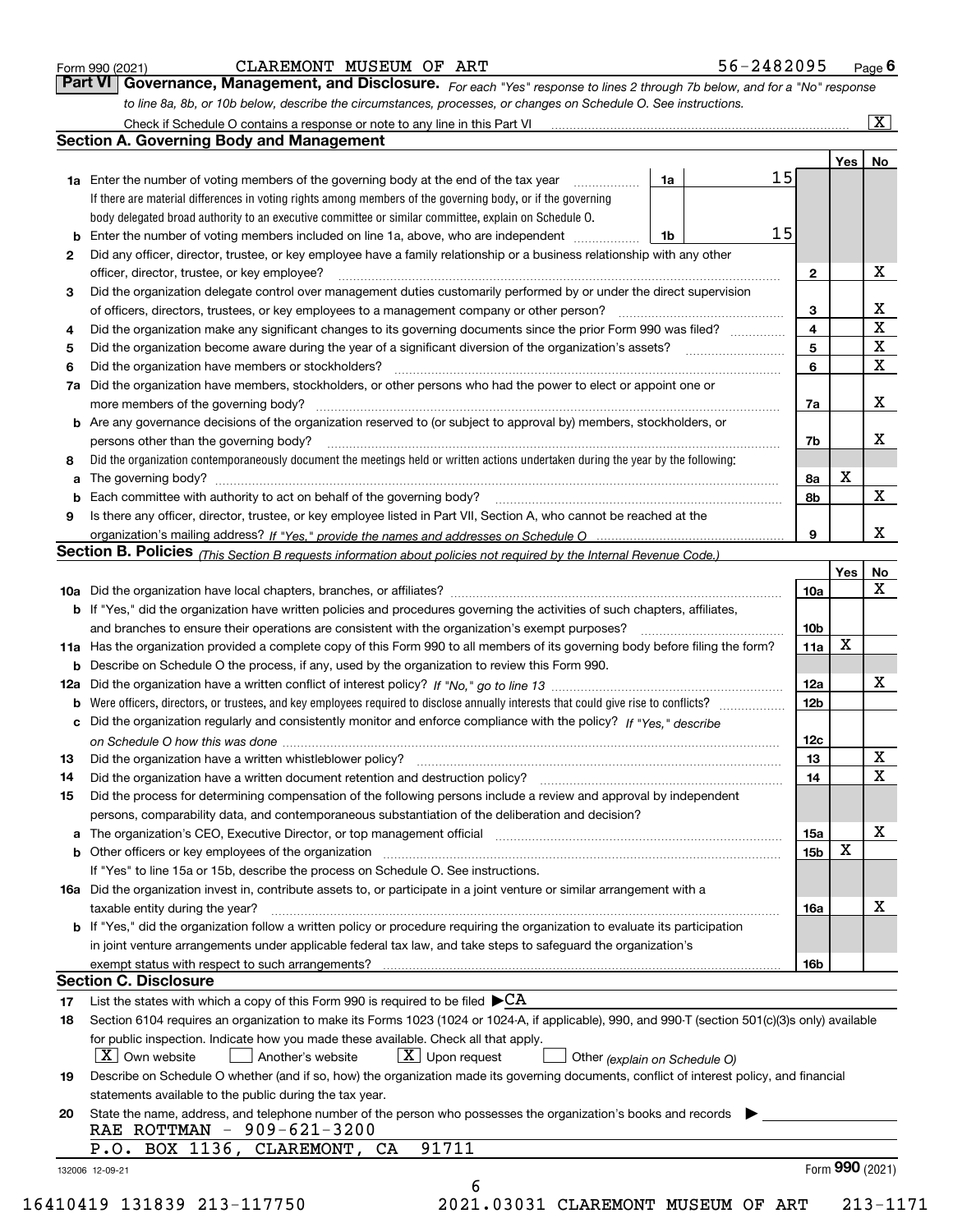$\mathcal{L}^{\text{max}}$ 

# **7Part VII Compensation of Officers, Directors, Trustees, Key Employees, Highest Compensated Employees, and Independent Contractors**

Check if Schedule O contains a response or note to any line in this Part VII

**Section A. Officers, Directors, Trustees, Key Employees, and Highest Compensated Employees**

**1a**  Complete this table for all persons required to be listed. Report compensation for the calendar year ending with or within the organization's tax year. **•** List all of the organization's current officers, directors, trustees (whether individuals or organizations), regardless of amount of compensation.

Enter -0- in columns (D), (E), and (F) if no compensation was paid.

 $\bullet$  List all of the organization's  $\sf current$  key employees, if any. See the instructions for definition of "key employee."

**•** List the organization's five current highest compensated employees (other than an officer, director, trustee, or key employee) who received reportable compensation (box 5 of Form W-2, Form 1099-MISC, and/or box 1 of Form 1099-NEC) of more than \$100,000 from the organization and any related organizations.

**•** List all of the organization's former officers, key employees, and highest compensated employees who received more than \$100,000 of reportable compensation from the organization and any related organizations.

**former directors or trustees**  ¥ List all of the organization's that received, in the capacity as a former director or trustee of the organization, more than \$10,000 of reportable compensation from the organization and any related organizations.

See the instructions for the order in which to list the persons above.

 $\boxed{\textbf{X}}$  Check this box if neither the organization nor any related organization compensated any current officer, director, or trustee.

| (A)                          | (B)                    | (C)                                                                                             |                      |                         |              |                                 |        | (D)             | (E)             | (F)           |
|------------------------------|------------------------|-------------------------------------------------------------------------------------------------|----------------------|-------------------------|--------------|---------------------------------|--------|-----------------|-----------------|---------------|
| Name and title               | Average                |                                                                                                 |                      | Position                |              |                                 |        | Reportable      | Reportable      | Estimated     |
|                              | hours per              | (do not check more than one<br>box, unless person is both an<br>officer and a director/trustee) |                      |                         |              |                                 |        | compensation    | compensation    | amount of     |
|                              | week                   |                                                                                                 |                      |                         |              |                                 |        | from            | from related    | other         |
|                              | (list any              |                                                                                                 |                      |                         |              |                                 |        | the             | organizations   | compensation  |
|                              | hours for              |                                                                                                 |                      |                         |              |                                 |        | organization    | (W-2/1099-MISC/ | from the      |
|                              | related                |                                                                                                 |                      |                         |              |                                 |        | (W-2/1099-MISC/ | 1099-NEC)       | organization  |
|                              | organizations<br>below |                                                                                                 |                      |                         |              |                                 |        | 1099-NEC)       |                 | and related   |
|                              | line)                  | ndividual trustee or director                                                                   | nstitutional trustee | Officer                 | Key employee | Highest compensated<br>employee | Former |                 |                 | organizations |
| JOE UNIS<br>(1)              | 1.00                   |                                                                                                 |                      |                         |              |                                 |        |                 |                 |               |
| <b>DIRECTOR</b>              |                        | $\mathbf x$                                                                                     |                      |                         |              |                                 |        | $0$ .           | 0.              | $\mathbf 0$ . |
| SUSAN ALLEN<br>(2)           | 1.00                   |                                                                                                 |                      |                         |              |                                 |        |                 |                 |               |
| <b>DIRECTOR</b>              |                        | $\mathbf x$                                                                                     |                      |                         |              |                                 |        | 0.              | 0.              | $\mathbf 0$ . |
| ALBA CISNEROS<br>(3)         | 1.00                   |                                                                                                 |                      |                         |              |                                 |        |                 |                 |               |
| <b>DIRECTOR</b>              |                        | $\overline{\mathbf{X}}$                                                                         |                      |                         |              |                                 |        | $0$ .           | $\mathbf 0$ .   | $0$ .         |
| MARY WEIS<br>(4)             | 10.00                  |                                                                                                 |                      |                         |              |                                 |        |                 |                 |               |
| <b>DIRECTOR</b>              |                        | $\mathbf X$                                                                                     |                      |                         |              |                                 |        | $0$ .           | 0.              | $0_{.}$       |
| SUSAN GUNTNER<br>(5)         | 10.00                  |                                                                                                 |                      |                         |              |                                 |        |                 |                 |               |
| <b>DIRECTOR</b>              |                        | $\mathbf x$                                                                                     |                      |                         |              |                                 |        | $0$ .           | 0.              | $\mathbf 0$ . |
| SANDY BALDONADO<br>(6)       | 1.00                   |                                                                                                 |                      |                         |              |                                 |        |                 |                 |               |
| <b>DIRECTOR</b>              |                        | $\mathbf x$                                                                                     |                      |                         |              |                                 |        | $0$ .           | 0.              | $\mathbf 0$ . |
| (7)<br>CATHERINE MCINTOSH    | 17.00                  |                                                                                                 |                      |                         |              |                                 |        |                 |                 |               |
| <b>DIRECTOR</b>              |                        | $\mathbf x$                                                                                     |                      |                         |              |                                 |        | 0.              | $\mathbf 0$ .   | $0$ .         |
| <b>AURELIA BROGAN</b><br>(8) | 2.00                   |                                                                                                 |                      |                         |              |                                 |        |                 |                 |               |
| <b>DIRECTOR</b>              |                        | $\mathbf X$                                                                                     |                      |                         |              |                                 |        | 0.              | 0.              | $\mathbf 0$ . |
| <b>JULIET KANE</b><br>(9)    | 4.00                   |                                                                                                 |                      |                         |              |                                 |        |                 |                 |               |
| <b>DIRECTOR</b>              |                        | $\mathbf x$                                                                                     |                      |                         |              |                                 |        | 0.              | $\mathbf 0$ .   | $\mathbf 0$ . |
| (10) SHERI NAGEL             | $\overline{2.00}$      |                                                                                                 |                      |                         |              |                                 |        |                 |                 |               |
| <b>DIRECTOR</b>              |                        | $\mathbf X$                                                                                     |                      |                         |              |                                 |        | $0$ .           | $\mathbf 0$ .   | $\mathbf 0$ . |
| (11) CHRISTOPHER OBERG       | 3.00                   |                                                                                                 |                      |                         |              |                                 |        |                 |                 |               |
| <b>DIRECTOR</b>              |                        | $\mathbf X$                                                                                     |                      |                         |              |                                 |        | 0.              | $\mathbf 0$ .   | $\mathbf 0$ . |
| (12) ELAINE TURNER           | 25.00                  |                                                                                                 |                      |                         |              |                                 |        |                 |                 |               |
| PRESIDENT                    |                        | $\mathbf X$                                                                                     |                      | $\mathbf X$             |              |                                 |        | 0.              | $\mathbf 0$ .   | $0_{.}$       |
| (13) RYAN ZIMMERMAN          | 8.00                   |                                                                                                 |                      |                         |              |                                 |        |                 |                 |               |
| VICE PRESIDENT               |                        | $\mathbf x$                                                                                     |                      | $\overline{\textbf{X}}$ |              |                                 |        | 0.              | $\mathbf 0$ .   | $0_{.}$       |
| (14) RAE ROTTMAN             | 18.00                  |                                                                                                 |                      |                         |              |                                 |        |                 |                 |               |
| <b>TREASURER</b>             |                        | $\mathbf X$                                                                                     |                      | $\mathbf X$             |              |                                 |        | 0.              | $\mathbf 0$ .   | $0 \cdot$     |
| (15) BARBARA MUSSELMAN       | 8.00                   |                                                                                                 |                      |                         |              |                                 |        |                 |                 |               |
| <b>SECRETARY</b>             |                        | $\mathbf x$                                                                                     |                      | $\mathbf x$             |              |                                 |        | 0.              | 0.              | $0_{.}$       |
|                              |                        |                                                                                                 |                      |                         |              |                                 |        |                 |                 |               |
|                              |                        |                                                                                                 |                      |                         |              |                                 |        |                 |                 |               |
|                              |                        |                                                                                                 |                      |                         |              |                                 |        |                 |                 |               |
|                              |                        |                                                                                                 |                      |                         |              |                                 |        |                 |                 |               |

7

132007 12-09-21

Form (2021) **990**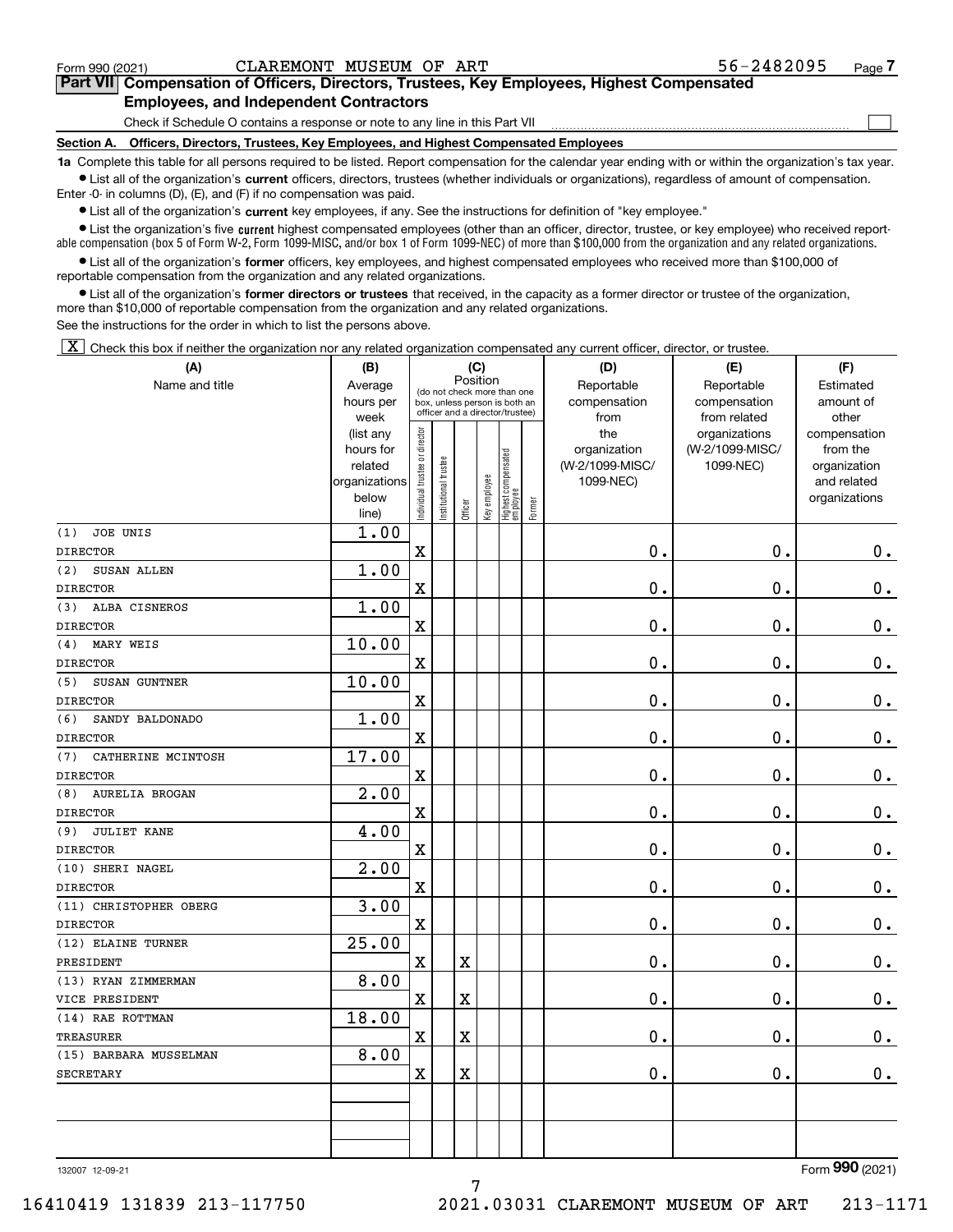|   | CLAREMONT MUSEUM OF ART<br>Form 990 (2021)                                                                                                      |                   |                                |                       |          |              |                                                                  |        |                                    | 56-2482095                    |                                                 |     |                       | Page 8                                        |
|---|-------------------------------------------------------------------------------------------------------------------------------------------------|-------------------|--------------------------------|-----------------------|----------|--------------|------------------------------------------------------------------|--------|------------------------------------|-------------------------------|-------------------------------------------------|-----|-----------------------|-----------------------------------------------|
|   | <b>Part VII</b><br>Section A. Officers, Directors, Trustees, Key Employees, and Highest Compensated Employees (continued)                       |                   |                                |                       |          |              |                                                                  |        |                                    |                               |                                                 |     |                       |                                               |
|   | (A)                                                                                                                                             | (B)               |                                |                       | (C)      |              |                                                                  |        | (D)                                | (E)                           |                                                 |     | (F)                   |                                               |
|   | Name and title                                                                                                                                  | Average           |                                |                       | Position |              | (do not check more than one                                      |        | Reportable                         | Reportable                    |                                                 |     | Estimated             |                                               |
|   |                                                                                                                                                 | hours per<br>week |                                |                       |          |              | box, unless person is both an<br>officer and a director/trustee) |        | compensation                       | compensation                  |                                                 |     | amount of             |                                               |
|   |                                                                                                                                                 | (list any         |                                |                       |          |              |                                                                  |        | from<br>the                        | from related<br>organizations |                                                 |     | other<br>compensation |                                               |
|   |                                                                                                                                                 | hours for         |                                |                       |          |              |                                                                  |        | organization                       | (W-2/1099-MISC/               |                                                 |     | from the              |                                               |
|   |                                                                                                                                                 | related           |                                |                       |          |              |                                                                  |        | (W-2/1099-MISC/                    | 1099-NEC)                     |                                                 |     | organization          |                                               |
|   |                                                                                                                                                 | organizations     |                                |                       |          |              |                                                                  |        | 1099-NEC)                          |                               |                                                 |     | and related           |                                               |
|   |                                                                                                                                                 | below             | Individual trustee or director | Institutional trustee | Officer  | Key employee | Highest compensated<br>  employee                                | Former |                                    |                               |                                                 |     | organizations         |                                               |
|   |                                                                                                                                                 | line)             |                                |                       |          |              |                                                                  |        |                                    |                               |                                                 |     |                       |                                               |
|   |                                                                                                                                                 |                   |                                |                       |          |              |                                                                  |        |                                    |                               |                                                 |     |                       |                                               |
|   |                                                                                                                                                 |                   |                                |                       |          |              |                                                                  |        |                                    |                               |                                                 |     |                       |                                               |
|   |                                                                                                                                                 |                   |                                |                       |          |              |                                                                  |        |                                    |                               |                                                 |     |                       |                                               |
|   |                                                                                                                                                 |                   |                                |                       |          |              |                                                                  |        |                                    |                               |                                                 |     |                       |                                               |
|   |                                                                                                                                                 |                   |                                |                       |          |              |                                                                  |        |                                    |                               |                                                 |     |                       |                                               |
|   |                                                                                                                                                 |                   |                                |                       |          |              |                                                                  |        |                                    |                               |                                                 |     |                       |                                               |
|   |                                                                                                                                                 |                   |                                |                       |          |              |                                                                  |        |                                    |                               |                                                 |     |                       |                                               |
|   |                                                                                                                                                 |                   |                                |                       |          |              |                                                                  |        |                                    |                               |                                                 |     |                       |                                               |
|   |                                                                                                                                                 |                   |                                |                       |          |              |                                                                  |        |                                    |                               |                                                 |     |                       |                                               |
|   |                                                                                                                                                 |                   |                                |                       |          |              |                                                                  |        |                                    |                               |                                                 |     |                       |                                               |
|   |                                                                                                                                                 |                   |                                |                       |          |              |                                                                  |        |                                    |                               |                                                 |     |                       |                                               |
|   |                                                                                                                                                 |                   |                                |                       |          |              |                                                                  |        |                                    |                               |                                                 |     |                       |                                               |
|   |                                                                                                                                                 |                   |                                |                       |          |              |                                                                  |        |                                    |                               |                                                 |     |                       |                                               |
|   |                                                                                                                                                 |                   |                                |                       |          |              |                                                                  |        |                                    |                               |                                                 |     |                       |                                               |
|   |                                                                                                                                                 |                   |                                |                       |          |              |                                                                  |        |                                    |                               |                                                 |     |                       |                                               |
|   |                                                                                                                                                 |                   |                                |                       |          |              |                                                                  |        |                                    |                               |                                                 |     |                       |                                               |
|   |                                                                                                                                                 |                   |                                |                       |          |              |                                                                  |        |                                    |                               |                                                 |     |                       |                                               |
|   | 1b Subtotal                                                                                                                                     |                   |                                |                       |          |              |                                                                  |        | 0.                                 |                               | 0.                                              |     |                       | $0$ .                                         |
|   | c Total from continuation sheets to Part VII, Section A                                                                                         |                   |                                |                       |          |              |                                                                  |        | $\mathbf{0}$ .<br>$\overline{0}$ . |                               | $\overline{0}$ .<br>$\overline{\mathfrak{0}}$ . |     |                       | $\overline{0}$ .<br>$\overline{\mathbf{0}}$ . |
|   |                                                                                                                                                 |                   |                                |                       |          |              |                                                                  |        |                                    |                               |                                                 |     |                       |                                               |
| 2 | Total number of individuals (including but not limited to those listed above) who received more than \$100,000 of reportable                    |                   |                                |                       |          |              |                                                                  |        |                                    |                               |                                                 |     |                       | 0                                             |
|   | compensation from the organization $\blacktriangleright$                                                                                        |                   |                                |                       |          |              |                                                                  |        |                                    |                               |                                                 |     | Yes                   | No                                            |
| з | Did the organization list any former officer, director, trustee, key employee, or highest compensated employee on                               |                   |                                |                       |          |              |                                                                  |        |                                    |                               |                                                 |     |                       |                                               |
|   | line 1a? If "Yes," complete Schedule J for such individual manufactured contained and the 1a? If "Yes," complete Schedule J for such individual |                   |                                |                       |          |              |                                                                  |        |                                    |                               |                                                 | 3   |                       | х                                             |
| 4 | For any individual listed on line 1a, is the sum of reportable compensation and other compensation from the organization                        |                   |                                |                       |          |              |                                                                  |        |                                    |                               |                                                 |     |                       |                                               |
|   |                                                                                                                                                 |                   |                                |                       |          |              |                                                                  |        |                                    |                               |                                                 | 4   |                       | х                                             |
| 5 | Did any person listed on line 1a receive or accrue compensation from any unrelated organization or individual for services                      |                   |                                |                       |          |              |                                                                  |        |                                    |                               |                                                 |     |                       |                                               |
|   |                                                                                                                                                 |                   |                                |                       |          |              |                                                                  |        |                                    |                               |                                                 | 5   |                       | X                                             |
|   | <b>Section B. Independent Contractors</b>                                                                                                       |                   |                                |                       |          |              |                                                                  |        |                                    |                               |                                                 |     |                       |                                               |
| 1 | Complete this table for your five highest compensated independent contractors that received more than \$100,000 of compensation from            |                   |                                |                       |          |              |                                                                  |        |                                    |                               |                                                 |     |                       |                                               |
|   | the organization. Report compensation for the calendar year ending with or within the organization's tax year.                                  |                   |                                |                       |          |              |                                                                  |        |                                    |                               |                                                 |     |                       |                                               |
|   | (A)                                                                                                                                             |                   |                                |                       |          |              |                                                                  |        | (B)                                |                               |                                                 | (C) |                       |                                               |
|   | Name and business address                                                                                                                       |                   |                                | <b>NONE</b>           |          |              |                                                                  |        | Description of services            |                               |                                                 |     | Compensation          |                                               |
|   |                                                                                                                                                 |                   |                                |                       |          |              |                                                                  |        |                                    |                               |                                                 |     |                       |                                               |
|   |                                                                                                                                                 |                   |                                |                       |          |              |                                                                  |        |                                    |                               |                                                 |     |                       |                                               |
|   |                                                                                                                                                 |                   |                                |                       |          |              |                                                                  |        |                                    |                               |                                                 |     |                       |                                               |
|   |                                                                                                                                                 |                   |                                |                       |          |              |                                                                  |        |                                    |                               |                                                 |     |                       |                                               |
|   |                                                                                                                                                 |                   |                                |                       |          |              |                                                                  |        |                                    |                               |                                                 |     |                       |                                               |
|   |                                                                                                                                                 |                   |                                |                       |          |              |                                                                  |        |                                    |                               |                                                 |     |                       |                                               |
|   |                                                                                                                                                 |                   |                                |                       |          |              |                                                                  |        |                                    |                               |                                                 |     |                       |                                               |
|   |                                                                                                                                                 |                   |                                |                       |          |              |                                                                  |        |                                    |                               |                                                 |     |                       |                                               |
|   |                                                                                                                                                 |                   |                                |                       |          |              |                                                                  |        |                                    |                               |                                                 |     |                       |                                               |
| 2 | Total number of independent contractors (including but not limited to those listed above) who received more than                                |                   |                                |                       |          |              |                                                                  |        |                                    |                               |                                                 |     |                       |                                               |
|   | \$100,000 of compensation from the organization                                                                                                 |                   |                                |                       |          | 0            |                                                                  |        |                                    |                               |                                                 |     |                       |                                               |
|   |                                                                                                                                                 |                   |                                |                       |          |              |                                                                  |        |                                    |                               |                                                 |     | Form 990 (2021)       |                                               |

132008 12-09-21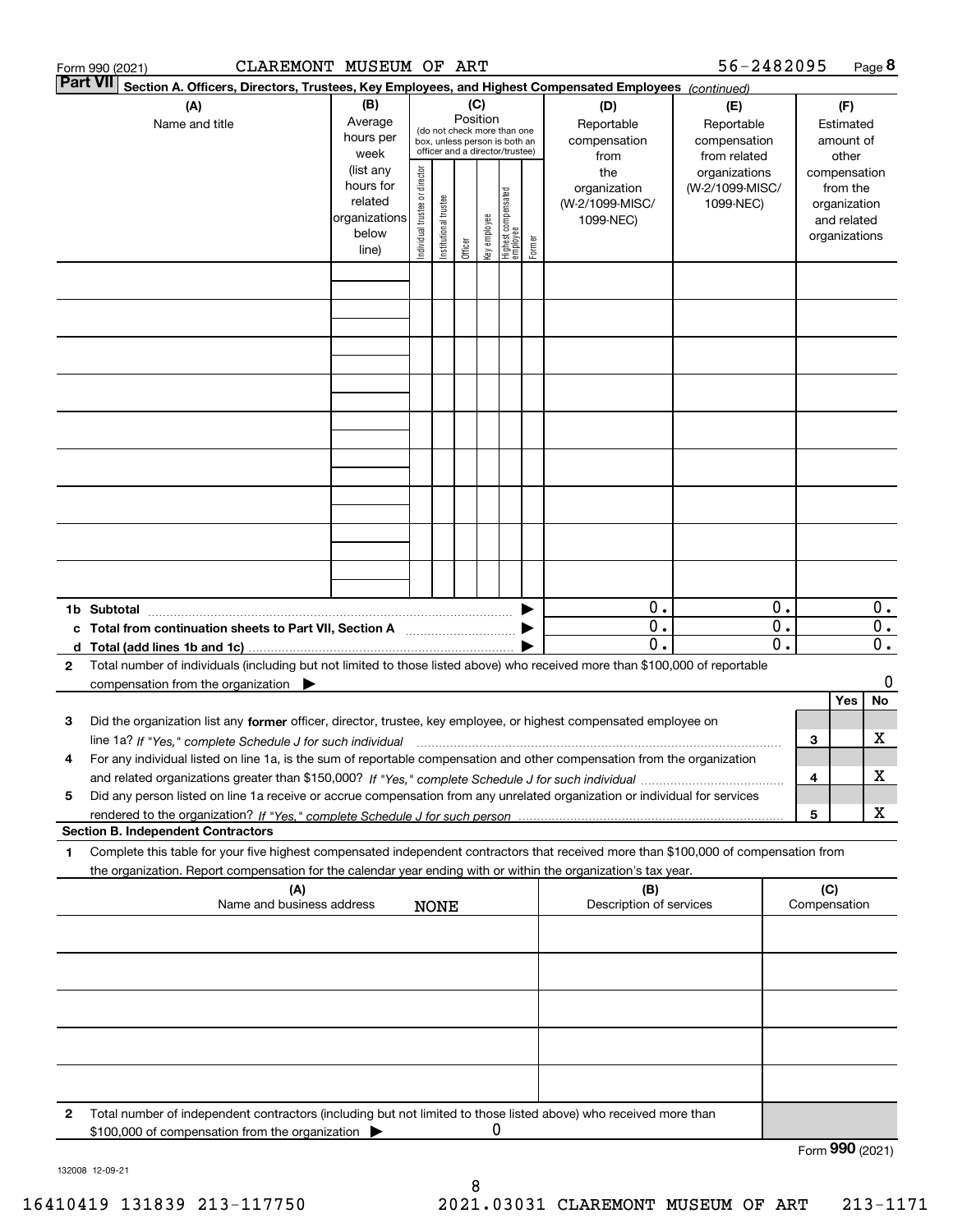|                                                                                         | Form 990 (2021)                 | CLAREMONT MUSEUM OF ART                                                                                                                                                                                                                                                                                                                                                                                                                                                                                                                                                                                                                                                                                            |                      |                                                     | 56-2482095                     | Page 9                                                          |
|-----------------------------------------------------------------------------------------|---------------------------------|--------------------------------------------------------------------------------------------------------------------------------------------------------------------------------------------------------------------------------------------------------------------------------------------------------------------------------------------------------------------------------------------------------------------------------------------------------------------------------------------------------------------------------------------------------------------------------------------------------------------------------------------------------------------------------------------------------------------|----------------------|-----------------------------------------------------|--------------------------------|-----------------------------------------------------------------|
|                                                                                         | <b>Part VIII</b>                | <b>Statement of Revenue</b>                                                                                                                                                                                                                                                                                                                                                                                                                                                                                                                                                                                                                                                                                        |                      |                                                     |                                |                                                                 |
|                                                                                         |                                 | Check if Schedule O contains a response or note to any line in this Part VIII                                                                                                                                                                                                                                                                                                                                                                                                                                                                                                                                                                                                                                      |                      | $\overline{(\mathsf{B})}$ $\overline{(\mathsf{C})}$ |                                |                                                                 |
|                                                                                         |                                 |                                                                                                                                                                                                                                                                                                                                                                                                                                                                                                                                                                                                                                                                                                                    | (A)<br>Total revenue | Related or exempt<br>function revenue               | Unrelated<br>lbusiness revenue | (D)<br>Revenue excluded<br>from tax under<br>sections 512 - 514 |
| Contributions, Gifts, Grants<br>and Other Similar Amounts<br>Program Service<br>Revenue | е<br>f<br>a<br>b<br>c<br>d<br>е | 1a<br><b>1 a</b> Federated campaigns<br>.<br>21, 167.<br>1 <sub>b</sub><br><b>b</b> Membership dues<br>$\ldots \ldots \ldots \ldots \ldots$<br>78,770.<br>1 <sub>c</sub><br>c Fundraising events<br>1 <sub>d</sub><br>d Related organizations<br>32,600.<br>1e<br>Government grants (contributions)<br>All other contributions, gifts, grants, and<br>61,025.<br>1f<br>similar amounts not included above<br>$1g$ \$<br>Noncash contributions included in lines 1a-1f<br><b>Business Code</b><br>712100<br>2 a ADMISSIONS<br><u> 1989 - Johann Barn, mars an t-Amerikaansk ferskeider (</u><br><u> 1989 - Johann Barn, mars ann an t-Amhain an t-Amhain an t-Amhain an t-Amhain an t-Amhain an t-Amhain an t-A</u> | 193,562.<br>25,218.  | 25, 218.                                            |                                |                                                                 |
|                                                                                         |                                 | f All other program service revenue                                                                                                                                                                                                                                                                                                                                                                                                                                                                                                                                                                                                                                                                                |                      |                                                     |                                |                                                                 |
|                                                                                         | 3                               | Investment income (including dividends, interest, and                                                                                                                                                                                                                                                                                                                                                                                                                                                                                                                                                                                                                                                              | 25, 218.             |                                                     |                                |                                                                 |
|                                                                                         | 4<br>5                          | Income from investment of tax-exempt bond proceeds<br>(i) Real<br>(ii) Personal                                                                                                                                                                                                                                                                                                                                                                                                                                                                                                                                                                                                                                    |                      |                                                     |                                |                                                                 |
|                                                                                         | c                               | 6a<br>6 a Gross rents<br>6b<br><b>b</b> Less: rental expenses<br>6c<br>Rental income or (loss)                                                                                                                                                                                                                                                                                                                                                                                                                                                                                                                                                                                                                     |                      |                                                     |                                |                                                                 |
|                                                                                         |                                 | d Net rental income or (loss)<br>(i) Securities<br>(ii) Other<br>7 a Gross amount from sales of                                                                                                                                                                                                                                                                                                                                                                                                                                                                                                                                                                                                                    |                      |                                                     |                                |                                                                 |
| evenue                                                                                  |                                 | assets other than inventory<br>7a<br><b>b</b> Less: cost or other basis<br>7b<br>and sales expenses<br>7c<br>c Gain or (loss)                                                                                                                                                                                                                                                                                                                                                                                                                                                                                                                                                                                      |                      |                                                     |                                |                                                                 |
|                                                                                         |                                 |                                                                                                                                                                                                                                                                                                                                                                                                                                                                                                                                                                                                                                                                                                                    |                      |                                                     |                                |                                                                 |
| Other R                                                                                 |                                 | 8 a Gross income from fundraising events (not<br>including \$ 78, 770. of<br>contributions reported on line 1c). See<br>$8a$ 104, 077.<br>34,406.<br>8 <sub>b</sub>                                                                                                                                                                                                                                                                                                                                                                                                                                                                                                                                                |                      |                                                     |                                |                                                                 |
|                                                                                         |                                 |                                                                                                                                                                                                                                                                                                                                                                                                                                                                                                                                                                                                                                                                                                                    | 69,671.              |                                                     |                                | 69,671.                                                         |
|                                                                                         |                                 | 9 a Gross income from gaming activities. See<br>9a                                                                                                                                                                                                                                                                                                                                                                                                                                                                                                                                                                                                                                                                 |                      |                                                     |                                |                                                                 |
|                                                                                         |                                 | 9 <sub>b</sub><br><b>b</b> Less: direct expenses <b>manually</b>                                                                                                                                                                                                                                                                                                                                                                                                                                                                                                                                                                                                                                                   |                      |                                                     |                                |                                                                 |
|                                                                                         |                                 | c Net income or (loss) from gaming activities<br>.                                                                                                                                                                                                                                                                                                                                                                                                                                                                                                                                                                                                                                                                 |                      |                                                     |                                |                                                                 |
|                                                                                         |                                 | 10 a Gross sales of inventory, less returns<br> 10a<br>10b<br><b>b</b> Less: cost of goods sold                                                                                                                                                                                                                                                                                                                                                                                                                                                                                                                                                                                                                    |                      |                                                     |                                |                                                                 |
|                                                                                         |                                 | c Net income or (loss) from sales of inventory<br><b>Business Code</b>                                                                                                                                                                                                                                                                                                                                                                                                                                                                                                                                                                                                                                             |                      |                                                     |                                |                                                                 |
| Miscellaneous                                                                           | b                               | 713990<br>11 a OTHER REVENUE<br><u> 1989 - Johann Barn, mars ann an t-Amhain ann an t-Amhain ann an t-Amhain ann an t-Amhain ann an t-Amhain ann </u>                                                                                                                                                                                                                                                                                                                                                                                                                                                                                                                                                              | 628.                 | 628.                                                |                                |                                                                 |
| <u>Revenue</u>                                                                          | c                               | <u> 1989 - Johann Stein, mars an de Frankrik (f. 1989)</u>                                                                                                                                                                                                                                                                                                                                                                                                                                                                                                                                                                                                                                                         |                      |                                                     |                                |                                                                 |
|                                                                                         |                                 |                                                                                                                                                                                                                                                                                                                                                                                                                                                                                                                                                                                                                                                                                                                    | 628.                 |                                                     |                                |                                                                 |
|                                                                                         | 12                              | ▶                                                                                                                                                                                                                                                                                                                                                                                                                                                                                                                                                                                                                                                                                                                  | 289,079.             | 25,846.                                             | $0$ .                          | 69,671.                                                         |
|                                                                                         | 132009 12-09-21                 |                                                                                                                                                                                                                                                                                                                                                                                                                                                                                                                                                                                                                                                                                                                    |                      |                                                     |                                | Form 990 (2021)                                                 |

9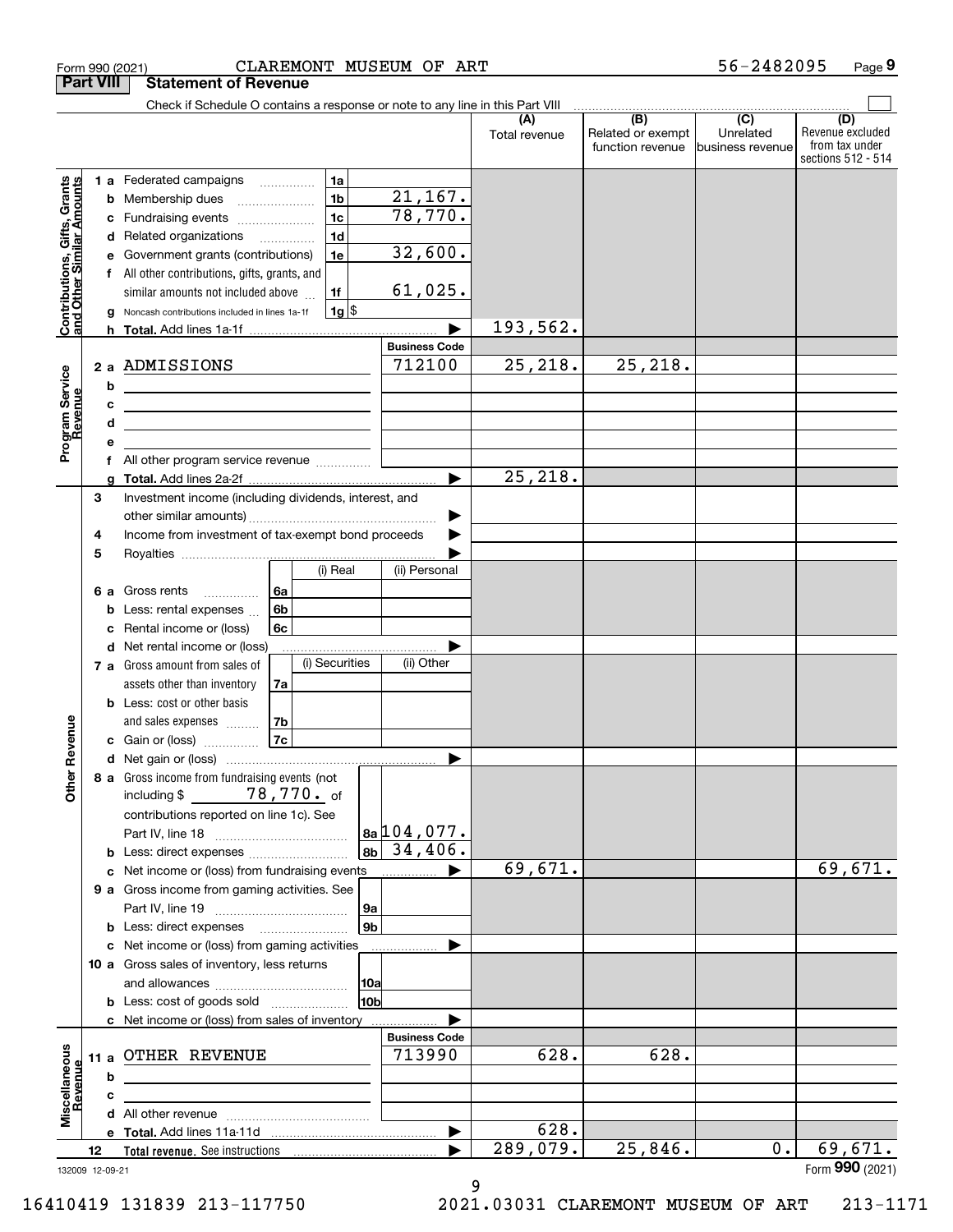|  | Form 990 (2021) |  |
|--|-----------------|--|
|  |                 |  |

Form 990 (2021) C ${\rm LAREMONT}$  MUSEUM OF  ${\rm ART}$  56-2482095  $_{\rm Page}$ **Part IX Statement of Functional Expenses**

|              | Section 501(c)(3) and 501(c)(4) organizations must complete all columns. All other organizations must complete column (A).                                                                                   |                       |                                    |                                                        |                                |
|--------------|--------------------------------------------------------------------------------------------------------------------------------------------------------------------------------------------------------------|-----------------------|------------------------------------|--------------------------------------------------------|--------------------------------|
|              | Check if Schedule O contains a response or note to any line in this Part IX                                                                                                                                  |                       |                                    |                                                        |                                |
|              | Do not include amounts reported on lines 6b,<br>7b, 8b, 9b, and 10b of Part VIII.                                                                                                                            | (A)<br>Total expenses | (B)<br>Program service<br>expenses | $\overline{(C)}$<br>Management and<br>general expenses | (D)<br>Fundraising<br>expenses |
| 1.           | Grants and other assistance to domestic organizations                                                                                                                                                        |                       |                                    |                                                        |                                |
|              | and domestic governments. See Part IV, line 21                                                                                                                                                               |                       |                                    |                                                        |                                |
| $\mathbf{2}$ | Grants and other assistance to domestic                                                                                                                                                                      |                       |                                    |                                                        |                                |
|              | individuals. See Part IV, line 22                                                                                                                                                                            |                       |                                    |                                                        |                                |
| 3            | Grants and other assistance to foreign                                                                                                                                                                       |                       |                                    |                                                        |                                |
|              | organizations, foreign governments, and foreign                                                                                                                                                              |                       |                                    |                                                        |                                |
|              | individuals. See Part IV, lines 15 and 16                                                                                                                                                                    |                       |                                    |                                                        |                                |
| 4            | Benefits paid to or for members                                                                                                                                                                              |                       |                                    |                                                        |                                |
| 5            | Compensation of current officers, directors,                                                                                                                                                                 |                       |                                    |                                                        |                                |
|              |                                                                                                                                                                                                              |                       |                                    |                                                        |                                |
| 6            | Compensation not included above to disqualified                                                                                                                                                              |                       |                                    |                                                        |                                |
|              | persons (as defined under section 4958(f)(1)) and                                                                                                                                                            |                       |                                    |                                                        |                                |
|              | persons described in section 4958(c)(3)(B)                                                                                                                                                                   |                       |                                    |                                                        |                                |
| 7            |                                                                                                                                                                                                              | 20,085.               | 16,032.                            | 4,053.                                                 |                                |
| 8            | Pension plan accruals and contributions (include                                                                                                                                                             |                       |                                    |                                                        |                                |
|              | section 401(k) and 403(b) employer contributions)                                                                                                                                                            |                       |                                    |                                                        |                                |
| 9            |                                                                                                                                                                                                              |                       |                                    |                                                        |                                |
| 10           |                                                                                                                                                                                                              |                       |                                    |                                                        |                                |
| 11           | Fees for services (nonemployees):                                                                                                                                                                            |                       |                                    |                                                        |                                |
| а            |                                                                                                                                                                                                              |                       |                                    |                                                        |                                |
| b            |                                                                                                                                                                                                              |                       |                                    |                                                        |                                |
| с            |                                                                                                                                                                                                              |                       |                                    |                                                        |                                |
| d            |                                                                                                                                                                                                              |                       |                                    |                                                        |                                |
| е            | Professional fundraising services. See Part IV, line 17                                                                                                                                                      |                       |                                    |                                                        |                                |
| f            | Investment management fees                                                                                                                                                                                   |                       |                                    |                                                        |                                |
| g            | Other. (If line 11g amount exceeds 10% of line 25,                                                                                                                                                           |                       |                                    |                                                        |                                |
|              | column (A), amount, list line 11g expenses on Sch 0.)                                                                                                                                                        | 12,132.               |                                    | 12,132.                                                |                                |
| 12           |                                                                                                                                                                                                              | 2,592.                |                                    | 2,592.                                                 |                                |
| 13           |                                                                                                                                                                                                              | 8,972.                | 5,081.                             | 3,891.                                                 |                                |
| 14           |                                                                                                                                                                                                              | 10,842.               | 1,523.                             | 9,319.                                                 |                                |
| 15           |                                                                                                                                                                                                              |                       |                                    |                                                        |                                |
| 16           |                                                                                                                                                                                                              | 13,983.               | 10,682.                            | 3,301.                                                 |                                |
| 17           |                                                                                                                                                                                                              |                       |                                    |                                                        |                                |
|              | Payments of travel or entertainment expenses                                                                                                                                                                 |                       |                                    |                                                        |                                |
|              | for any federal, state, or local public officials                                                                                                                                                            |                       |                                    |                                                        |                                |
| 19           | Conferences, conventions, and meetings                                                                                                                                                                       |                       |                                    |                                                        |                                |
| 20           | Interest                                                                                                                                                                                                     |                       |                                    |                                                        |                                |
| 21           |                                                                                                                                                                                                              |                       |                                    |                                                        |                                |
| 22           | Depreciation, depletion, and amortization                                                                                                                                                                    | 19,815.               | 19,815.                            |                                                        |                                |
| 23           | Insurance                                                                                                                                                                                                    | 5,919.                | 2,050.                             | 3,869.                                                 |                                |
| 24           | Other expenses. Itemize expenses not covered<br>above. (List miscellaneous expenses on line 24e. If<br>line 24e amount exceeds 10% of line 25, column (A),<br>amount, list line 24e expenses on Schedule O.) |                       |                                    |                                                        |                                |
|              | a PROGRAM AND EXHIBITS                                                                                                                                                                                       | 99,202.               | 99,202.                            |                                                        |                                |
| b            | OTHER EXPENSES                                                                                                                                                                                               | 2,153.                |                                    | 2,153.                                                 |                                |
| с            |                                                                                                                                                                                                              |                       |                                    |                                                        |                                |
| d            |                                                                                                                                                                                                              |                       |                                    |                                                        |                                |
|              | e All other expenses                                                                                                                                                                                         |                       |                                    |                                                        |                                |
| 25           | Total functional expenses. Add lines 1 through 24e                                                                                                                                                           | 195,695.              | 154,385.                           | 41,310.                                                | 0.                             |
| 26           | Joint costs. Complete this line only if the organization                                                                                                                                                     |                       |                                    |                                                        |                                |
|              | reported in column (B) joint costs from a combined                                                                                                                                                           |                       |                                    |                                                        |                                |
|              | educational campaign and fundraising solicitation.                                                                                                                                                           |                       |                                    |                                                        |                                |
|              | Check here $\blacktriangleright$<br>if following SOP 98-2 (ASC 958-720)                                                                                                                                      |                       |                                    |                                                        |                                |

132010 12-09-21

10 16410419 131839 213-117750 2021.03031 CLAREMONT MUSEUM OF ART 213-1171

Form (2021) **990**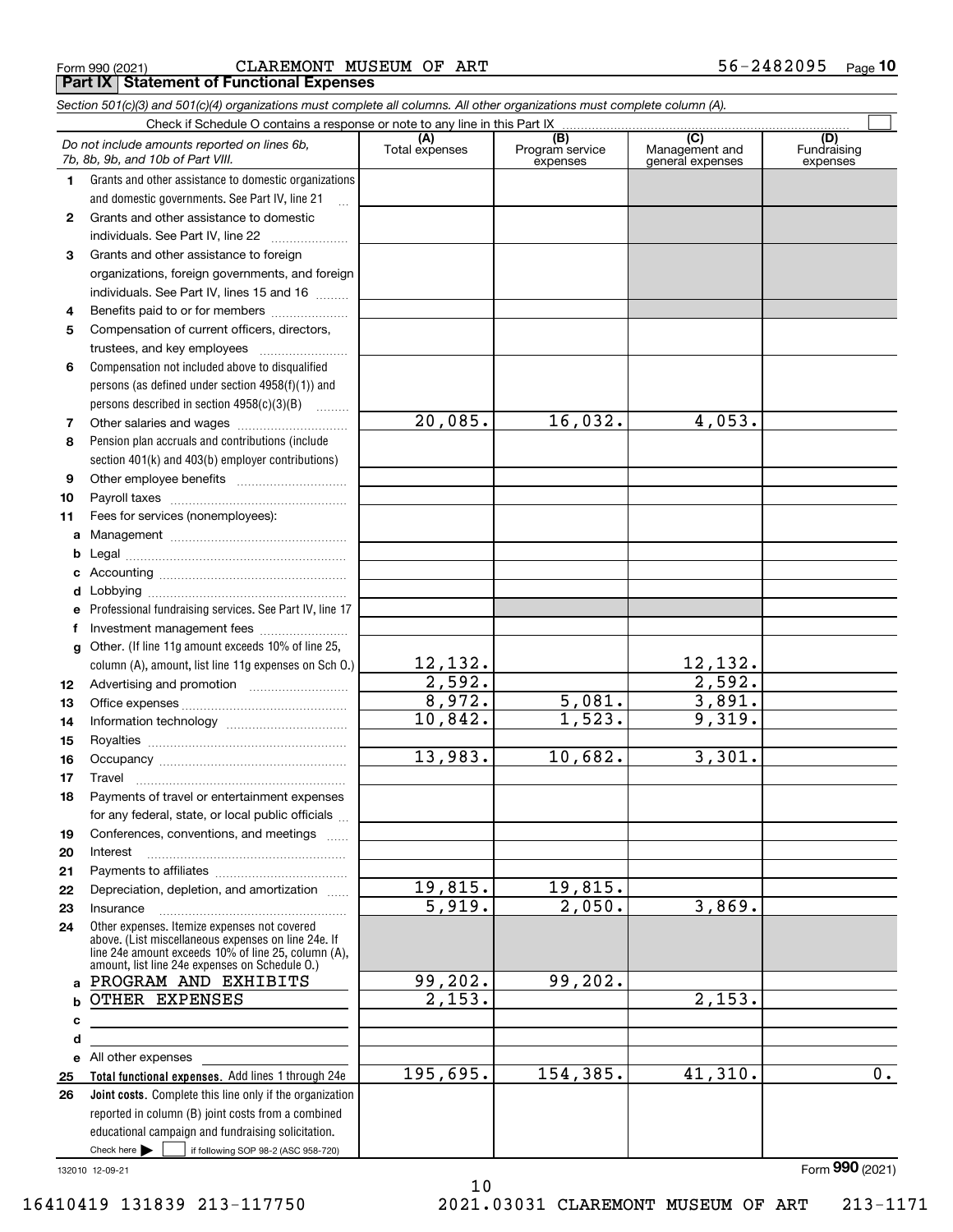**11**

|                             |    |                                                                                                                                                                                                                                                                                                                                                                                                                                                                |  |                          | (A)<br>Beginning of year |                 | (B)<br>End of year   |
|-----------------------------|----|----------------------------------------------------------------------------------------------------------------------------------------------------------------------------------------------------------------------------------------------------------------------------------------------------------------------------------------------------------------------------------------------------------------------------------------------------------------|--|--------------------------|--------------------------|-----------------|----------------------|
|                             | 1  |                                                                                                                                                                                                                                                                                                                                                                                                                                                                |  |                          | 326, 734.                | $\mathbf{1}$    | 285, 560.            |
|                             | 2  |                                                                                                                                                                                                                                                                                                                                                                                                                                                                |  |                          |                          | $\mathbf{2}$    |                      |
|                             | 3  |                                                                                                                                                                                                                                                                                                                                                                                                                                                                |  |                          |                          | 3               | 8,800.               |
|                             | 4  |                                                                                                                                                                                                                                                                                                                                                                                                                                                                |  |                          |                          | 4               |                      |
|                             | 5  | Loans and other receivables from any current or former officer, director,                                                                                                                                                                                                                                                                                                                                                                                      |  |                          |                          |                 |                      |
|                             |    | trustee, key employee, creator or founder, substantial contributor, or 35%                                                                                                                                                                                                                                                                                                                                                                                     |  |                          |                          |                 |                      |
|                             |    | controlled entity or family member of any of these persons                                                                                                                                                                                                                                                                                                                                                                                                     |  |                          |                          | 5               |                      |
|                             | 6  | Loans and other receivables from other disqualified persons (as defined                                                                                                                                                                                                                                                                                                                                                                                        |  |                          |                          |                 |                      |
|                             |    | under section $4958(f)(1)$ , and persons described in section $4958(c)(3)(B)$                                                                                                                                                                                                                                                                                                                                                                                  |  | $\sim$                   |                          | 6               |                      |
|                             | 7  |                                                                                                                                                                                                                                                                                                                                                                                                                                                                |  |                          | $\overline{7}$           |                 |                      |
| Assets                      | 8  |                                                                                                                                                                                                                                                                                                                                                                                                                                                                |  |                          |                          | 8               |                      |
|                             | 9  | Prepaid expenses and deferred charges                                                                                                                                                                                                                                                                                                                                                                                                                          |  |                          |                          | 9               |                      |
|                             |    | <b>10a</b> Land, buildings, and equipment: cost or other                                                                                                                                                                                                                                                                                                                                                                                                       |  |                          |                          |                 |                      |
|                             |    | basis. Complete Part VI of Schedule D  10a                                                                                                                                                                                                                                                                                                                                                                                                                     |  |                          |                          |                 |                      |
|                             |    | $\frac{10b}{2}$<br><b>b</b> Less: accumulated depreciation                                                                                                                                                                                                                                                                                                                                                                                                     |  | $\frac{321,560}{97,142}$ | 98,125.                  | 10 <sub>c</sub> | 224,418.             |
|                             | 11 |                                                                                                                                                                                                                                                                                                                                                                                                                                                                |  |                          | 11                       |                 |                      |
|                             | 12 |                                                                                                                                                                                                                                                                                                                                                                                                                                                                |  |                          |                          | 12              |                      |
|                             | 13 |                                                                                                                                                                                                                                                                                                                                                                                                                                                                |  | 13                       |                          |                 |                      |
|                             | 14 |                                                                                                                                                                                                                                                                                                                                                                                                                                                                |  | 14                       |                          |                 |                      |
|                             | 15 |                                                                                                                                                                                                                                                                                                                                                                                                                                                                |  | 0.                       | 15                       | 898.            |                      |
|                             | 16 |                                                                                                                                                                                                                                                                                                                                                                                                                                                                |  |                          | 424,859.                 | 16              | 519,676.             |
|                             | 17 |                                                                                                                                                                                                                                                                                                                                                                                                                                                                |  |                          | $\overline{2,698}$ .     | 17              | $\overline{4,131}$ . |
|                             | 18 |                                                                                                                                                                                                                                                                                                                                                                                                                                                                |  |                          | 18                       |                 |                      |
|                             | 19 | Deferred revenue manual contracts and contracts are all the manual contracts and contracts are contracted and contracts are contracted and contract are contracted and contract are contracted and contract are contracted and                                                                                                                                                                                                                                 |  |                          |                          | 19              |                      |
|                             | 20 |                                                                                                                                                                                                                                                                                                                                                                                                                                                                |  |                          | 20                       |                 |                      |
|                             | 21 | Escrow or custodial account liability. Complete Part IV of Schedule D                                                                                                                                                                                                                                                                                                                                                                                          |  | 1.1.1.1.1.1.1.1.1        |                          | 21              |                      |
|                             | 22 | Loans and other payables to any current or former officer, director,                                                                                                                                                                                                                                                                                                                                                                                           |  |                          |                          |                 |                      |
| Liabilities                 |    | trustee, key employee, creator or founder, substantial contributor, or 35%                                                                                                                                                                                                                                                                                                                                                                                     |  |                          |                          |                 |                      |
|                             |    | controlled entity or family member of any of these persons                                                                                                                                                                                                                                                                                                                                                                                                     |  |                          |                          | 22              |                      |
|                             | 23 | Secured mortgages and notes payable to unrelated third parties                                                                                                                                                                                                                                                                                                                                                                                                 |  |                          |                          | 23              |                      |
|                             | 24 | Unsecured notes and loans payable to unrelated third parties                                                                                                                                                                                                                                                                                                                                                                                                   |  |                          |                          | 24              |                      |
|                             | 25 | Other liabilities (including federal income tax, payables to related third                                                                                                                                                                                                                                                                                                                                                                                     |  |                          |                          |                 |                      |
|                             |    | parties, and other liabilities not included on lines 17-24). Complete Part X                                                                                                                                                                                                                                                                                                                                                                                   |  |                          |                          |                 |                      |
|                             |    | of Schedule D<br>$\begin{minipage}{0.5\textwidth} \begin{tabular}{ l l l } \hline & \multicolumn{1}{ l l } \hline & \multicolumn{1}{ l } \multicolumn{1}{ l } \hline \multicolumn{1}{ l } \multicolumn{1}{ l } \multicolumn{1}{ l } \multicolumn{1}{ l } \multicolumn{1}{ l } \multicolumn{1}{ l } \multicolumn{1}{ l } \multicolumn{1}{ l } \multicolumn{1}{ l } \multicolumn{1}{ l } \multicolumn{1}{ l } \multicolumn{1}{ l } \multicolumn{1}{ l } \multic$ |  |                          |                          | 25              |                      |
|                             | 26 |                                                                                                                                                                                                                                                                                                                                                                                                                                                                |  |                          | $2,698.$ 26              |                 | 4,131.               |
|                             |    | Organizations that follow FASB ASC 958, check here $\blacktriangleright \boxed{X}$                                                                                                                                                                                                                                                                                                                                                                             |  |                          |                          |                 |                      |
|                             |    | and complete lines 27, 28, 32, and 33.                                                                                                                                                                                                                                                                                                                                                                                                                         |  |                          |                          |                 |                      |
|                             | 27 |                                                                                                                                                                                                                                                                                                                                                                                                                                                                |  |                          | 380,166.                 | 27              | 506,745.             |
|                             | 28 |                                                                                                                                                                                                                                                                                                                                                                                                                                                                |  |                          | 41,995.                  | 28              | 8,800.               |
|                             |    | Organizations that do not follow FASB ASC 958, check here ▶ □                                                                                                                                                                                                                                                                                                                                                                                                  |  |                          |                          |                 |                      |
|                             |    | and complete lines 29 through 33.                                                                                                                                                                                                                                                                                                                                                                                                                              |  |                          |                          |                 |                      |
|                             | 29 |                                                                                                                                                                                                                                                                                                                                                                                                                                                                |  |                          |                          | 29              |                      |
|                             | 30 | Paid-in or capital surplus, or land, building, or equipment fund                                                                                                                                                                                                                                                                                                                                                                                               |  |                          |                          | 30              |                      |
| Net Assets or Fund Balances | 31 | Retained earnings, endowment, accumulated income, or other funds                                                                                                                                                                                                                                                                                                                                                                                               |  |                          |                          | 31              |                      |
|                             | 32 |                                                                                                                                                                                                                                                                                                                                                                                                                                                                |  |                          | 422,161.                 | 32              | 515, 545.            |
|                             | 33 |                                                                                                                                                                                                                                                                                                                                                                                                                                                                |  |                          | 424,859.                 | 33              | 519,676.             |

Form (2021) **990**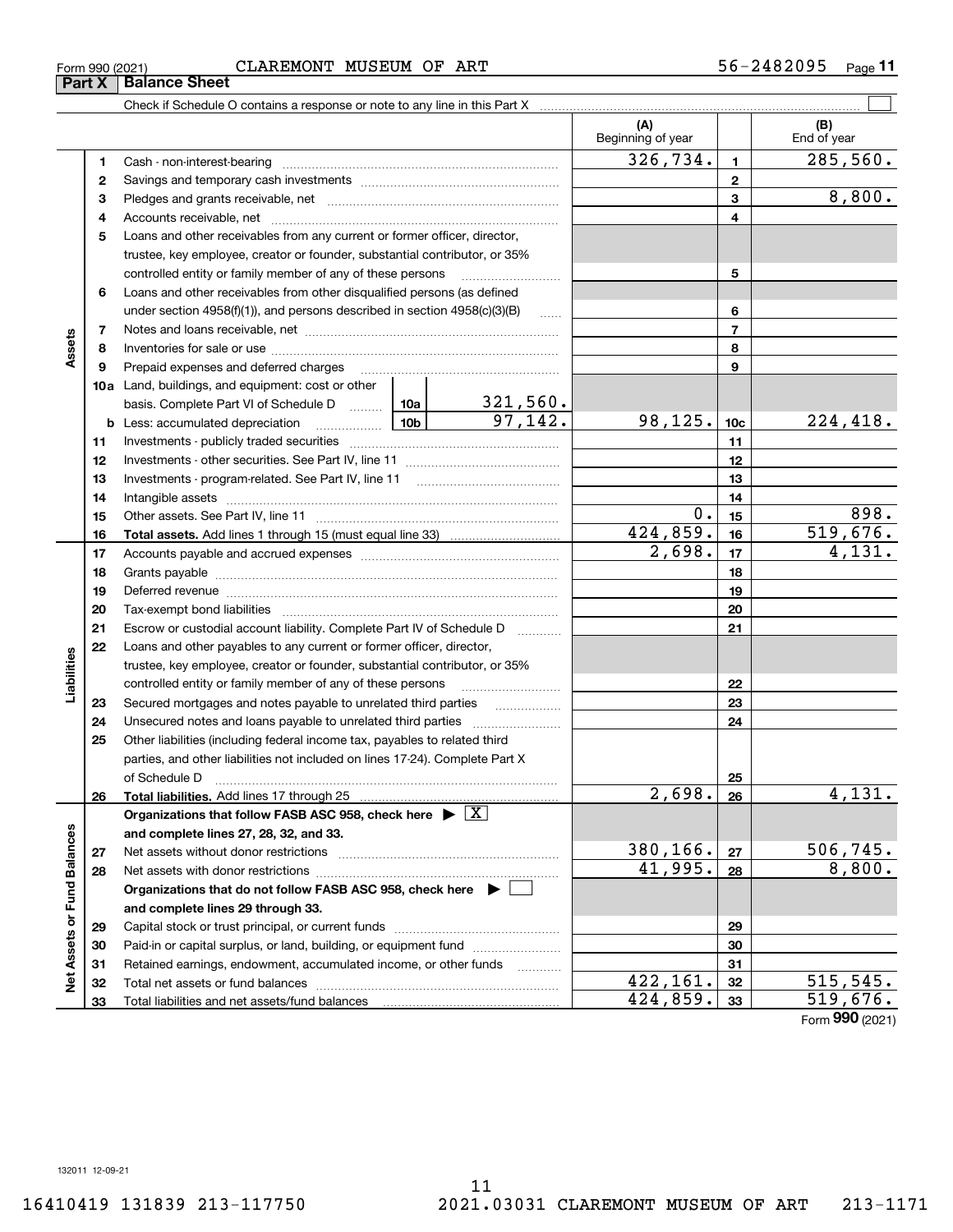|    | CLAREMONT MUSEUM OF ART<br>Form 990 (2021)                                                                                                                                                                                     | 56-2482095              |                |            | Page $12$ |
|----|--------------------------------------------------------------------------------------------------------------------------------------------------------------------------------------------------------------------------------|-------------------------|----------------|------------|-----------|
|    | <b>Reconciliation of Net Assets</b><br>Part XI                                                                                                                                                                                 |                         |                |            |           |
|    |                                                                                                                                                                                                                                |                         |                |            |           |
|    |                                                                                                                                                                                                                                |                         |                |            |           |
| 1  |                                                                                                                                                                                                                                | $\mathbf{1}$            | 289,079.       |            |           |
| 2  |                                                                                                                                                                                                                                | $\overline{2}$          | 195,695.       |            |           |
| 3  | Revenue less expenses. Subtract line 2 from line 1                                                                                                                                                                             | 3                       |                |            | 93,384.   |
| 4  |                                                                                                                                                                                                                                | $\overline{\mathbf{4}}$ |                |            | 422, 161. |
| 5  |                                                                                                                                                                                                                                | 5                       |                |            |           |
| 6  | Donated services and use of facilities [111] matter contracts and the facilities in the matter of facilities [11] matter contracts and use of facilities [11] matter contracts and the service of the service of the service o | 6                       |                |            |           |
| 7  |                                                                                                                                                                                                                                | $\overline{7}$          |                |            |           |
| 8  |                                                                                                                                                                                                                                | 8                       |                |            |           |
| 9  | Other changes in net assets or fund balances (explain on Schedule O)                                                                                                                                                           | 9                       |                |            | 0.        |
| 10 | Net assets or fund balances at end of year. Combine lines 3 through 9 (must equal Part X, line 32,                                                                                                                             |                         |                |            |           |
|    |                                                                                                                                                                                                                                | 10                      | 515, 545.      |            |           |
|    | Part XII Financial Statements and Reporting                                                                                                                                                                                    |                         |                |            |           |
|    |                                                                                                                                                                                                                                |                         |                |            |           |
|    |                                                                                                                                                                                                                                |                         |                | <b>Yes</b> | <b>No</b> |
| 1  | $\boxed{\mathbf{X}}$ Accrual<br>Accounting method used to prepare the Form 990: <u>[</u> Cash<br>Other                                                                                                                         |                         |                |            |           |
|    | If the organization changed its method of accounting from a prior year or checked "Other," explain on Schedule O.                                                                                                              |                         |                |            |           |
|    | 2a Were the organization's financial statements compiled or reviewed by an independent accountant?                                                                                                                             |                         | 2a             |            | Χ         |
|    | If "Yes," check a box below to indicate whether the financial statements for the year were compiled or reviewed on a                                                                                                           |                         |                |            |           |
|    | separate basis, consolidated basis, or both:                                                                                                                                                                                   |                         |                |            |           |
|    | Both consolidated and separate basis<br>Separate basis<br>Consolidated basis                                                                                                                                                   |                         |                |            |           |
|    | <b>b</b> Were the organization's financial statements audited by an independent accountant?                                                                                                                                    |                         | 2 <sub>b</sub> | Χ          |           |
|    | If "Yes," check a box below to indicate whether the financial statements for the year were audited on a separate basis,                                                                                                        |                         |                |            |           |
|    | consolidated basis, or both:                                                                                                                                                                                                   |                         |                |            |           |
|    | $ \mathbf{X} $ Separate basis<br><b>Consolidated basis</b><br>Both consolidated and separate basis                                                                                                                             |                         |                |            |           |
|    | c If "Yes" to line 2a or 2b, does the organization have a committee that assumes responsibility for oversight of the audit,                                                                                                    |                         |                |            |           |
|    |                                                                                                                                                                                                                                |                         | 2c             | Χ          |           |
|    | If the organization changed either its oversight process or selection process during the tax year, explain on Schedule O.                                                                                                      |                         |                |            |           |
|    | 3a As a result of a federal award, was the organization required to undergo an audit or audits as set forth in the Single Audit                                                                                                |                         |                |            |           |
|    |                                                                                                                                                                                                                                |                         | За             |            | x         |
|    | b If "Yes," did the organization undergo the required audit or audits? If the organization did not undergo the required audit                                                                                                  |                         |                |            |           |
|    |                                                                                                                                                                                                                                |                         | 3b             | nnn        |           |

Form (2021) **990**

132012 12-09-21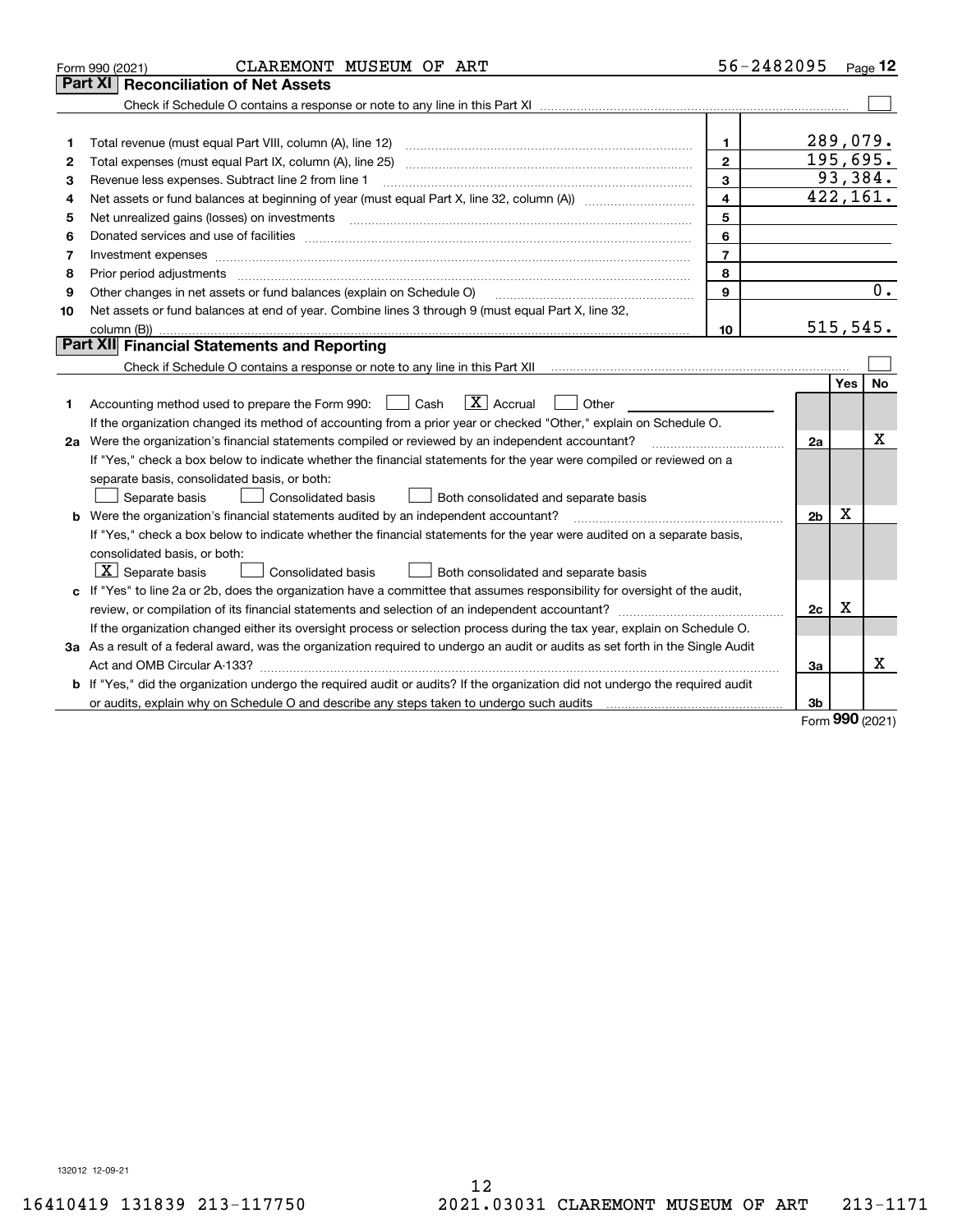Department of the Treasury Internal Revenue Service

**(Form 990)**

# **Public Charity Status and Public Support**

**Complete if the organization is a section 501(c)(3) organization or a section 4947(a)(1) nonexempt charitable trust.**

**| Attach to Form 990 or Form 990-EZ.** 

**| Go to www.irs.gov/Form990 for instructions and the latest information.**

| OMB No. 1545-0047     |
|-----------------------|
| 202                   |
| <b>Open to Public</b> |

**Inspection**

| Name of the organization |                      |  |
|--------------------------|----------------------|--|
|                          | $\sim$ $\sim$ $\sim$ |  |

|                |        | Name of the organization                                                                                                                     |                         |                            |     |                                 |                                                      | <b>Employer identification number</b>              |
|----------------|--------|----------------------------------------------------------------------------------------------------------------------------------------------|-------------------------|----------------------------|-----|---------------------------------|------------------------------------------------------|----------------------------------------------------|
|                |        |                                                                                                                                              | CLAREMONT MUSEUM OF ART |                            |     |                                 |                                                      | 56-2482095                                         |
|                | Part I | Reason for Public Charity Status. (All organizations must complete this part.) See instructions.                                             |                         |                            |     |                                 |                                                      |                                                    |
|                |        | The organization is not a private foundation because it is: (For lines 1 through 12, check only one box.)                                    |                         |                            |     |                                 |                                                      |                                                    |
| 1              |        | A church, convention of churches, or association of churches described in section 170(b)(1)(A)(i).                                           |                         |                            |     |                                 |                                                      |                                                    |
| 2              |        | A school described in section 170(b)(1)(A)(ii). (Attach Schedule E (Form 990).)                                                              |                         |                            |     |                                 |                                                      |                                                    |
| з              |        | A hospital or a cooperative hospital service organization described in section 170(b)(1)(A)(iii).                                            |                         |                            |     |                                 |                                                      |                                                    |
| 4              |        | A medical research organization operated in conjunction with a hospital described in section 170(b)(1)(A)(iii). Enter the hospital's name,   |                         |                            |     |                                 |                                                      |                                                    |
|                |        | city, and state:                                                                                                                             |                         |                            |     |                                 |                                                      |                                                    |
| 5              |        | An organization operated for the benefit of a college or university owned or operated by a governmental unit described in                    |                         |                            |     |                                 |                                                      |                                                    |
|                |        | section 170(b)(1)(A)(iv). (Complete Part II.)                                                                                                |                         |                            |     |                                 |                                                      |                                                    |
| 6              |        | A federal, state, or local government or governmental unit described in section 170(b)(1)(A)(v).                                             |                         |                            |     |                                 |                                                      |                                                    |
| $\overline{7}$ | X      | An organization that normally receives a substantial part of its support from a governmental unit or from the general public described in    |                         |                            |     |                                 |                                                      |                                                    |
|                |        | section 170(b)(1)(A)(vi). (Complete Part II.)                                                                                                |                         |                            |     |                                 |                                                      |                                                    |
| 8              |        | A community trust described in section 170(b)(1)(A)(vi). (Complete Part II.)                                                                 |                         |                            |     |                                 |                                                      |                                                    |
| 9              |        | An agricultural research organization described in section 170(b)(1)(A)(ix) operated in conjunction with a land-grant college                |                         |                            |     |                                 |                                                      |                                                    |
|                |        | or university or a non-land-grant college of agriculture (see instructions). Enter the name, city, and state of the college or               |                         |                            |     |                                 |                                                      |                                                    |
|                |        | university:                                                                                                                                  |                         |                            |     |                                 |                                                      |                                                    |
| 10             |        | An organization that normally receives (1) more than 33 1/3% of its support from contributions, membership fees, and gross receipts from     |                         |                            |     |                                 |                                                      |                                                    |
|                |        | activities related to its exempt functions, subject to certain exceptions; and (2) no more than 33 1/3% of its support from gross investment |                         |                            |     |                                 |                                                      |                                                    |
|                |        | income and unrelated business taxable income (less section 511 tax) from businesses acquired by the organization after June 30, 1975.        |                         |                            |     |                                 |                                                      |                                                    |
|                |        | See section 509(a)(2). (Complete Part III.)                                                                                                  |                         |                            |     |                                 |                                                      |                                                    |
| 11             |        | An organization organized and operated exclusively to test for public safety. See section 509(a)(4).                                         |                         |                            |     |                                 |                                                      |                                                    |
| 12             |        | An organization organized and operated exclusively for the benefit of, to perform the functions of, or to carry out the purposes of one or   |                         |                            |     |                                 |                                                      |                                                    |
|                |        | more publicly supported organizations described in section 509(a)(1) or section 509(a)(2). See section 509(a)(3). Check the box on           |                         |                            |     |                                 |                                                      |                                                    |
|                |        | lines 12a through 12d that describes the type of supporting organization and complete lines 12e, 12f, and 12g.                               |                         |                            |     |                                 |                                                      |                                                    |
| а              |        | Type I. A supporting organization operated, supervised, or controlled by its supported organization(s), typically by giving                  |                         |                            |     |                                 |                                                      |                                                    |
|                |        | the supported organization(s) the power to regularly appoint or elect a majority of the directors or trustees of the supporting              |                         |                            |     |                                 |                                                      |                                                    |
|                |        | organization. You must complete Part IV, Sections A and B.                                                                                   |                         |                            |     |                                 |                                                      |                                                    |
| b              |        | Type II. A supporting organization supervised or controlled in connection with its supported organization(s), by having                      |                         |                            |     |                                 |                                                      |                                                    |
|                |        | control or management of the supporting organization vested in the same persons that control or manage the supported                         |                         |                            |     |                                 |                                                      |                                                    |
|                |        | organization(s). You must complete Part IV, Sections A and C.                                                                                |                         |                            |     |                                 |                                                      |                                                    |
| с              |        | Type III functionally integrated. A supporting organization operated in connection with, and functionally integrated with,                   |                         |                            |     |                                 |                                                      |                                                    |
|                |        | its supported organization(s) (see instructions). You must complete Part IV, Sections A, D, and E.                                           |                         |                            |     |                                 |                                                      |                                                    |
| d              |        | Type III non-functionally integrated. A supporting organization operated in connection with its supported organization(s)                    |                         |                            |     |                                 |                                                      |                                                    |
|                |        | that is not functionally integrated. The organization generally must satisfy a distribution requirement and an attentiveness                 |                         |                            |     |                                 |                                                      |                                                    |
|                |        | requirement (see instructions). You must complete Part IV, Sections A and D, and Part V.                                                     |                         |                            |     |                                 |                                                      |                                                    |
| е              |        | Check this box if the organization received a written determination from the IRS that it is a Type I, Type II, Type III                      |                         |                            |     |                                 |                                                      |                                                    |
|                |        | functionally integrated, or Type III non-functionally integrated supporting organization.                                                    |                         |                            |     |                                 |                                                      |                                                    |
| f.             |        | Enter the number of supported organizations                                                                                                  |                         |                            |     |                                 |                                                      |                                                    |
| a              |        | Provide the following information about the supported organization(s).                                                                       |                         | (iii) Type of organization |     | (iv) Is the organization listed |                                                      |                                                    |
|                |        | (i) Name of supported<br>organization                                                                                                        | (ii) EIN                | (described on lines 1-10   |     | in your governing document?     | (v) Amount of monetary<br>support (see instructions) | (vi) Amount of other<br>support (see instructions) |
|                |        |                                                                                                                                              |                         | above (see instructions))  | Yes | No                              |                                                      |                                                    |
|                |        |                                                                                                                                              |                         |                            |     |                                 |                                                      |                                                    |
|                |        |                                                                                                                                              |                         |                            |     |                                 |                                                      |                                                    |
|                |        |                                                                                                                                              |                         |                            |     |                                 |                                                      |                                                    |
|                |        |                                                                                                                                              |                         |                            |     |                                 |                                                      |                                                    |
|                |        |                                                                                                                                              |                         |                            |     |                                 |                                                      |                                                    |
|                |        |                                                                                                                                              |                         |                            |     |                                 |                                                      |                                                    |
|                |        |                                                                                                                                              |                         |                            |     |                                 |                                                      |                                                    |
|                |        |                                                                                                                                              |                         |                            |     |                                 |                                                      |                                                    |
|                |        |                                                                                                                                              |                         |                            |     |                                 |                                                      |                                                    |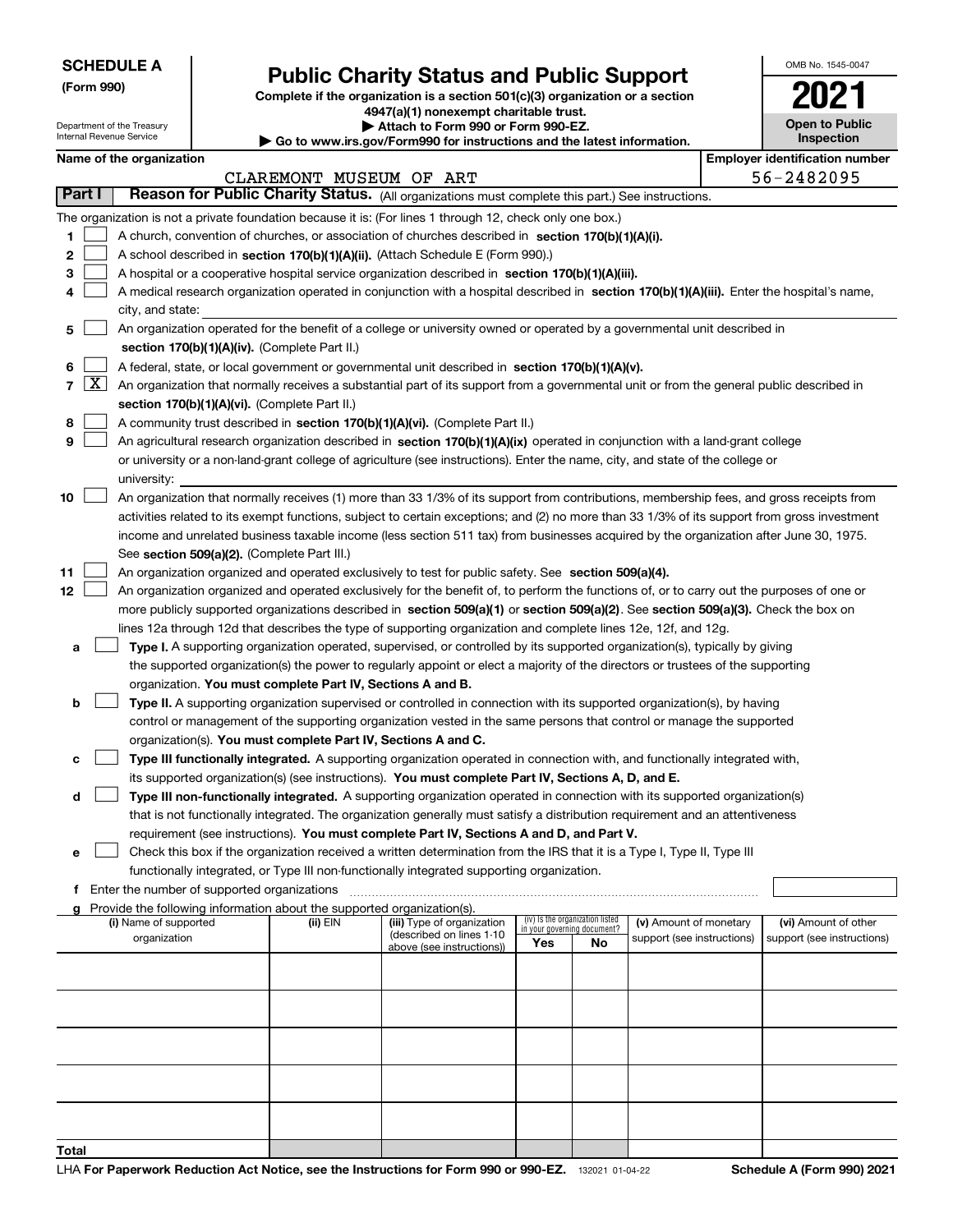(Complete only if you checked the box on line 5, 7, or 8 of Part I or if the organization failed to qualify under Part III. If the organization fails to qualify under the tests listed below, please complete Part III.) **Part II** Support Schedule for Organizations Described in Sections 170(b)(1)(A)(iv) and 170(b)(1)(A)(vi)

|    | <b>Section A. Public Support</b>                                                                                                                                                                                               |           |                        |            |            |          |                                          |
|----|--------------------------------------------------------------------------------------------------------------------------------------------------------------------------------------------------------------------------------|-----------|------------------------|------------|------------|----------|------------------------------------------|
|    | Calendar year (or fiscal year beginning in) $\blacktriangleright$                                                                                                                                                              | (a) 2017  | $(b)$ 2018             | $(c)$ 2019 | $(d)$ 2020 | (e) 2021 | (f) Total                                |
|    | 1 Gifts, grants, contributions, and                                                                                                                                                                                            |           |                        |            |            |          |                                          |
|    | membership fees received. (Do not                                                                                                                                                                                              |           |                        |            |            |          |                                          |
|    | include any "unusual grants.")                                                                                                                                                                                                 | 186, 202. | 190, 179.              | 181, 107.  | 158,802.   | 323,485. | 1039775.                                 |
|    | 2 Tax revenues levied for the organ-                                                                                                                                                                                           |           |                        |            |            |          |                                          |
|    | ization's benefit and either paid to                                                                                                                                                                                           |           |                        |            |            |          |                                          |
|    | or expended on its behalf                                                                                                                                                                                                      |           |                        |            |            |          |                                          |
|    | 3 The value of services or facilities                                                                                                                                                                                          |           |                        |            |            |          |                                          |
|    | furnished by a governmental unit to                                                                                                                                                                                            |           |                        |            |            |          |                                          |
|    | the organization without charge                                                                                                                                                                                                | 72,000.   | 72,000.                | 72,000.    | 72,000.    | 72,000.  | 360,000.                                 |
|    | 4 Total. Add lines 1 through 3                                                                                                                                                                                                 | 258, 202. | 262, 179.              | 253, 107.  | 230,802.   | 395,485. | 1399775.                                 |
| 5. | The portion of total contributions                                                                                                                                                                                             |           |                        |            |            |          |                                          |
|    | by each person (other than a                                                                                                                                                                                                   |           |                        |            |            |          |                                          |
|    | governmental unit or publicly                                                                                                                                                                                                  |           |                        |            |            |          |                                          |
|    | supported organization) included                                                                                                                                                                                               |           |                        |            |            |          |                                          |
|    | on line 1 that exceeds 2% of the                                                                                                                                                                                               |           |                        |            |            |          |                                          |
|    | amount shown on line 11,                                                                                                                                                                                                       |           |                        |            |            |          |                                          |
|    | column (f)                                                                                                                                                                                                                     |           |                        |            |            |          |                                          |
|    | 6 Public support. Subtract line 5 from line 4.                                                                                                                                                                                 |           |                        |            |            |          | 1399775.                                 |
|    | <b>Section B. Total Support</b>                                                                                                                                                                                                |           |                        |            |            |          |                                          |
|    | Calendar year (or fiscal year beginning in)                                                                                                                                                                                    | (a) 2017  | $(b)$ 2018             | $(c)$ 2019 | $(d)$ 2020 | (e) 2021 | (f) Total                                |
|    | <b>7</b> Amounts from line 4                                                                                                                                                                                                   | 258,202.  | $\overline{262,179}$ . | 253, 107.  | 230,802.   | 395,485. | 1399775.                                 |
|    | Gross income from interest,                                                                                                                                                                                                    |           |                        |            |            |          |                                          |
| 8  |                                                                                                                                                                                                                                |           |                        |            |            |          |                                          |
|    | dividends, payments received on                                                                                                                                                                                                |           |                        |            |            |          |                                          |
|    | securities loans, rents, royalties,                                                                                                                                                                                            |           |                        |            |            |          |                                          |
|    | and income from similar sources                                                                                                                                                                                                |           |                        |            |            |          |                                          |
| 9  | Net income from unrelated business                                                                                                                                                                                             |           |                        |            |            |          |                                          |
|    | activities, whether or not the                                                                                                                                                                                                 |           |                        |            |            |          |                                          |
|    | business is regularly carried on                                                                                                                                                                                               |           |                        |            |            |          |                                          |
|    | <b>10</b> Other income. Do not include gain                                                                                                                                                                                    |           |                        |            |            |          |                                          |
|    | or loss from the sale of capital                                                                                                                                                                                               |           |                        |            |            |          |                                          |
|    | assets (Explain in Part VI.)                                                                                                                                                                                                   | 1,332.    | 1,725.                 | 300.       | 300.       | 628.     | 4,285.                                   |
|    | 11 Total support. Add lines 7 through 10                                                                                                                                                                                       |           |                        |            |            |          | 1404060.                                 |
|    | <b>12</b> Gross receipts from related activities, etc. (see instructions)                                                                                                                                                      |           |                        |            |            | 12       | 161,608.                                 |
|    | 13 First 5 years. If the Form 990 is for the organization's first, second, third, fourth, or fifth tax year as a section 501(c)(3)                                                                                             |           |                        |            |            |          |                                          |
|    | organization, check this box and stop here manufactured and according to the state of the state of the state of the state of the state of the state of the state of the state of the state of the state of the state of the st |           |                        |            |            |          |                                          |
|    | <b>Section C. Computation of Public Support Percentage</b>                                                                                                                                                                     |           |                        |            |            |          |                                          |
|    |                                                                                                                                                                                                                                |           |                        |            |            | 14       | 99.69<br>$\frac{9}{6}$                   |
|    |                                                                                                                                                                                                                                |           |                        |            |            | 15       | 99.20<br>$\frac{9}{6}$                   |
|    | 16a 33 1/3% support test - 2021. If the organization did not check the box on line 13, and line 14 is 33 1/3% or more, check this box and                                                                                      |           |                        |            |            |          |                                          |
|    | stop here. The organization qualifies as a publicly supported organization                                                                                                                                                     |           |                        |            |            |          | $\blacktriangleright$ $\boxed{\text{X}}$ |
|    | b 33 1/3% support test - 2020. If the organization did not check a box on line 13 or 16a, and line 15 is 33 1/3% or more, check this box                                                                                       |           |                        |            |            |          |                                          |
|    | and stop here. The organization qualifies as a publicly supported organization                                                                                                                                                 |           |                        |            |            |          |                                          |
|    | 17a 10% -facts-and-circumstances test - 2021. If the organization did not check a box on line 13, 16a, or 16b, and line 14 is 10% or more,                                                                                     |           |                        |            |            |          |                                          |
|    | and if the organization meets the facts-and-circumstances test, check this box and stop here. Explain in Part VI how the organization                                                                                          |           |                        |            |            |          |                                          |
|    | meets the facts-and-circumstances test. The organization qualifies as a publicly supported organization                                                                                                                        |           |                        |            |            |          |                                          |
|    | <b>b 10% -facts-and-circumstances test - 2020.</b> If the organization did not check a box on line 13, 16a, 16b, or 17a, and line 15 is 10% or                                                                                 |           |                        |            |            |          |                                          |
|    | more, and if the organization meets the facts-and-circumstances test, check this box and stop here. Explain in Part VI how the                                                                                                 |           |                        |            |            |          |                                          |
|    | organization meets the facts-and-circumstances test. The organization qualifies as a publicly supported organization                                                                                                           |           |                        |            |            |          |                                          |
|    | 18 Private foundation. If the organization did not check a box on line 13, 16a, 16b, 17a, or 17b, check this box and see instructions                                                                                          |           |                        |            |            |          |                                          |
|    |                                                                                                                                                                                                                                |           |                        |            |            |          | Schedule A (Form 990) 2021               |

**Schedule A (Form 990) 2021**

132022 01-04-22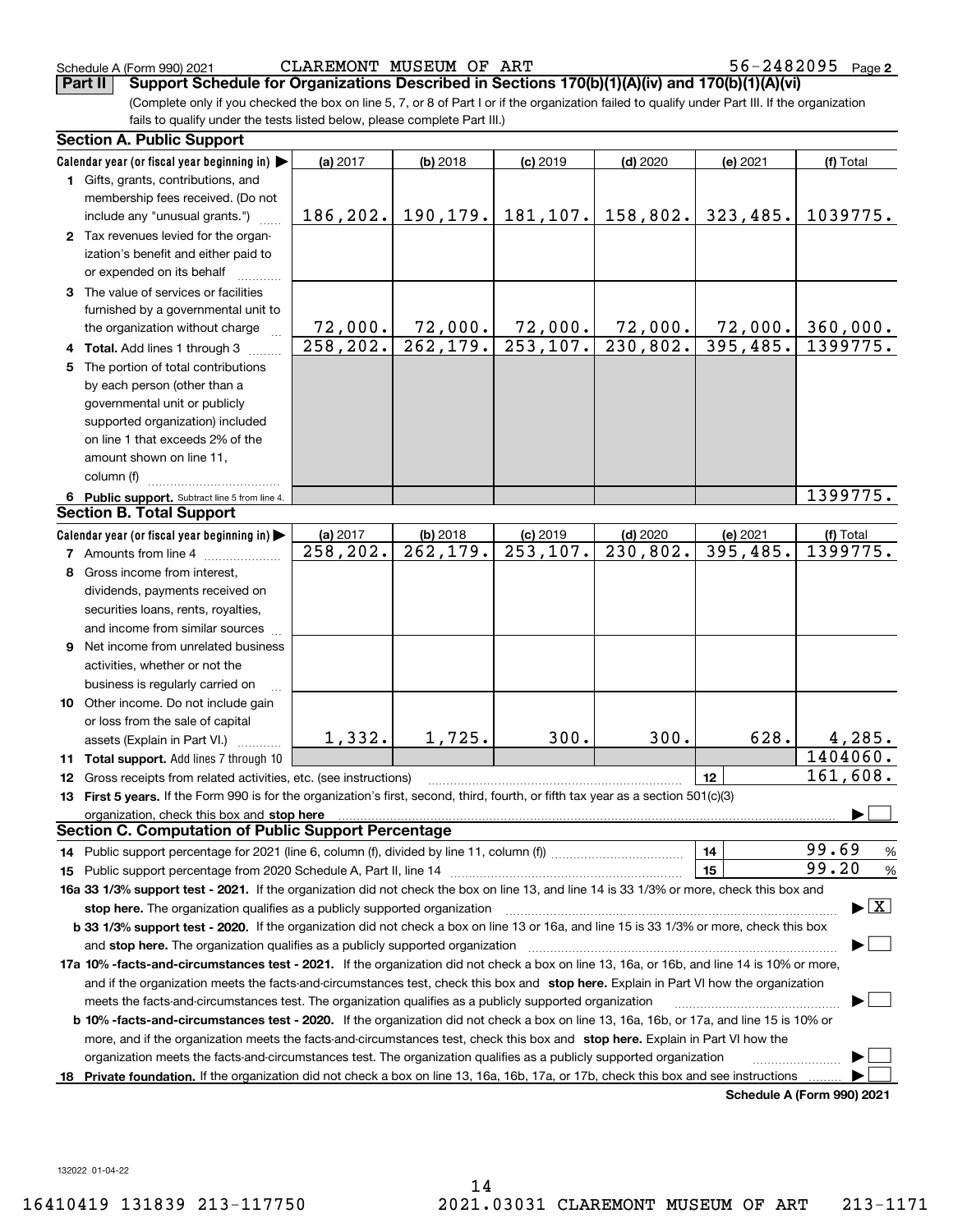| Schedule A (Form 990) 2021 |  |  |
|----------------------------|--|--|
|                            |  |  |

(Complete only if you checked the box on line 10 of Part I or if the organization failed to qualify under Part II. If the organization fails to **Part III Support Schedule for Organizations Described in Section 509(a)(2)** 

qualify under the tests listed below, please complete Part II.)

|    | <b>Section A. Public Support</b>                                                                                                                                                                                               |          |            |            |            |          |                            |
|----|--------------------------------------------------------------------------------------------------------------------------------------------------------------------------------------------------------------------------------|----------|------------|------------|------------|----------|----------------------------|
|    | Calendar year (or fiscal year beginning in) $\blacktriangleright$                                                                                                                                                              | (a) 2017 | (b) 2018   | $(c)$ 2019 | $(d)$ 2020 | (e) 2021 | (f) Total                  |
|    | 1 Gifts, grants, contributions, and                                                                                                                                                                                            |          |            |            |            |          |                            |
|    | membership fees received. (Do not                                                                                                                                                                                              |          |            |            |            |          |                            |
|    | include any "unusual grants.")                                                                                                                                                                                                 |          |            |            |            |          |                            |
|    | <b>2</b> Gross receipts from admissions,<br>merchandise sold or services per-<br>formed, or facilities furnished in<br>any activity that is related to the<br>organization's tax-exempt purpose                                |          |            |            |            |          |                            |
|    | 3 Gross receipts from activities that                                                                                                                                                                                          |          |            |            |            |          |                            |
|    | are not an unrelated trade or bus-<br>iness under section 513                                                                                                                                                                  |          |            |            |            |          |                            |
| 4  | Tax revenues levied for the organ-                                                                                                                                                                                             |          |            |            |            |          |                            |
|    | ization's benefit and either paid to<br>or expended on its behalf<br>.                                                                                                                                                         |          |            |            |            |          |                            |
|    | 5 The value of services or facilities<br>furnished by a governmental unit to                                                                                                                                                   |          |            |            |            |          |                            |
|    | the organization without charge                                                                                                                                                                                                |          |            |            |            |          |                            |
|    | <b>6 Total.</b> Add lines 1 through 5                                                                                                                                                                                          |          |            |            |            |          |                            |
|    | 7a Amounts included on lines 1, 2, and<br>3 received from disqualified persons                                                                                                                                                 |          |            |            |            |          |                            |
|    | <b>b</b> Amounts included on lines 2 and 3 received<br>from other than disqualified persons that<br>exceed the greater of \$5,000 or 1% of the<br>amount on line 13 for the year                                               |          |            |            |            |          |                            |
|    | c Add lines 7a and 7b                                                                                                                                                                                                          |          |            |            |            |          |                            |
|    | 8 Public support. (Subtract line 7c from line 6.)<br><b>Section B. Total Support</b>                                                                                                                                           |          |            |            |            |          |                            |
|    | Calendar year (or fiscal year beginning in)                                                                                                                                                                                    | (a) 2017 | $(b)$ 2018 | $(c)$ 2019 | $(d)$ 2020 | (e) 2021 | (f) Total                  |
|    | 9 Amounts from line 6                                                                                                                                                                                                          |          |            |            |            |          |                            |
|    | 10a Gross income from interest,<br>dividends, payments received on<br>securities loans, rents, royalties,<br>and income from similar sources                                                                                   |          |            |            |            |          |                            |
|    | <b>b</b> Unrelated business taxable income                                                                                                                                                                                     |          |            |            |            |          |                            |
|    | (less section 511 taxes) from businesses                                                                                                                                                                                       |          |            |            |            |          |                            |
|    | acquired after June 30, 1975<br>1.1.1.1.1.1.1.1.1.1                                                                                                                                                                            |          |            |            |            |          |                            |
|    | c Add lines 10a and 10b                                                                                                                                                                                                        |          |            |            |            |          |                            |
|    | 11 Net income from unrelated business<br>activities not included on line 10b,<br>whether or not the business is<br>regularly carried on                                                                                        |          |            |            |            |          |                            |
|    | 12 Other income. Do not include gain<br>or loss from the sale of capital<br>assets (Explain in Part VI.)                                                                                                                       |          |            |            |            |          |                            |
|    | <b>13</b> Total support. (Add lines 9, 10c, 11, and 12.)                                                                                                                                                                       |          |            |            |            |          |                            |
|    | 14 First 5 years. If the Form 990 is for the organization's first, second, third, fourth, or fifth tax year as a section 501(c)(3) organization,                                                                               |          |            |            |            |          |                            |
|    | check this box and stop here measurements and contain the state of the state of the state of the state of the state of the state of the state of the state of the state of the state of the state of the state of the state of |          |            |            |            |          |                            |
|    | <b>Section C. Computation of Public Support Percentage</b>                                                                                                                                                                     |          |            |            |            |          |                            |
|    |                                                                                                                                                                                                                                |          |            |            |            | 15       | %                          |
| 16 | Public support percentage from 2020 Schedule A, Part III, line 15                                                                                                                                                              |          |            |            |            | 16       | %                          |
|    | <b>Section D. Computation of Investment Income Percentage</b>                                                                                                                                                                  |          |            |            |            |          |                            |
|    | 17 Investment income percentage for 2021 (line 10c, column (f), divided by line 13, column (f))                                                                                                                                |          |            |            |            | 17       | %                          |
| 18 | Investment income percentage from 2020 Schedule A, Part III, line 17                                                                                                                                                           |          |            |            |            | 18       | %                          |
|    | 19a 33 1/3% support tests - 2021. If the organization did not check the box on line 14, and line 15 is more than 33 1/3%, and line 17 is not                                                                                   |          |            |            |            |          |                            |
|    | more than 33 1/3%, check this box and stop here. The organization qualifies as a publicly supported organization                                                                                                               |          |            |            |            |          |                            |
|    | <b>b 33 1/3% support tests - 2020.</b> If the organization did not check a box on line 14 or line 19a, and line 16 is more than 33 1/3%, and                                                                                   |          |            |            |            |          |                            |
|    | line 18 is not more than 33 1/3%, check this box and stop here. The organization qualifies as a publicly supported organization                                                                                                |          |            |            |            |          |                            |
| 20 | Private foundation. If the organization did not check a box on line 14, 19a, or 19b, check this box and see instructions                                                                                                       |          |            |            |            |          |                            |
|    | 132023 01-04-22                                                                                                                                                                                                                |          |            |            |            |          | Schedule A (Form 990) 2021 |
|    |                                                                                                                                                                                                                                |          | 15         |            |            |          |                            |

 <sup>16410419 131839 213-117750 2021.03031</sup> CLAREMONT MUSEUM OF ART 213-1171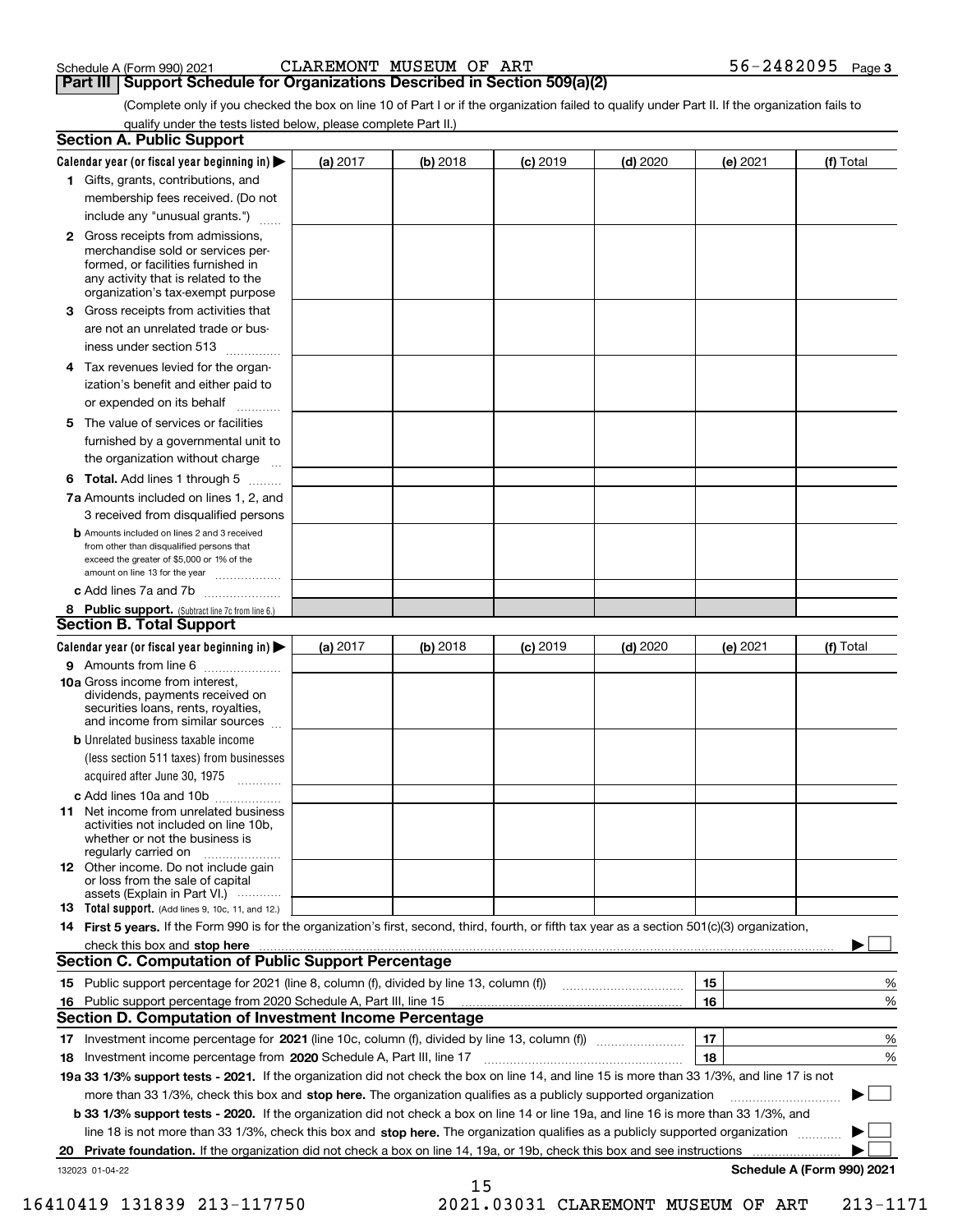**1**

**2**

**3a**

**3b**

**3c**

**4a**

**4b**

**4c**

**5a**

**5b5c**

**6**

**7**

**8**

**9a**

**9b**

**9c**

**10a**

**YesNo**

# **Part IV Supporting Organizations**

(Complete only if you checked a box in line 12 on Part I. If you checked box 12a, Part I, complete Sections A and B. If you checked box 12b, Part I, complete Sections A and C. If you checked box 12c, Part I, complete Sections A, D, and E. If you checked box 12d, Part I, complete Sections A and D, and complete Part V.)

# **Section A. All Supporting Organizations**

- **1** Are all of the organization's supported organizations listed by name in the organization's governing documents? If "No," describe in **Part VI** how the supported organizations are designated. If designated by *class or purpose, describe the designation. If historic and continuing relationship, explain.*
- **2** Did the organization have any supported organization that does not have an IRS determination of status under section 509(a)(1) or (2)? If "Yes," explain in Part VI how the organization determined that the supported *organization was described in section 509(a)(1) or (2).*
- **3a** Did the organization have a supported organization described in section 501(c)(4), (5), or (6)? If "Yes," answer *lines 3b and 3c below.*
- **b** Did the organization confirm that each supported organization qualified under section 501(c)(4), (5), or (6) and satisfied the public support tests under section 509(a)(2)? If "Yes," describe in **Part VI** when and how the *organization made the determination.*
- **c**Did the organization ensure that all support to such organizations was used exclusively for section 170(c)(2)(B) purposes? If "Yes," explain in **Part VI** what controls the organization put in place to ensure such use.
- **4a***If* Was any supported organization not organized in the United States ("foreign supported organization")? *"Yes," and if you checked box 12a or 12b in Part I, answer lines 4b and 4c below.*
- **b** Did the organization have ultimate control and discretion in deciding whether to make grants to the foreign supported organization? If "Yes," describe in **Part VI** how the organization had such control and discretion *despite being controlled or supervised by or in connection with its supported organizations.*
- **c** Did the organization support any foreign supported organization that does not have an IRS determination under sections 501(c)(3) and 509(a)(1) or (2)? If "Yes," explain in **Part VI** what controls the organization used *to ensure that all support to the foreign supported organization was used exclusively for section 170(c)(2)(B) purposes.*
- **5a** Did the organization add, substitute, or remove any supported organizations during the tax year? If "Yes," answer lines 5b and 5c below (if applicable). Also, provide detail in **Part VI,** including (i) the names and EIN *numbers of the supported organizations added, substituted, or removed; (ii) the reasons for each such action; (iii) the authority under the organization's organizing document authorizing such action; and (iv) how the action was accomplished (such as by amendment to the organizing document).*
- **b** Type I or Type II only. Was any added or substituted supported organization part of a class already designated in the organization's organizing document?
- **cSubstitutions only.**  Was the substitution the result of an event beyond the organization's control?
- **6** Did the organization provide support (whether in the form of grants or the provision of services or facilities) to **Part VI.** *If "Yes," provide detail in* support or benefit one or more of the filing organization's supported organizations? anyone other than (i) its supported organizations, (ii) individuals that are part of the charitable class benefited by one or more of its supported organizations, or (iii) other supporting organizations that also
- **7**Did the organization provide a grant, loan, compensation, or other similar payment to a substantial contributor *If "Yes," complete Part I of Schedule L (Form 990).* regard to a substantial contributor? (as defined in section 4958(c)(3)(C)), a family member of a substantial contributor, or a 35% controlled entity with
- **8** Did the organization make a loan to a disqualified person (as defined in section 4958) not described on line 7? *If "Yes," complete Part I of Schedule L (Form 990).*
- **9a** Was the organization controlled directly or indirectly at any time during the tax year by one or more in section 509(a)(1) or (2))? If "Yes," *provide detail in* <code>Part VI.</code> disqualified persons, as defined in section 4946 (other than foundation managers and organizations described
- **b** Did one or more disqualified persons (as defined on line 9a) hold a controlling interest in any entity in which the supporting organization had an interest? If "Yes," provide detail in P**art VI**.
- **c**Did a disqualified person (as defined on line 9a) have an ownership interest in, or derive any personal benefit from, assets in which the supporting organization also had an interest? If "Yes," provide detail in P**art VI.**
- **10a** Was the organization subject to the excess business holdings rules of section 4943 because of section supporting organizations)? If "Yes," answer line 10b below. 4943(f) (regarding certain Type II supporting organizations, and all Type III non-functionally integrated
- **b** Did the organization have any excess business holdings in the tax year? (Use Schedule C, Form 4720, to *determine whether the organization had excess business holdings.)*

16

132024 01-04-21

**10bSchedule A (Form 990) 2021**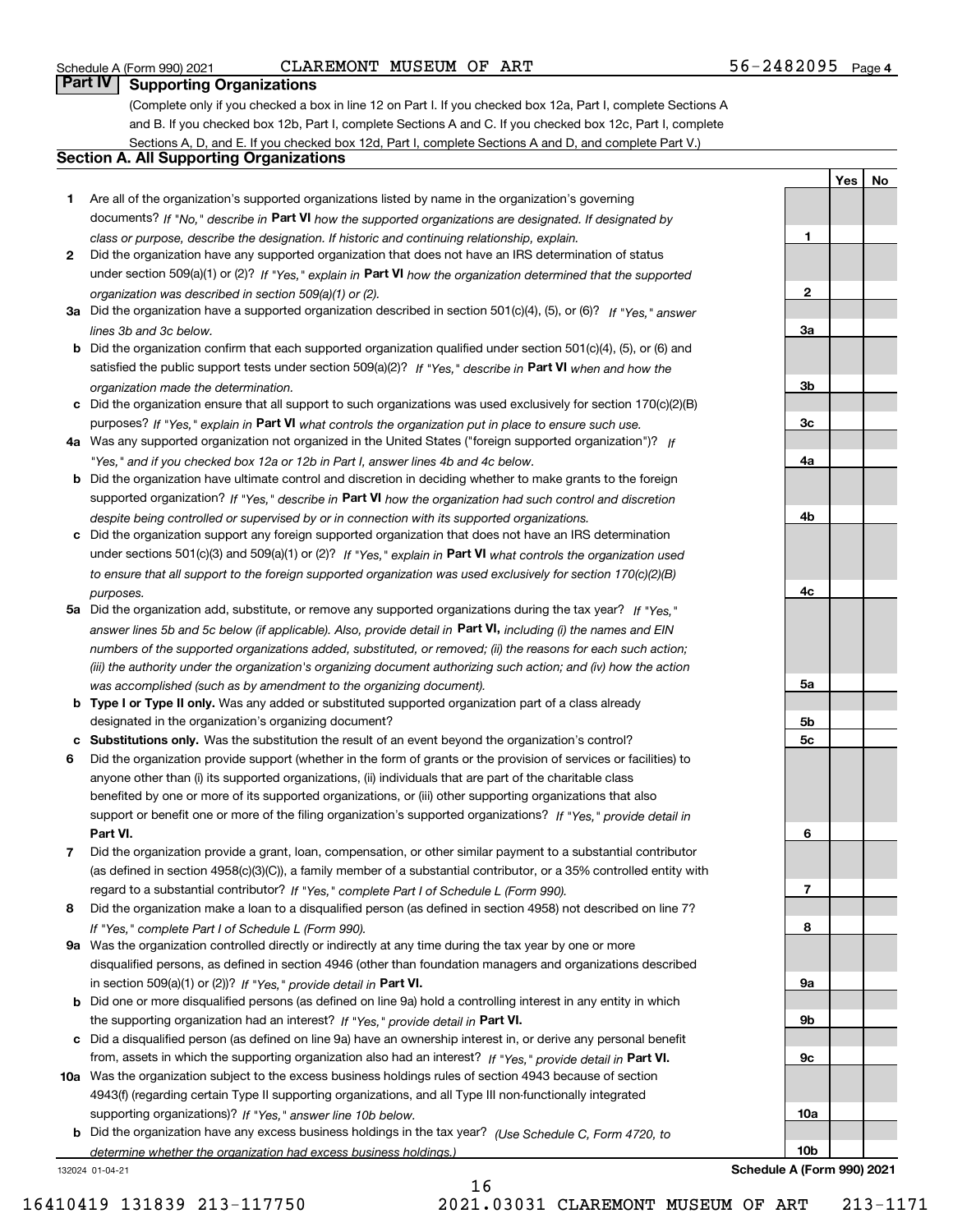|              | Part IV | <b>Supporting Organizations</b> (continued)                                                                                                                                                                                                                 |                 |            |    |
|--------------|---------|-------------------------------------------------------------------------------------------------------------------------------------------------------------------------------------------------------------------------------------------------------------|-----------------|------------|----|
|              |         |                                                                                                                                                                                                                                                             |                 | <b>Yes</b> | No |
| 11           |         | Has the organization accepted a gift or contribution from any of the following persons?                                                                                                                                                                     |                 |            |    |
|              |         | a A person who directly or indirectly controls, either alone or together with persons described on lines 11b and                                                                                                                                            |                 |            |    |
|              |         | 11c below, the governing body of a supported organization?                                                                                                                                                                                                  | 11a             |            |    |
|              |         | <b>b</b> A family member of a person described on line 11a above?                                                                                                                                                                                           | 11 <sub>b</sub> |            |    |
|              |         | c A 35% controlled entity of a person described on line 11a or 11b above? If "Yes" to line 11a, 11b, or 11c, provide                                                                                                                                        |                 |            |    |
|              |         | detail in Part VI.                                                                                                                                                                                                                                          | 11c             |            |    |
|              |         | <b>Section B. Type I Supporting Organizations</b>                                                                                                                                                                                                           |                 |            |    |
|              |         |                                                                                                                                                                                                                                                             |                 | Yes        | No |
| 1            |         | Did the governing body, members of the governing body, officers acting in their official capacity, or membership of one or<br>more supported organizations have the power to regularly appoint or elect at least a majority of the organization's officers, |                 |            |    |
|              |         | directors, or trustees at all times during the tax year? If "No," describe in Part VI how the supported organization(s)<br>effectively operated, supervised, or controlled the organization's activities. If the organization had more than one supported   |                 |            |    |
|              |         | organization, describe how the powers to appoint and/or remove officers, directors, or trustees were allocated among the<br>supported organizations and what conditions or restrictions, if any, applied to such powers during the tax year.                | 1               |            |    |
|              |         | 2 Did the organization operate for the benefit of any supported organization other than the supported                                                                                                                                                       |                 |            |    |
|              |         | organization(s) that operated, supervised, or controlled the supporting organization? If "Yes," explain in                                                                                                                                                  |                 |            |    |
|              |         | Part VI how providing such benefit carried out the purposes of the supported organization(s) that operated,                                                                                                                                                 |                 |            |    |
|              |         | supervised, or controlled the supporting organization.                                                                                                                                                                                                      | $\overline{2}$  |            |    |
|              |         | Section C. Type II Supporting Organizations                                                                                                                                                                                                                 |                 |            |    |
|              |         |                                                                                                                                                                                                                                                             |                 | Yes        | No |
| 1            |         | Were a majority of the organization's directors or trustees during the tax year also a majority of the directors                                                                                                                                            |                 |            |    |
|              |         | or trustees of each of the organization's supported organization(s)? If "No," describe in Part VI how control                                                                                                                                               |                 |            |    |
|              |         | or management of the supporting organization was vested in the same persons that controlled or managed                                                                                                                                                      |                 |            |    |
|              |         | the supported organization(s).                                                                                                                                                                                                                              | 1               |            |    |
|              |         | Section D. All Type III Supporting Organizations                                                                                                                                                                                                            |                 |            |    |
|              |         |                                                                                                                                                                                                                                                             |                 | Yes        | No |
| 1            |         | Did the organization provide to each of its supported organizations, by the last day of the fifth month of the                                                                                                                                              |                 |            |    |
|              |         | organization's tax year, (i) a written notice describing the type and amount of support provided during the prior tax                                                                                                                                       |                 |            |    |
|              |         | year, (ii) a copy of the Form 990 that was most recently filed as of the date of notification, and (iii) copies of the                                                                                                                                      |                 |            |    |
|              |         | organization's governing documents in effect on the date of notification, to the extent not previously provided?                                                                                                                                            | 1               |            |    |
| $\mathbf{2}$ |         | Were any of the organization's officers, directors, or trustees either (i) appointed or elected by the supported                                                                                                                                            |                 |            |    |
|              |         | organization(s) or (ii) serving on the governing body of a supported organization? If "No," explain in Part VI how                                                                                                                                          |                 |            |    |
|              |         | the organization maintained a close and continuous working relationship with the supported organization(s).                                                                                                                                                 | $\mathbf{2}$    |            |    |
| 3            |         | By reason of the relationship described on line 2, above, did the organization's supported organizations have a                                                                                                                                             |                 |            |    |
|              |         | significant voice in the organization's investment policies and in directing the use of the organization's                                                                                                                                                  |                 |            |    |
|              |         | income or assets at all times during the tax year? If "Yes," describe in Part VI the role the organization's                                                                                                                                                |                 |            |    |
|              |         | supported organizations played in this regard.<br>Section E. Type III Functionally Integrated Supporting Organizations                                                                                                                                      | 3               |            |    |
|              |         |                                                                                                                                                                                                                                                             |                 |            |    |

- **1**Check the box next to the method that the organization used to satisfy the Integral Part Test during the year (see instructions).
- **alinupy** The organization satisfied the Activities Test. Complete line 2 below.
- **bThe organization is the parent of each of its supported organizations. Complete line 3 below.**

|  | c $\Box$ The organization supported a governmental entity. Describe in Part VI how you supported a governmental entity (see instructions) |  |  |  |
|--|-------------------------------------------------------------------------------------------------------------------------------------------|--|--|--|
|--|-------------------------------------------------------------------------------------------------------------------------------------------|--|--|--|

17

- **2Answer lines 2a and 2b below. Yes No** Activities Test.
- **a** Did substantially all of the organization's activities during the tax year directly further the exempt purposes of the supported organization(s) to which the organization was responsive? If "Yes," then in **Part VI identify those supported organizations and explain**  *how these activities directly furthered their exempt purposes, how the organization was responsive to those supported organizations, and how the organization determined that these activities constituted substantially all of its activities.*
- **b** Did the activities described on line 2a, above, constitute activities that, but for the organization's involvement, **Part VI**  *the reasons for the organization's position that its supported organization(s) would have engaged in* one or more of the organization's supported organization(s) would have been engaged in? If "Yes," e*xplain in these activities but for the organization's involvement.*
- **3** Parent of Supported Organizations. Answer lines 3a and 3b below.

**a** Did the organization have the power to regularly appoint or elect a majority of the officers, directors, or trustees of each of the supported organizations? If "Yes" or "No" provide details in **Part VI.** 

132025 01-04-22 **b** Did the organization exercise a substantial degree of direction over the policies, programs, and activities of each of its supported organizations? If "Yes," describe in Part VI the role played by the organization in this regard.

**3bSchedule A (Form 990) 2021**

**2a**

**2b**

**3a**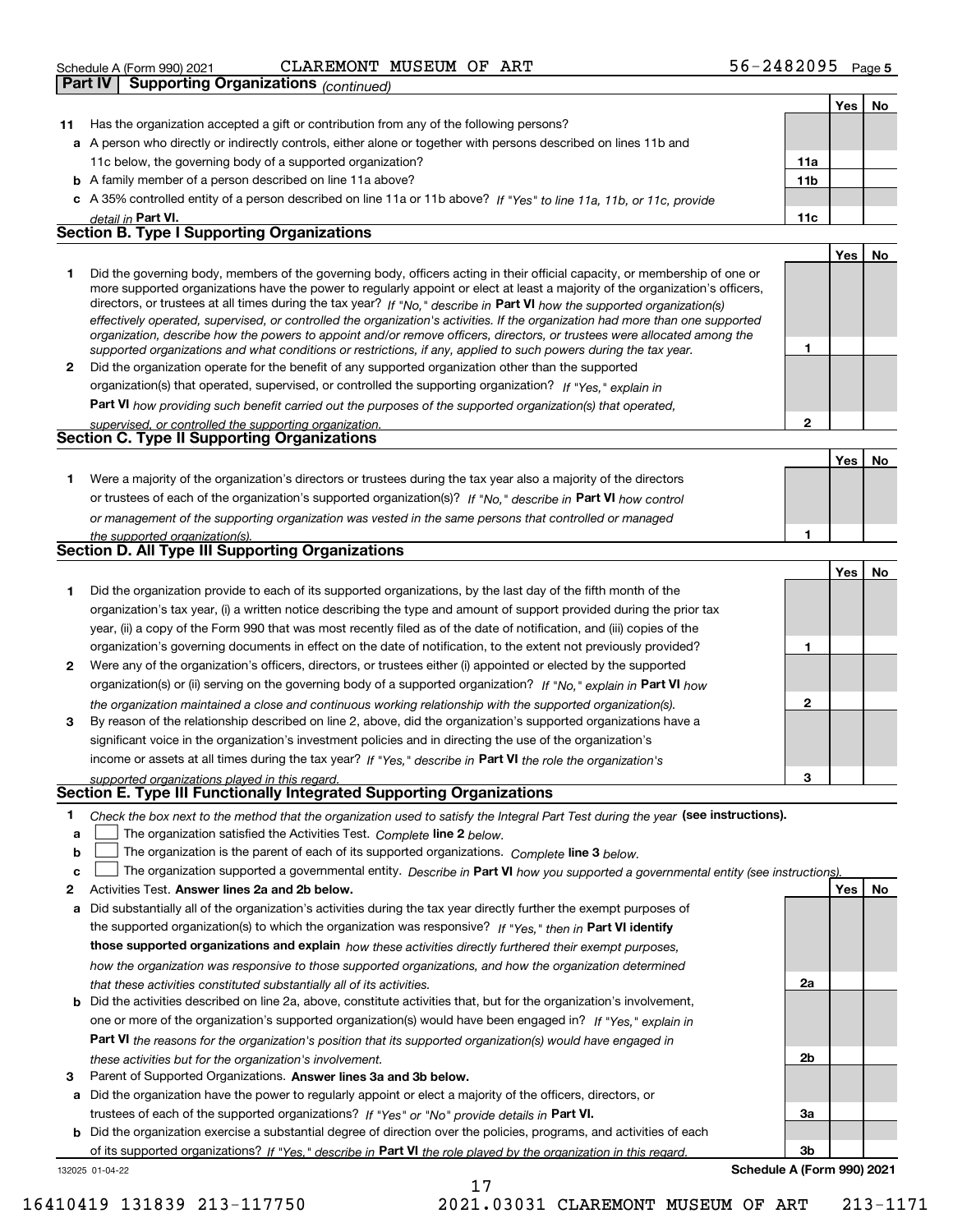| Schedule A (Form 990) 202 |  |  |  |
|---------------------------|--|--|--|
|---------------------------|--|--|--|

|              | $\sim$ $\sim$                                                                                                                                  | .              |                |                                |
|--------------|------------------------------------------------------------------------------------------------------------------------------------------------|----------------|----------------|--------------------------------|
| 1            | Check here if the organization satisfied the Integral Part Test as a qualifying trust on Nov. 20, 1970 (explain in Part VI). See instructions. |                |                |                                |
|              | All other Type III non-functionally integrated supporting organizations must complete Sections A through E.<br>Section A - Adjusted Net Income |                | (A) Prior Year | (B) Current Year<br>(optional) |
| 1            | Net short-term capital gain                                                                                                                    | 1              |                |                                |
| $\mathbf{2}$ | Recoveries of prior-year distributions                                                                                                         | $\mathbf 2$    |                |                                |
| 3            | Other gross income (see instructions)                                                                                                          | 3              |                |                                |
| 4            | Add lines 1 through 3.                                                                                                                         | 4              |                |                                |
| 5            | Depreciation and depletion                                                                                                                     | 5              |                |                                |
| 6            | Portion of operating expenses paid or incurred for production or                                                                               |                |                |                                |
|              | collection of gross income or for management, conservation, or                                                                                 |                |                |                                |
|              | maintenance of property held for production of income (see instructions)                                                                       | 6              |                |                                |
| 7            | Other expenses (see instructions)                                                                                                              | $\overline{7}$ |                |                                |
| 8            | Adjusted Net Income (subtract lines 5, 6, and 7 from line 4)                                                                                   | 8              |                |                                |
|              | <b>Section B - Minimum Asset Amount</b>                                                                                                        |                | (A) Prior Year | (B) Current Year<br>(optional) |
| 1            | Aggregate fair market value of all non-exempt-use assets (see                                                                                  |                |                |                                |
|              | instructions for short tax year or assets held for part of year):                                                                              |                |                |                                |
|              | a Average monthly value of securities                                                                                                          | 1a             |                |                                |
|              | <b>b</b> Average monthly cash balances                                                                                                         | 1 <sub>b</sub> |                |                                |
|              | c Fair market value of other non-exempt-use assets                                                                                             | 1c             |                |                                |
|              | <b>d</b> Total (add lines 1a, 1b, and 1c)                                                                                                      | 1d             |                |                                |
|              | e Discount claimed for blockage or other factors                                                                                               |                |                |                                |
|              | (explain in detail in Part VI):                                                                                                                |                |                |                                |
| $\mathbf{2}$ | Acquisition indebtedness applicable to non-exempt-use assets                                                                                   | $\mathbf{2}$   |                |                                |
| 3            | Subtract line 2 from line 1d.                                                                                                                  | 3              |                |                                |
| 4            | Cash deemed held for exempt use. Enter 0.015 of line 3 (for greater amount,                                                                    |                |                |                                |
|              | see instructions).                                                                                                                             | 4              |                |                                |
| 5            | Net value of non-exempt-use assets (subtract line 4 from line 3)                                                                               | 5              |                |                                |
| 6            | Multiply line 5 by 0.035.                                                                                                                      | 6              |                |                                |
| 7            | Recoveries of prior-year distributions                                                                                                         | $\overline{7}$ |                |                                |
| 8            | <b>Minimum Asset Amount</b> (add line 7 to line 6)                                                                                             | 8              |                |                                |
|              | <b>Section C - Distributable Amount</b>                                                                                                        |                |                | <b>Current Year</b>            |
| 1.           | Adjusted net income for prior year (from Section A, line 8, column A)                                                                          | 1              |                |                                |
| $\mathbf{2}$ | Enter 0.85 of line 1.                                                                                                                          | $\overline{2}$ |                |                                |
| 3            | Minimum asset amount for prior year (from Section B, line 8, column A)                                                                         | 3              |                |                                |
| 4            | Enter greater of line 2 or line 3.                                                                                                             | 4              |                |                                |
| 5            | Income tax imposed in prior year                                                                                                               | 5              |                |                                |
| 6            | Distributable Amount. Subtract line 5 from line 4, unless subject to                                                                           |                |                |                                |
|              | emergency temporary reduction (see instructions).                                                                                              | 6              |                |                                |
|              |                                                                                                                                                |                |                |                                |

**7**Check here if the current year is the organization's first as a non-functionally integrated Type III supporting organization (see instructions).

**Schedule A (Form 990) 2021**

132026 01-04-22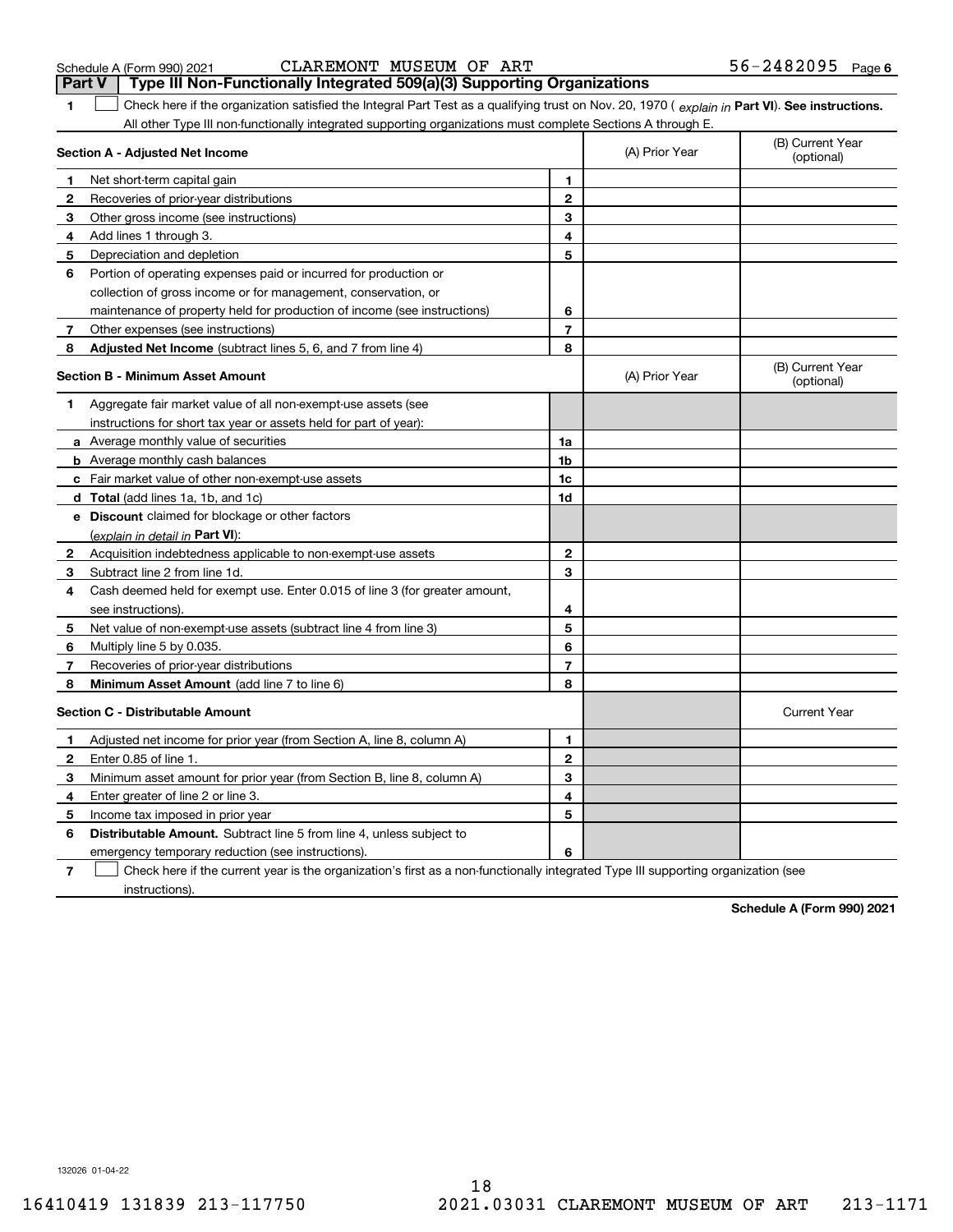and 4c.

**2**

**910**

**1**

**i**

**a** From 2016 **b** From 2017 **c**From 2018 **d**From 2019 **e**From 2020

**d**Excess from 2020 **e**Excess from 2021

**8**Breakdown of line 7:

**a** Excess from 2017 **b** Excess from 2018 **c**Excess from 2019

**Part VI** . See instructions.

**1**Amounts paid to supported organizations to accomplish exempt purposes Amounts paid to perform activity that directly furthers exempt purposes of supported organizations, in excess of income from activity

> **(i)Excess Distributions**

**Section D - Distributions Current Year**

| Schedule A (Form 990) 2021 |  | CLAREMONT MUSEUM OF ART |  |                                                                                                          | $56 - 2482095$ Page 7 |  |
|----------------------------|--|-------------------------|--|----------------------------------------------------------------------------------------------------------|-----------------------|--|
|                            |  |                         |  | <b>Part V</b>   Type III Non-Functionally Integrated 509(a)(3) Supporting Organizations $_{(continued)}$ |                       |  |

Qualified set-aside amounts (prior IRS approval required - *provide details in* Part VI)

Administrative expenses paid to accomplish exempt purposes of supported organizations

Distributions to attentive supported organizations to which the organization is responsive

Other distributions ( *describe in* Part VI). See instructions. **Total annual distributions.** Add lines 1 through 6.

(*provide details in* Part VI). See instructions.

Line 8 amount divided by line 9 amount

Amounts paid to acquire exempt-use assets

**Section E - Distribution Allocations**  (see instructions)

**3**Excess distributions carryover, if any, to 2021

**g**Applied to underdistributions of prior years **h** Applied to 2021 distributable amount

**a** Applied to underdistributions of prior years **b** Applied to 2021 distributable amount

**4**Distributions for 2021 from Section D,

 $line 7:$   $\frac{1}{2}$ 

**fTotal**  of lines 3a through 3e

**5** Remaining underdistributions for years prior to 2021, if

**c** Remainder. Subtract lines 4a and 4b from line 4.

<u>than zero, *explain in* Part VI. See instructions.</u>

**j** Remainder. Subtract lines 3g, 3h, and 3i from line 3f.

Carryover from 2016 not applied (see instructions)

**6** Remaining underdistributions for 2021. Subtract lines 3h

and 4b from line 1. For result greater than zero, *explain in* 

any. Subtract lines 3g and 4a from line 2. For result greater

**7Excess distributions carryover to 2022.**  Add lines 3j

**2**Underdistributions, if any, for years prior to 2021 (reason-

Distributable amount for 2021 from Section C, line 6

Distributable amount for 2021 from Section C, line 6

<u>able cause required - *explain in* Part VI). See instructions.</u>

**(iii) DistributableAmount for 2021**

**1**

**8910**

**(ii) Underdistributions Pre-2021**

**Schedule A (Form 990) 2021**

132027 01-04-22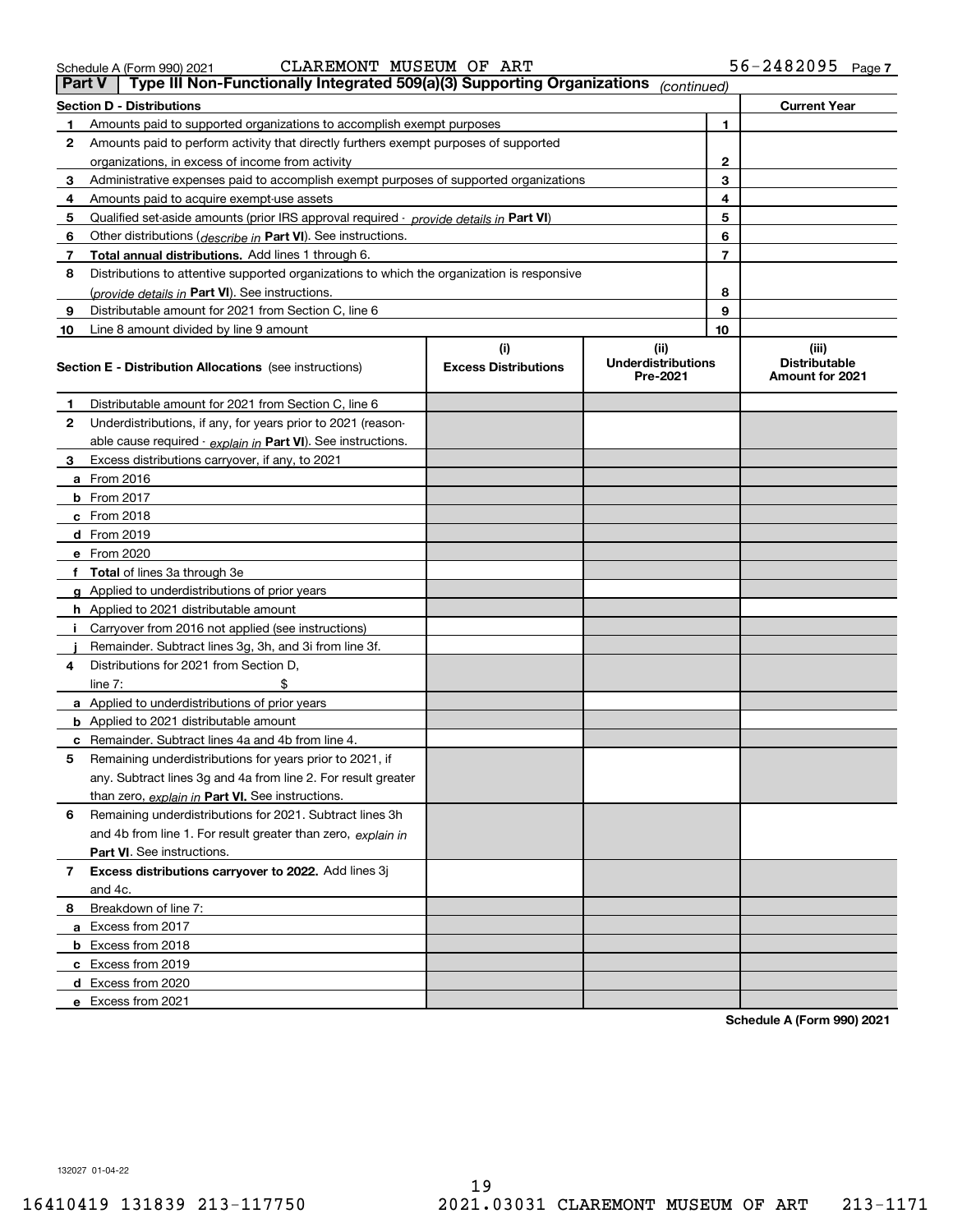|                 | Schedule A (Form 990) 2021 | CLAREMONT MUSEUM OF ART |    |                                                                                                                                 | $56 - 2482095$ Page 8                                                                                                                                                                                                                                                                                                                                                                                                             |
|-----------------|----------------------------|-------------------------|----|---------------------------------------------------------------------------------------------------------------------------------|-----------------------------------------------------------------------------------------------------------------------------------------------------------------------------------------------------------------------------------------------------------------------------------------------------------------------------------------------------------------------------------------------------------------------------------|
| <b>Part VI</b>  | (See instructions.)        |                         |    | Section D, lines 5, 6, and 8; and Part V, Section E, lines 2, 5, and 6. Also complete this part for any additional information. | Supplemental Information. Provide the explanations required by Part II, line 10; Part II, line 17a or 17b; Part III, line 12;<br>Part IV, Section A, lines 1, 2, 3b, 3c, 4b, 4c, 5a, 6, 9a, 9b, 9c, 11a, 11b, and 11c; Part IV, Section B, lines 1 and 2; Part IV, Section C,<br>line 1; Part IV, Section D, lines 2 and 3; Part IV, Section E, lines 1c, 2a, 2b, 3a, and 3b; Part V, line 1; Part V, Section B, line 1e; Part V, |
|                 |                            |                         |    |                                                                                                                                 |                                                                                                                                                                                                                                                                                                                                                                                                                                   |
|                 |                            |                         |    |                                                                                                                                 |                                                                                                                                                                                                                                                                                                                                                                                                                                   |
|                 |                            |                         |    |                                                                                                                                 |                                                                                                                                                                                                                                                                                                                                                                                                                                   |
|                 |                            |                         |    |                                                                                                                                 |                                                                                                                                                                                                                                                                                                                                                                                                                                   |
|                 |                            |                         |    |                                                                                                                                 |                                                                                                                                                                                                                                                                                                                                                                                                                                   |
|                 |                            |                         |    |                                                                                                                                 |                                                                                                                                                                                                                                                                                                                                                                                                                                   |
|                 |                            |                         |    |                                                                                                                                 |                                                                                                                                                                                                                                                                                                                                                                                                                                   |
|                 |                            |                         |    |                                                                                                                                 |                                                                                                                                                                                                                                                                                                                                                                                                                                   |
|                 |                            |                         |    |                                                                                                                                 |                                                                                                                                                                                                                                                                                                                                                                                                                                   |
|                 |                            |                         |    |                                                                                                                                 |                                                                                                                                                                                                                                                                                                                                                                                                                                   |
|                 |                            |                         |    |                                                                                                                                 |                                                                                                                                                                                                                                                                                                                                                                                                                                   |
|                 |                            |                         |    |                                                                                                                                 |                                                                                                                                                                                                                                                                                                                                                                                                                                   |
|                 |                            |                         |    |                                                                                                                                 |                                                                                                                                                                                                                                                                                                                                                                                                                                   |
|                 |                            |                         |    |                                                                                                                                 |                                                                                                                                                                                                                                                                                                                                                                                                                                   |
|                 |                            |                         |    |                                                                                                                                 |                                                                                                                                                                                                                                                                                                                                                                                                                                   |
|                 |                            |                         |    |                                                                                                                                 |                                                                                                                                                                                                                                                                                                                                                                                                                                   |
|                 |                            |                         |    |                                                                                                                                 |                                                                                                                                                                                                                                                                                                                                                                                                                                   |
|                 |                            |                         |    |                                                                                                                                 |                                                                                                                                                                                                                                                                                                                                                                                                                                   |
|                 |                            |                         |    |                                                                                                                                 |                                                                                                                                                                                                                                                                                                                                                                                                                                   |
|                 |                            |                         |    |                                                                                                                                 |                                                                                                                                                                                                                                                                                                                                                                                                                                   |
|                 |                            |                         |    |                                                                                                                                 |                                                                                                                                                                                                                                                                                                                                                                                                                                   |
|                 |                            |                         |    |                                                                                                                                 |                                                                                                                                                                                                                                                                                                                                                                                                                                   |
|                 |                            |                         |    |                                                                                                                                 |                                                                                                                                                                                                                                                                                                                                                                                                                                   |
|                 |                            |                         |    |                                                                                                                                 |                                                                                                                                                                                                                                                                                                                                                                                                                                   |
|                 |                            |                         |    |                                                                                                                                 |                                                                                                                                                                                                                                                                                                                                                                                                                                   |
|                 |                            |                         |    |                                                                                                                                 |                                                                                                                                                                                                                                                                                                                                                                                                                                   |
|                 |                            |                         |    |                                                                                                                                 |                                                                                                                                                                                                                                                                                                                                                                                                                                   |
|                 |                            |                         |    |                                                                                                                                 |                                                                                                                                                                                                                                                                                                                                                                                                                                   |
|                 |                            |                         |    |                                                                                                                                 |                                                                                                                                                                                                                                                                                                                                                                                                                                   |
|                 |                            |                         |    |                                                                                                                                 |                                                                                                                                                                                                                                                                                                                                                                                                                                   |
| 132028 01-04-22 |                            |                         | 20 |                                                                                                                                 | Schedule A (Form 990) 2021                                                                                                                                                                                                                                                                                                                                                                                                        |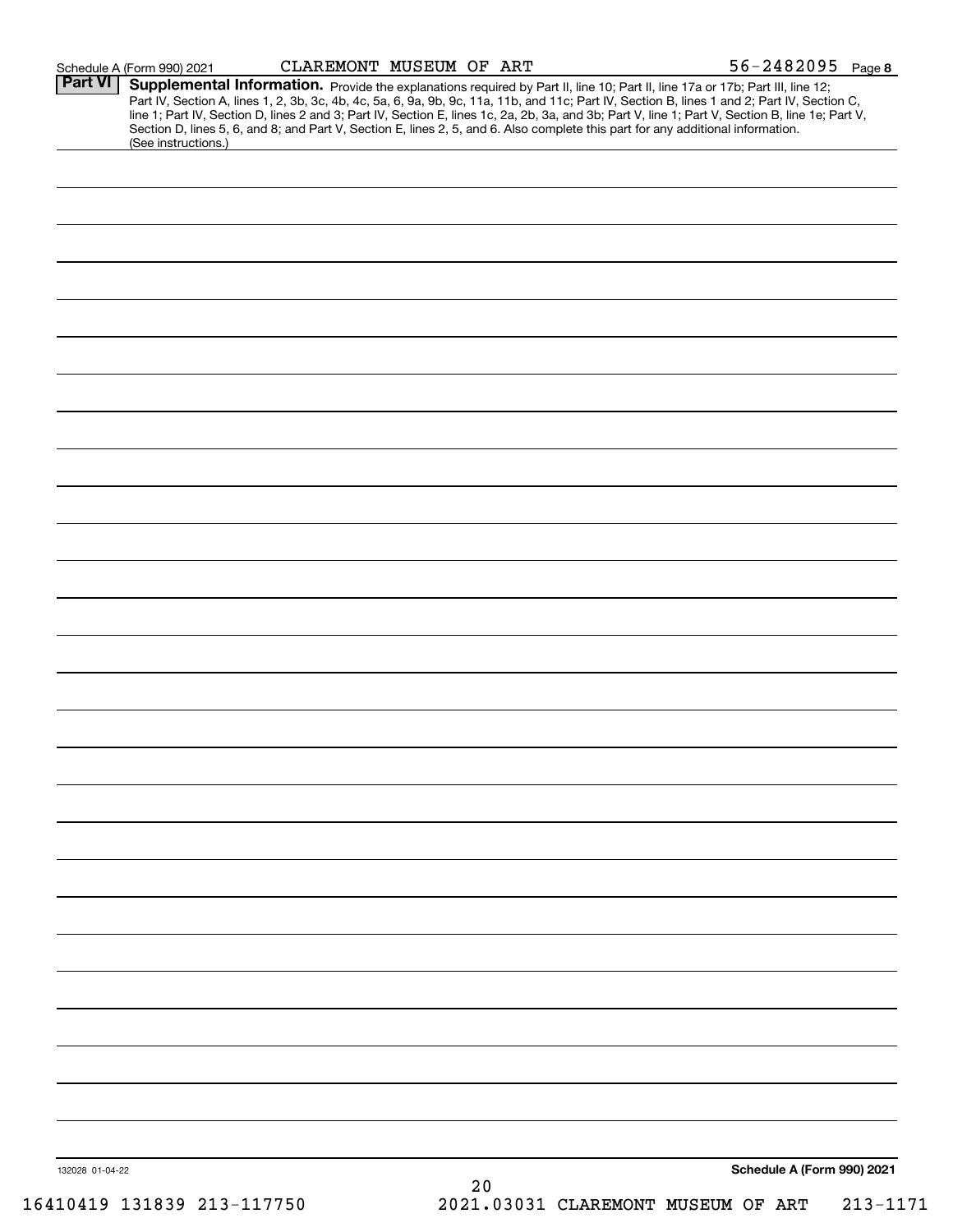Department of the Treasury Internal Revenue Service

Name of the organization

# **Schedule B Schedule of Contributors**

**(Form 990) | Attach to Form 990 or Form 990-PF. | Go to www.irs.gov/Form990 for the latest information.** OMB No. 1545-0047

**2021**

**Employer identification number**

| $6 - 2482095$ |  |
|---------------|--|
|---------------|--|

| CLAREMONT MUSEUM OF | ART |  |
|---------------------|-----|--|

| <b>Organization type (check one):</b> |                                                                             |  |  |  |
|---------------------------------------|-----------------------------------------------------------------------------|--|--|--|
| Filers of:                            | Section:                                                                    |  |  |  |
| Form 990 or 990-EZ                    | X  <br>$\,$ 501(c)( $\,$ 3) (enter number) organization                     |  |  |  |
|                                       | $4947(a)(1)$ nonexempt charitable trust not treated as a private foundation |  |  |  |
|                                       | 527 political organization                                                  |  |  |  |
| Form 990-PF                           | 501(c)(3) exempt private foundation                                         |  |  |  |
|                                       | 4947(a)(1) nonexempt charitable trust treated as a private foundation       |  |  |  |
|                                       | 501(c)(3) taxable private foundation                                        |  |  |  |

Check if your organization is covered by the **General Rule** or a **Special Rule. Note:**  Only a section 501(c)(7), (8), or (10) organization can check boxes for both the General Rule and a Special Rule. See instructions.

## **General Rule**

 $\mathcal{L}^{\text{max}}$ 

For an organization filing Form 990, 990-EZ, or 990-PF that received, during the year, contributions totaling \$5,000 or more (in money or property) from any one contributor. Complete Parts I and II. See instructions for determining a contributor's total contributions.

## **Special Rules**

contributor, during the year, total contributions of the greater of (1**)** \$5,000; or (2) 2% of the amount on (i) Form 990, Part VIII, line 1h;  $\boxed{\textbf{X}}$  For an organization described in section 501(c)(3) filing Form 990 or 990-EZ that met the 33 1/3% support test of the regulations under sections 509(a)(1) and 170(b)(1)(A)(vi), that checked Schedule A (Form 990), Part II, line 13, 16a, or 16b, and that received from any one or (ii) Form 990-EZ, line 1. Complete Parts I and II.

For an organization described in section 501(c)(7), (8), or (10) filing Form 990 or 990-EZ that received from any one contributor, during the year, total contributions of more than \$1,000 exclusively for religious, charitable, scientific, literary, or educational purposes, or for the prevention of cruelty to children or animals. Complete Parts I (entering "N/A" in column (b) instead of the contributor name and address), II, and III.  $\mathcal{L}^{\text{max}}$ 

purpose. Don't complete any of the parts unless the **General Rule** applies to this organization because it received *nonexclusively* year, contributions <sub>exclusively</sub> for religious, charitable, etc., purposes, but no such contributions totaled more than \$1,000. If this box is checked, enter here the total contributions that were received during the year for an  $\;$ exclusively religious, charitable, etc., For an organization described in section 501(c)(7), (8), or (10) filing Form 990 or 990-EZ that received from any one contributor, during the religious, charitable, etc., contributions totaling \$5,000 or more during the year  $\Box$ — $\Box$   $\Box$  $\mathcal{L}^{\text{max}}$ 

Caution: An organization that isn't covered by the General Rule and/or the Special Rules doesn't file Schedule B (Form 990), but it **must** answer "No" on Part IV, line 2, of its Form 990; or check the box on line H of its Form 990-EZ or on its Form 990-PF, Part I, line 2, to certify that it doesn't meet the filing requirements of Schedule B (Form 990).

LHA For Paperwork Reduction Act Notice, see the instructions for Form 990, 990-EZ, or 990-PF. **In the act and Schedule B** (Form 990) (2021)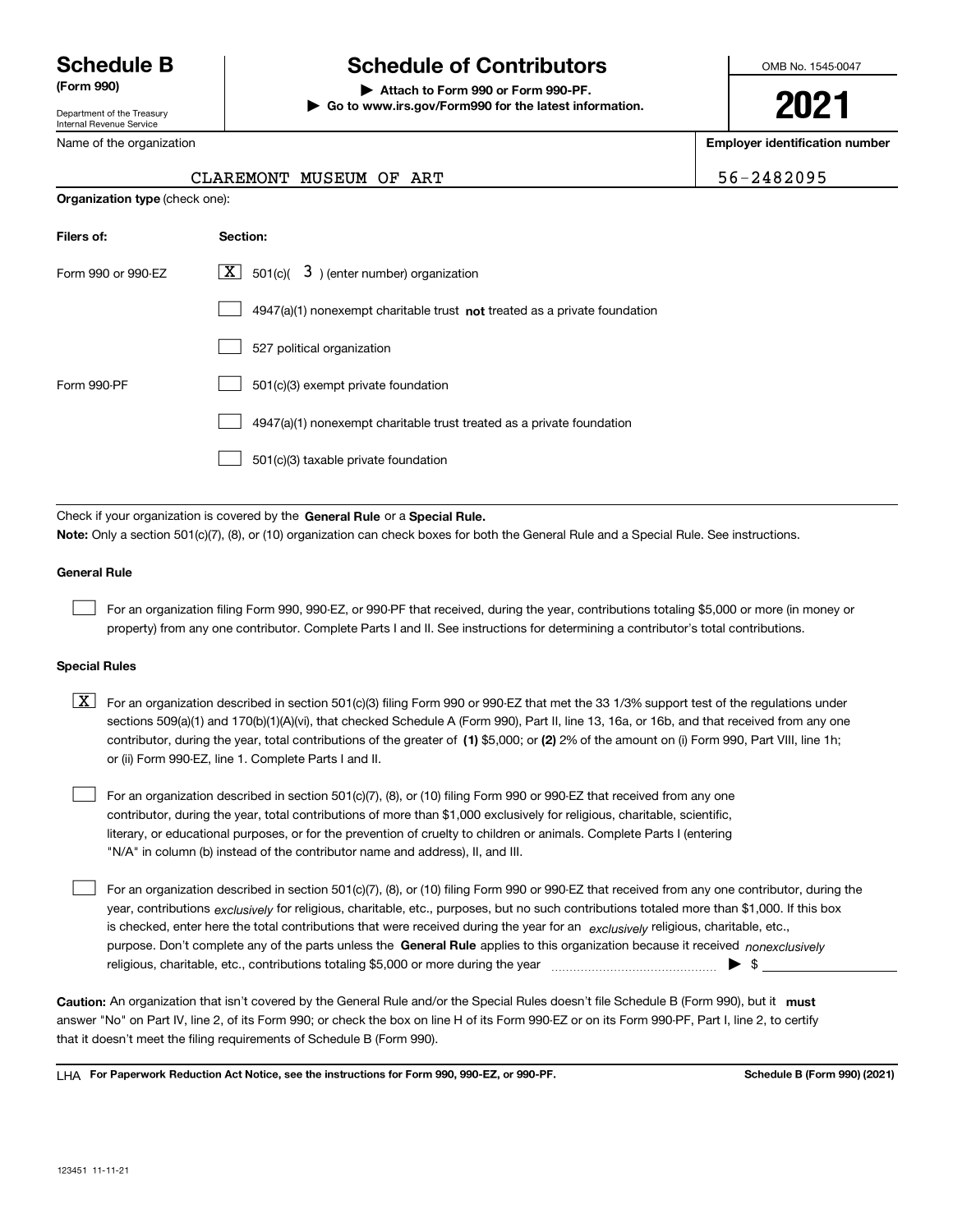## Schedule B (Form 990) (2021) Page 2

Name of organization

**Employer identification number**

CLAREMONT MUSEUM OF ART 56-2482095

## **(a)No.(b)Name, address, and ZIP + 4 (c)Total contributions (d)Type of contribution PersonPayrollNoncash (a)No.(b)Name, address, and ZIP + 4 (c)Total contributions (d)Type of contribution PersonPayrollNoncash (a)No.(b)Name, address, and ZIP + 4 (c)Total contributions (d)Type of contribution PersonPayrollNoncash (a) No.(b)Name, address, and ZIP + 4 (c) Total contributions (d) Type of contribution PersonPayrollNoncash (a) No.(b)Name, address, and ZIP + 4 (c) Total contributions (d)Type of contribution PersonPayrollNoncash (a)No.(b)Name, address, and ZIP + 4 (c)Total contributions (d)Type of contribution PersonPayrollNoncash Contributors** (see instructions). Use duplicate copies of Part I if additional space is needed. \$(Complete Part II for noncash contributions.) \$(Complete Part II for noncash contributions.) \$(Complete Part II for noncash contributions.) \$(Complete Part II for noncash contributions.) \$(Complete Part II for noncash contributions.) \$(Complete Part II for noncash contributions.) **2Page 2**<br>
Iame of organization<br> **2Part I 2Part I Contributors** (see instructions). Use duplicate copies of Part I if additional space is needed.<br> **2Part I Contributors** (see instructions). Use duplicate copies of Pa  $\lceil \text{X} \rceil$  $\mathcal{L}^{\text{max}}$  $\mathcal{L}^{\text{max}}$  $\boxed{\text{X}}$  $\mathcal{L}^{\text{max}}$  $\mathcal{L}^{\text{max}}$  $|X|$  $\mathcal{L}^{\text{max}}$  $\mathcal{L}^{\text{max}}$  $|X|$  $\mathcal{L}^{\text{max}}$  $\mathcal{L}^{\text{max}}$  $|X|$  $\mathcal{L}^{\text{max}}$  $\mathcal{L}^{\text{max}}$  $\mathcal{L}^{\text{max}}$  $\mathcal{L}^{\text{max}}$  $\mathcal{L}^{\text{max}}$ 1 X SARAH SMIZER 5,025. PO BOX #1136 CLAREMONT, CA 91711 2 X JANET MYHRE 6,275. PO BOX #1136 CLAREMONT, CA 91711 3 SANDRA BALDONADO 6,740. PO BOX #1136 CLAREMONT, CA 91711 4 X BARBARA BROWN 7,123. PO BOX #1136 CLAREMONT, CA 91711 5 X PATRICIA LOBELLO 8,750. PO BOX #1136 CLAREMONT, CA 91711

22

123452 11-11-21 **Schedule B (Form 990) (2021)**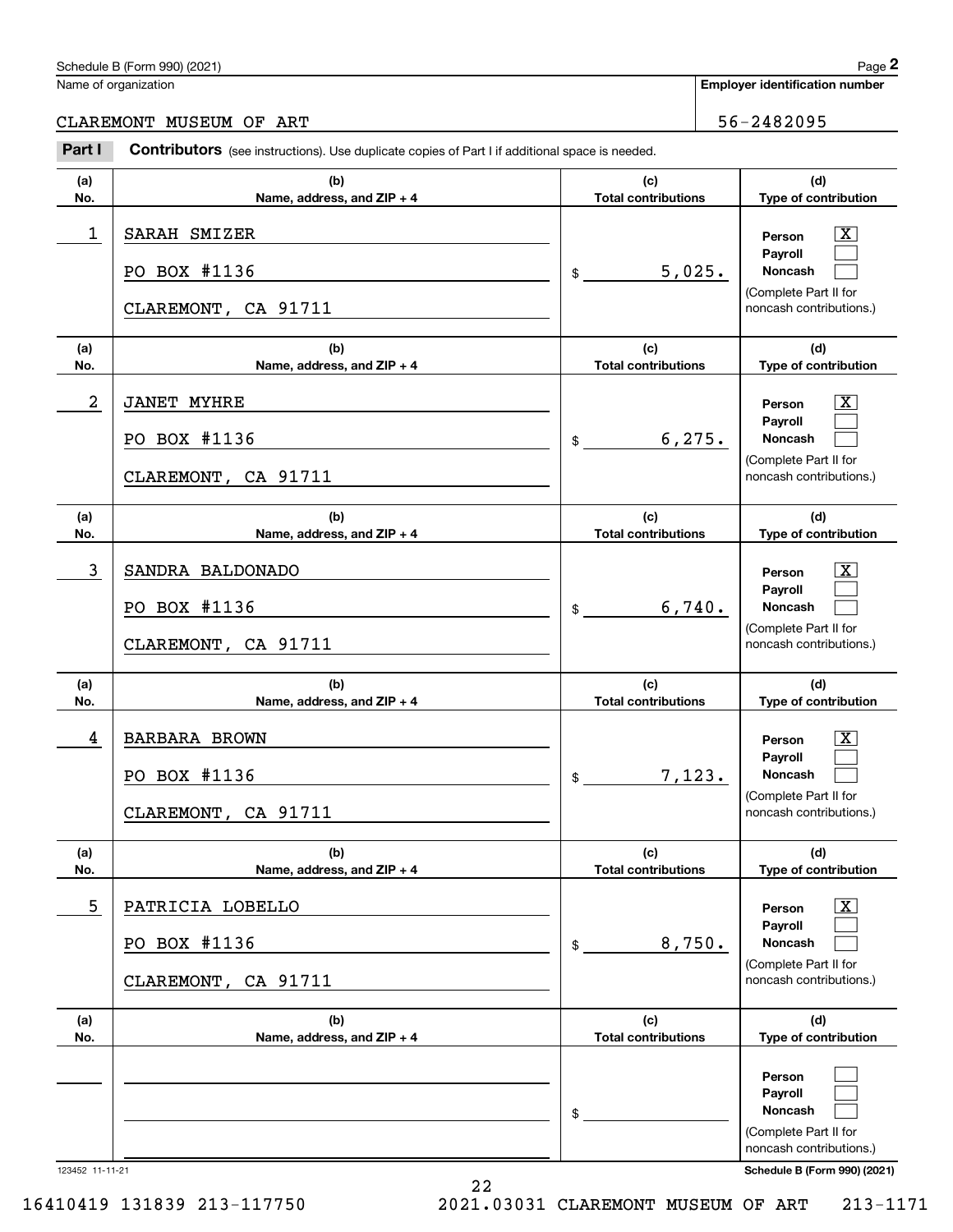| Schedule B (Form 990)<br>(2021)<br>12000<br>aue |  |
|-------------------------------------------------|--|
|-------------------------------------------------|--|

Name of organization

**Employer identification number**

CLAREMONT MUSEUM OF ART 36-2482095

Chedule B (Form 990) (2021)<br>
lame of organization<br> **3Part II if additional space is needed.**<br> **Part II if additional space is needed.** 

| (a)<br>(c)<br>No.<br>(d)<br>(b)<br>FMV (or estimate)<br>from<br>Description of noncash property given<br>Date received<br>(See instructions.)<br>Part I<br>$\frac{1}{2}$<br>(a)<br>(c)<br>No.<br>(b)<br>(d)<br>FMV (or estimate)<br>from<br>Description of noncash property given<br>Date received<br>(See instructions.)<br>Part I<br>$\frac{1}{2}$<br>(a)<br>(c)<br>No.<br>(b)<br>(d)<br>FMV (or estimate)<br>from<br>Description of noncash property given<br>Date received<br>(See instructions.)<br>Part I<br>\$<br>(a)<br>(c)<br>No.<br>(b)<br>(d)<br>FMV (or estimate)<br>from<br>Description of noncash property given<br>Date received<br>(See instructions.)<br>Part I<br>\$<br>(a)<br>(c)<br>No.<br>(b)<br>(d)<br>FMV (or estimate)<br>from<br>Description of noncash property given<br>Date received<br>(See instructions.)<br>Part I<br>\$<br>(a)<br>(c)<br>No.<br>(b)<br>(d)<br>FMV (or estimate)<br>from<br>Description of noncash property given<br>Date received<br>(See instructions.)<br>Part I<br>\$ |                 |  |                              |
|--------------------------------------------------------------------------------------------------------------------------------------------------------------------------------------------------------------------------------------------------------------------------------------------------------------------------------------------------------------------------------------------------------------------------------------------------------------------------------------------------------------------------------------------------------------------------------------------------------------------------------------------------------------------------------------------------------------------------------------------------------------------------------------------------------------------------------------------------------------------------------------------------------------------------------------------------------------------------------------------------------------------------|-----------------|--|------------------------------|
|                                                                                                                                                                                                                                                                                                                                                                                                                                                                                                                                                                                                                                                                                                                                                                                                                                                                                                                                                                                                                          |                 |  |                              |
|                                                                                                                                                                                                                                                                                                                                                                                                                                                                                                                                                                                                                                                                                                                                                                                                                                                                                                                                                                                                                          |                 |  |                              |
|                                                                                                                                                                                                                                                                                                                                                                                                                                                                                                                                                                                                                                                                                                                                                                                                                                                                                                                                                                                                                          |                 |  |                              |
|                                                                                                                                                                                                                                                                                                                                                                                                                                                                                                                                                                                                                                                                                                                                                                                                                                                                                                                                                                                                                          |                 |  |                              |
|                                                                                                                                                                                                                                                                                                                                                                                                                                                                                                                                                                                                                                                                                                                                                                                                                                                                                                                                                                                                                          |                 |  |                              |
|                                                                                                                                                                                                                                                                                                                                                                                                                                                                                                                                                                                                                                                                                                                                                                                                                                                                                                                                                                                                                          |                 |  |                              |
|                                                                                                                                                                                                                                                                                                                                                                                                                                                                                                                                                                                                                                                                                                                                                                                                                                                                                                                                                                                                                          |                 |  |                              |
|                                                                                                                                                                                                                                                                                                                                                                                                                                                                                                                                                                                                                                                                                                                                                                                                                                                                                                                                                                                                                          |                 |  |                              |
|                                                                                                                                                                                                                                                                                                                                                                                                                                                                                                                                                                                                                                                                                                                                                                                                                                                                                                                                                                                                                          |                 |  |                              |
|                                                                                                                                                                                                                                                                                                                                                                                                                                                                                                                                                                                                                                                                                                                                                                                                                                                                                                                                                                                                                          |                 |  |                              |
|                                                                                                                                                                                                                                                                                                                                                                                                                                                                                                                                                                                                                                                                                                                                                                                                                                                                                                                                                                                                                          |                 |  |                              |
|                                                                                                                                                                                                                                                                                                                                                                                                                                                                                                                                                                                                                                                                                                                                                                                                                                                                                                                                                                                                                          |                 |  |                              |
|                                                                                                                                                                                                                                                                                                                                                                                                                                                                                                                                                                                                                                                                                                                                                                                                                                                                                                                                                                                                                          |                 |  |                              |
|                                                                                                                                                                                                                                                                                                                                                                                                                                                                                                                                                                                                                                                                                                                                                                                                                                                                                                                                                                                                                          |                 |  |                              |
|                                                                                                                                                                                                                                                                                                                                                                                                                                                                                                                                                                                                                                                                                                                                                                                                                                                                                                                                                                                                                          |                 |  |                              |
|                                                                                                                                                                                                                                                                                                                                                                                                                                                                                                                                                                                                                                                                                                                                                                                                                                                                                                                                                                                                                          |                 |  |                              |
|                                                                                                                                                                                                                                                                                                                                                                                                                                                                                                                                                                                                                                                                                                                                                                                                                                                                                                                                                                                                                          |                 |  |                              |
|                                                                                                                                                                                                                                                                                                                                                                                                                                                                                                                                                                                                                                                                                                                                                                                                                                                                                                                                                                                                                          |                 |  |                              |
|                                                                                                                                                                                                                                                                                                                                                                                                                                                                                                                                                                                                                                                                                                                                                                                                                                                                                                                                                                                                                          |                 |  |                              |
|                                                                                                                                                                                                                                                                                                                                                                                                                                                                                                                                                                                                                                                                                                                                                                                                                                                                                                                                                                                                                          |                 |  |                              |
|                                                                                                                                                                                                                                                                                                                                                                                                                                                                                                                                                                                                                                                                                                                                                                                                                                                                                                                                                                                                                          |                 |  |                              |
|                                                                                                                                                                                                                                                                                                                                                                                                                                                                                                                                                                                                                                                                                                                                                                                                                                                                                                                                                                                                                          |                 |  |                              |
|                                                                                                                                                                                                                                                                                                                                                                                                                                                                                                                                                                                                                                                                                                                                                                                                                                                                                                                                                                                                                          |                 |  |                              |
|                                                                                                                                                                                                                                                                                                                                                                                                                                                                                                                                                                                                                                                                                                                                                                                                                                                                                                                                                                                                                          |                 |  |                              |
|                                                                                                                                                                                                                                                                                                                                                                                                                                                                                                                                                                                                                                                                                                                                                                                                                                                                                                                                                                                                                          |                 |  |                              |
|                                                                                                                                                                                                                                                                                                                                                                                                                                                                                                                                                                                                                                                                                                                                                                                                                                                                                                                                                                                                                          |                 |  |                              |
|                                                                                                                                                                                                                                                                                                                                                                                                                                                                                                                                                                                                                                                                                                                                                                                                                                                                                                                                                                                                                          | 123453 11-11-21 |  | Schedule B (Form 990) (2021) |

23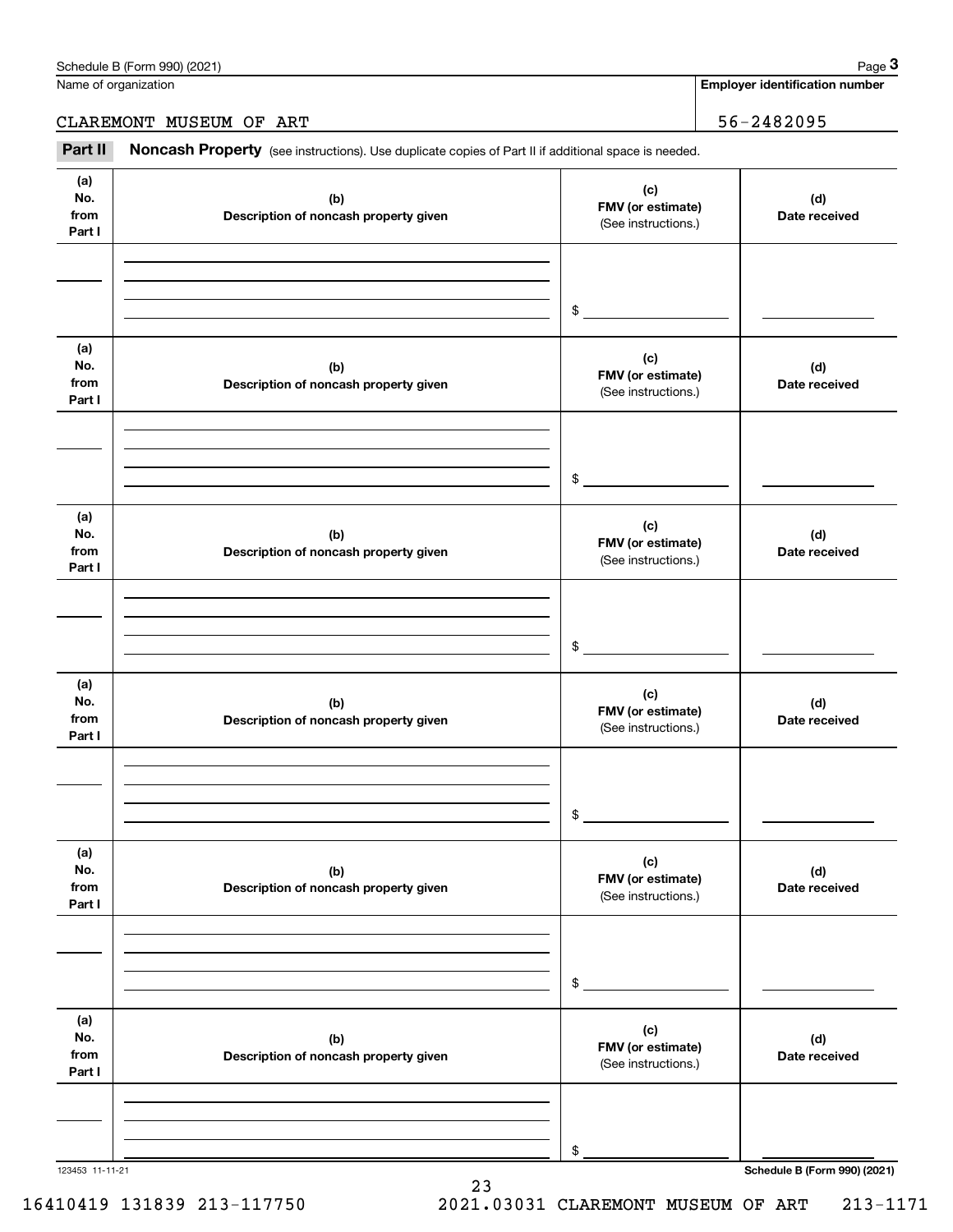|                           | Schedule B (Form 990) (2021)                                                                                                                                                                                                                         |                      | Page 4                                                                                                                                                         |
|---------------------------|------------------------------------------------------------------------------------------------------------------------------------------------------------------------------------------------------------------------------------------------------|----------------------|----------------------------------------------------------------------------------------------------------------------------------------------------------------|
|                           | Name of organization                                                                                                                                                                                                                                 |                      | <b>Employer identification number</b>                                                                                                                          |
|                           | CLAREMONT MUSEUM OF ART                                                                                                                                                                                                                              |                      | 56-2482095                                                                                                                                                     |
| Part III                  | from any one contributor. Complete columns (a) through (e) and the following line entry. For organizations                                                                                                                                           |                      | Exclusively religious, charitable, etc., contributions to organizations described in section 501(c)(7), (8), or (10) that total more than \$1,000 for the year |
|                           | completing Part III, enter the total of exclusively religious, charitable, etc., contributions of \$1,000 or less for the year. (Enter this info. once.) $\blacktriangleright$ \$<br>Use duplicate copies of Part III if additional space is needed. |                      |                                                                                                                                                                |
| (a) No.                   |                                                                                                                                                                                                                                                      |                      |                                                                                                                                                                |
| from<br>Part I            | (b) Purpose of gift                                                                                                                                                                                                                                  | (c) Use of gift      | (d) Description of how gift is held                                                                                                                            |
|                           |                                                                                                                                                                                                                                                      |                      |                                                                                                                                                                |
|                           |                                                                                                                                                                                                                                                      |                      |                                                                                                                                                                |
|                           |                                                                                                                                                                                                                                                      |                      |                                                                                                                                                                |
|                           |                                                                                                                                                                                                                                                      | (e) Transfer of gift |                                                                                                                                                                |
|                           | Transferee's name, address, and $ZIP + 4$                                                                                                                                                                                                            |                      | Relationship of transferor to transferee                                                                                                                       |
|                           |                                                                                                                                                                                                                                                      |                      |                                                                                                                                                                |
|                           |                                                                                                                                                                                                                                                      |                      |                                                                                                                                                                |
|                           |                                                                                                                                                                                                                                                      |                      |                                                                                                                                                                |
| (a) No.<br>from           | (b) Purpose of gift                                                                                                                                                                                                                                  | (c) Use of gift      | (d) Description of how gift is held                                                                                                                            |
| Part I                    |                                                                                                                                                                                                                                                      |                      |                                                                                                                                                                |
|                           |                                                                                                                                                                                                                                                      |                      |                                                                                                                                                                |
|                           |                                                                                                                                                                                                                                                      |                      |                                                                                                                                                                |
|                           |                                                                                                                                                                                                                                                      | (e) Transfer of gift |                                                                                                                                                                |
|                           |                                                                                                                                                                                                                                                      |                      |                                                                                                                                                                |
|                           | Transferee's name, address, and $ZIP + 4$                                                                                                                                                                                                            |                      | Relationship of transferor to transferee                                                                                                                       |
|                           |                                                                                                                                                                                                                                                      |                      |                                                                                                                                                                |
|                           |                                                                                                                                                                                                                                                      |                      |                                                                                                                                                                |
| (a) No.<br>from           | (b) Purpose of gift                                                                                                                                                                                                                                  | (c) Use of gift      | (d) Description of how gift is held                                                                                                                            |
| Part I                    |                                                                                                                                                                                                                                                      |                      |                                                                                                                                                                |
|                           |                                                                                                                                                                                                                                                      |                      |                                                                                                                                                                |
|                           |                                                                                                                                                                                                                                                      |                      |                                                                                                                                                                |
|                           |                                                                                                                                                                                                                                                      | (e) Transfer of gift |                                                                                                                                                                |
|                           |                                                                                                                                                                                                                                                      |                      |                                                                                                                                                                |
|                           | Transferee's name, address, and $ZIP + 4$                                                                                                                                                                                                            |                      | Relationship of transferor to transferee                                                                                                                       |
|                           |                                                                                                                                                                                                                                                      |                      |                                                                                                                                                                |
|                           |                                                                                                                                                                                                                                                      |                      |                                                                                                                                                                |
|                           |                                                                                                                                                                                                                                                      |                      |                                                                                                                                                                |
| (a) No.<br>from<br>Part I | (b) Purpose of gift                                                                                                                                                                                                                                  | (c) Use of gift      | (d) Description of how gift is held                                                                                                                            |
|                           |                                                                                                                                                                                                                                                      |                      |                                                                                                                                                                |
|                           |                                                                                                                                                                                                                                                      |                      |                                                                                                                                                                |
|                           |                                                                                                                                                                                                                                                      |                      |                                                                                                                                                                |
|                           |                                                                                                                                                                                                                                                      | (e) Transfer of gift |                                                                                                                                                                |
|                           | Transferee's name, address, and $ZIP + 4$                                                                                                                                                                                                            |                      | Relationship of transferor to transferee                                                                                                                       |
|                           |                                                                                                                                                                                                                                                      |                      |                                                                                                                                                                |
|                           |                                                                                                                                                                                                                                                      |                      |                                                                                                                                                                |
|                           |                                                                                                                                                                                                                                                      |                      |                                                                                                                                                                |
|                           |                                                                                                                                                                                                                                                      |                      |                                                                                                                                                                |

24

123454 11-11-21

**Schedule B (Form 990) (2021)**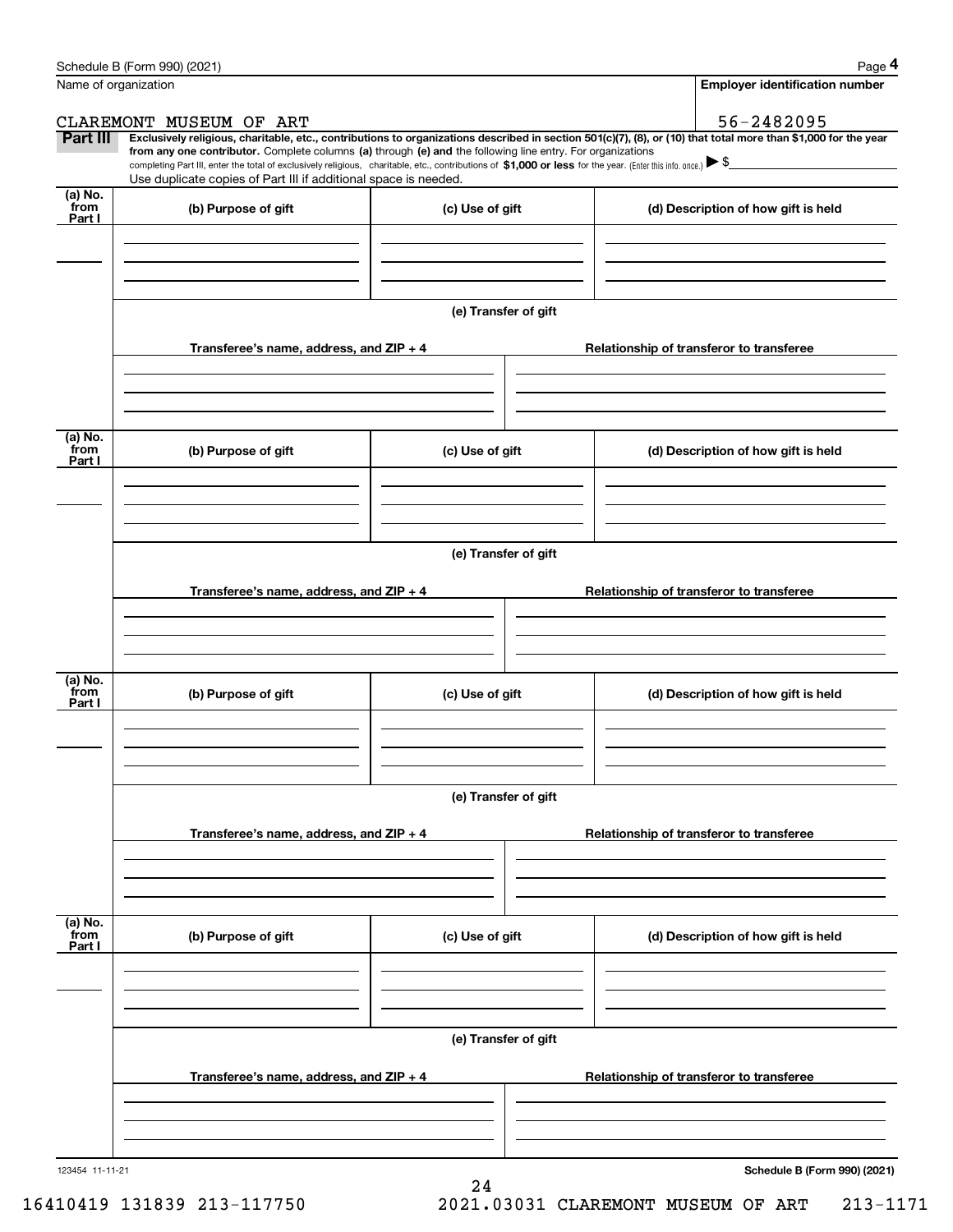| <b>SCHEDULE D</b>          | <b>Supplemental Financial Statements</b>                                                                                             |
|----------------------------|--------------------------------------------------------------------------------------------------------------------------------------|
| (Form 990)                 | Complete if the organization answered "Yes" on Form 990,<br>Part IV, line 6, 7, 8, 9, 10, 11a, 11b, 11c, 11d, 11e, 11f, 12a, or 12b. |
| Department of the Treasury | Attach to Form 990.                                                                                                                  |

# OMB No. 1545-0047 **2021**

**Open to Public Inspection**

Department of the Treasury Internal Revenue Service Name of the organization<br> **Employer identification number**<br> **EMPLOYER AND THE STARTIVE OF AREA** 

| Attach to Form 990.                                                                          |
|----------------------------------------------------------------------------------------------|
| $\blacktriangleright$ Go to www.irs.gov/Form990 for instructions and the latest information. |

|         | CLAREMONT MUSEUM OF ART                                                                                                                                                                                                       |                                                | 56-2482095                                         |  |  |  |  |
|---------|-------------------------------------------------------------------------------------------------------------------------------------------------------------------------------------------------------------------------------|------------------------------------------------|----------------------------------------------------|--|--|--|--|
| Part I  | Organizations Maintaining Donor Advised Funds or Other Similar Funds or Accounts. Complete if the                                                                                                                             |                                                |                                                    |  |  |  |  |
|         | organization answered "Yes" on Form 990, Part IV, line 6.                                                                                                                                                                     |                                                |                                                    |  |  |  |  |
|         |                                                                                                                                                                                                                               | (a) Donor advised funds                        | (b) Funds and other accounts                       |  |  |  |  |
| 1       |                                                                                                                                                                                                                               |                                                |                                                    |  |  |  |  |
| 2       | Aggregate value of contributions to (during year)                                                                                                                                                                             |                                                |                                                    |  |  |  |  |
| з       |                                                                                                                                                                                                                               |                                                |                                                    |  |  |  |  |
| 4       |                                                                                                                                                                                                                               |                                                |                                                    |  |  |  |  |
| 5       | Did the organization inform all donors and donor advisors in writing that the assets held in donor advised funds                                                                                                              |                                                |                                                    |  |  |  |  |
|         |                                                                                                                                                                                                                               |                                                | Yes<br>No                                          |  |  |  |  |
| 6       | Did the organization inform all grantees, donors, and donor advisors in writing that grant funds can be used only                                                                                                             |                                                |                                                    |  |  |  |  |
|         | for charitable purposes and not for the benefit of the donor or donor advisor, or for any other purpose conferring                                                                                                            |                                                |                                                    |  |  |  |  |
|         | impermissible private benefit?                                                                                                                                                                                                |                                                | Yes<br>No                                          |  |  |  |  |
| Part II | Conservation Easements. Complete if the organization answered "Yes" on Form 990, Part IV, line 7.                                                                                                                             |                                                |                                                    |  |  |  |  |
| 1       | Purpose(s) of conservation easements held by the organization (check all that apply).                                                                                                                                         |                                                |                                                    |  |  |  |  |
|         | Preservation of land for public use (for example, recreation or education)                                                                                                                                                    |                                                | Preservation of a historically important land area |  |  |  |  |
|         | Protection of natural habitat                                                                                                                                                                                                 | Preservation of a certified historic structure |                                                    |  |  |  |  |
|         | Preservation of open space                                                                                                                                                                                                    |                                                |                                                    |  |  |  |  |
| 2       | Complete lines 2a through 2d if the organization held a qualified conservation contribution in the form of a conservation easement on the last                                                                                |                                                |                                                    |  |  |  |  |
|         | day of the tax year.                                                                                                                                                                                                          |                                                | Held at the End of the Tax Year                    |  |  |  |  |
|         |                                                                                                                                                                                                                               |                                                | 2a                                                 |  |  |  |  |
| b       | Total acreage restricted by conservation easements                                                                                                                                                                            |                                                | 2 <sub>b</sub>                                     |  |  |  |  |
| c       | Number of conservation easements on a certified historic structure included in (a) manufacture included in (a)                                                                                                                |                                                | 2c                                                 |  |  |  |  |
|         | d Number of conservation easements included in (c) acquired after 7/25/06, and not on a historic structure                                                                                                                    |                                                |                                                    |  |  |  |  |
|         | listed in the National Register [111] Marshall Register [11] Marshall Register [11] Marshall Register [11] Marshall Register [11] Marshall Register [11] Marshall Register [11] Marshall Register [11] Marshall Register [11] |                                                | 2d                                                 |  |  |  |  |
| 3       | Number of conservation easements modified, transferred, released, extinguished, or terminated by the organization during the tax                                                                                              |                                                |                                                    |  |  |  |  |
|         | $year \blacktriangleright$                                                                                                                                                                                                    |                                                |                                                    |  |  |  |  |
| 4       | Number of states where property subject to conservation easement is located >                                                                                                                                                 |                                                |                                                    |  |  |  |  |
| 5       | Does the organization have a written policy regarding the periodic monitoring, inspection, handling of                                                                                                                        |                                                |                                                    |  |  |  |  |
|         | Yes<br>violations, and enforcement of the conservation easements it holds?<br>No                                                                                                                                              |                                                |                                                    |  |  |  |  |
| 6       | Staff and volunteer hours devoted to monitoring, inspecting, handling of violations, and enforcing conservation easements during the year                                                                                     |                                                |                                                    |  |  |  |  |
|         |                                                                                                                                                                                                                               |                                                |                                                    |  |  |  |  |
| 7       | Amount of expenses incurred in monitoring, inspecting, handling of violations, and enforcing conservation easements during the year                                                                                           |                                                |                                                    |  |  |  |  |
|         | $\blacktriangleright$ \$                                                                                                                                                                                                      |                                                |                                                    |  |  |  |  |
| 8       | Does each conservation easement reported on line 2(d) above satisfy the requirements of section 170(h)(4)(B)(i)                                                                                                               |                                                |                                                    |  |  |  |  |
|         |                                                                                                                                                                                                                               |                                                | Yes<br>No                                          |  |  |  |  |
| 9       | In Part XIII, describe how the organization reports conservation easements in its revenue and expense statement and                                                                                                           |                                                |                                                    |  |  |  |  |
|         | balance sheet, and include, if applicable, the text of the footnote to the organization's financial statements that describes the                                                                                             |                                                |                                                    |  |  |  |  |
|         | organization's accounting for conservation easements.                                                                                                                                                                         |                                                |                                                    |  |  |  |  |
|         | Organizations Maintaining Collections of Art, Historical Treasures, or Other Similar Assets.<br>Part III                                                                                                                      |                                                |                                                    |  |  |  |  |
|         | Complete if the organization answered "Yes" on Form 990, Part IV, line 8.                                                                                                                                                     |                                                |                                                    |  |  |  |  |
|         | 1a If the organization elected, as permitted under FASB ASC 958, not to report in its revenue statement and balance sheet works                                                                                               |                                                |                                                    |  |  |  |  |
|         | of art, historical treasures, or other similar assets held for public exhibition, education, or research in furtherance of public                                                                                             |                                                |                                                    |  |  |  |  |
|         | service, provide in Part XIII the text of the footnote to its financial statements that describes these items.                                                                                                                |                                                |                                                    |  |  |  |  |
| b       | If the organization elected, as permitted under FASB ASC 958, to report in its revenue statement and balance sheet works of                                                                                                   |                                                |                                                    |  |  |  |  |
|         | art, historical treasures, or other similar assets held for public exhibition, education, or research in furtherance of public service,                                                                                       |                                                |                                                    |  |  |  |  |
|         | provide the following amounts relating to these items:                                                                                                                                                                        |                                                |                                                    |  |  |  |  |
|         |                                                                                                                                                                                                                               |                                                |                                                    |  |  |  |  |
|         | $\triangleright$ \$<br>(ii) Assets included in Form 990, Part X                                                                                                                                                               |                                                |                                                    |  |  |  |  |
| 2       | If the organization received or held works of art, historical treasures, or other similar assets for financial gain, provide                                                                                                  |                                                |                                                    |  |  |  |  |
|         | the following amounts required to be reported under FASB ASC 958 relating to these items:                                                                                                                                     |                                                |                                                    |  |  |  |  |
|         | \$                                                                                                                                                                                                                            |                                                |                                                    |  |  |  |  |
|         |                                                                                                                                                                                                                               |                                                | $\blacktriangleright$ \$                           |  |  |  |  |
|         | LHA For Paperwork Reduction Act Notice, see the Instructions for Form 990.                                                                                                                                                    |                                                | Schedule D (Form 990) 2021                         |  |  |  |  |
|         | 132051 10-28-21                                                                                                                                                                                                               |                                                |                                                    |  |  |  |  |

25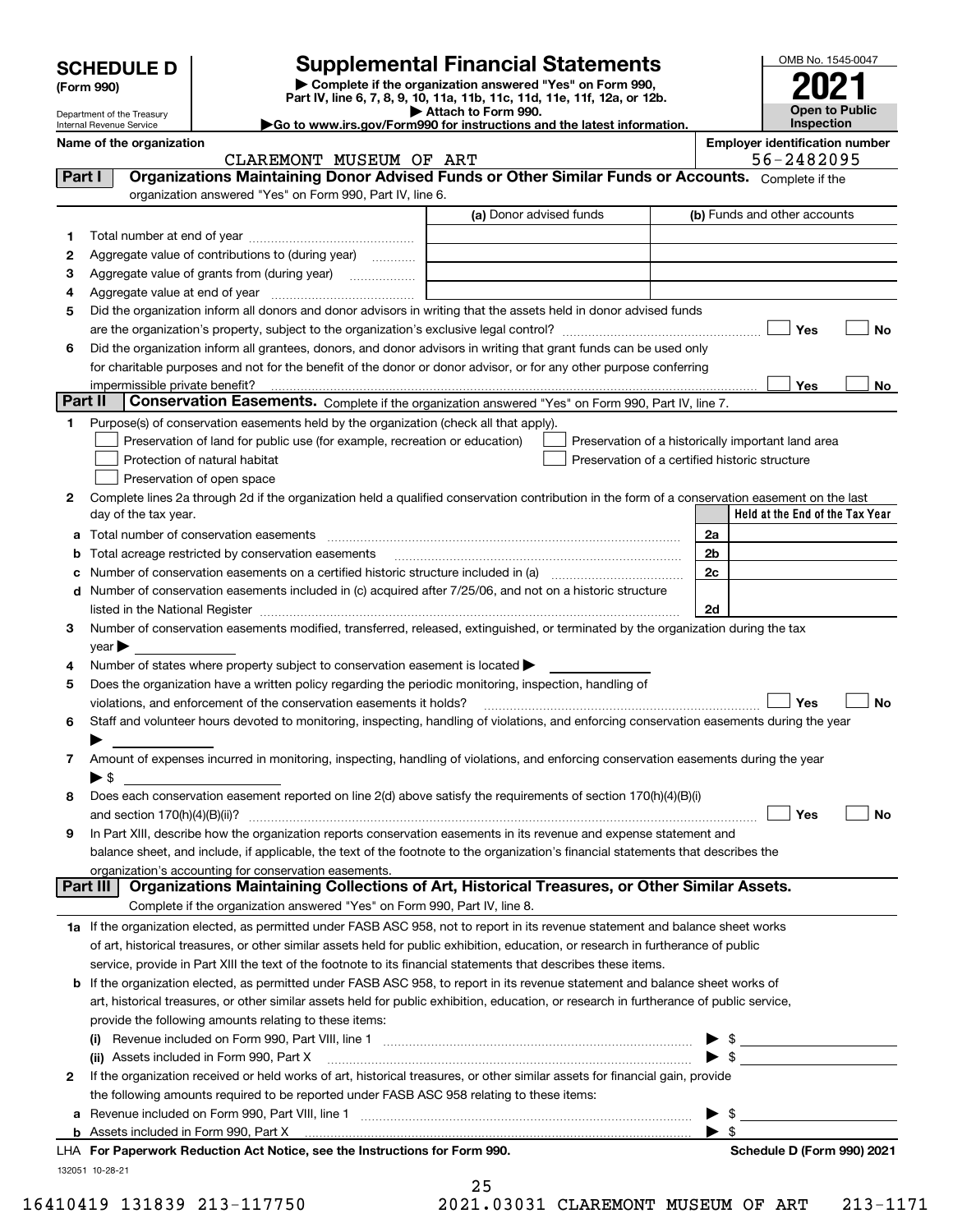| Organizations Maintaining Collections of Art, Historical Treasures, or Other Similar Assets (continued)<br>Part III<br>Using the organization's acquisition, accession, and other records, check any of the following that make significant use of its<br>3<br>collection items (check all that apply):<br>$X$ Public exhibition<br>Loan or exchange program<br>a<br>Other and the contract of the contract of the contract of the contract of the contract of the contract of the contract of the contract of the contract of the contract of the contract of the contract of the contract of the<br>Scholarly research<br>b<br>е<br>$X$ Preservation for future generations<br>c<br>Provide a description of the organization's collections and explain how they further the organization's exempt purpose in Part XIII.<br>4<br>During the year, did the organization solicit or receive donations of art, historical treasures, or other similar assets<br>5<br>$\overline{\mathrm{X}}$ No<br>Yes<br><b>Part IV</b><br>Escrow and Custodial Arrangements. Complete if the organization answered "Yes" on Form 990, Part IV, line 9, or<br>reported an amount on Form 990, Part X, line 21.<br>1a Is the organization an agent, trustee, custodian or other intermediary for contributions or other assets not included<br>Yes<br>No<br>on Form 990, Part X? [11] matter and the contract of the contract of the contract of the contract of the contract of the contract of the contract of the contract of the contract of the contract of the contract of the contr<br>b If "Yes," explain the arrangement in Part XIII and complete the following table:<br>Amount<br>1c<br>Additions during the year manufactured and an anti-manufactured and the year manufactured and all the year manufactured and all the year manufactured and all the year manufactured and all the year manufactured and all the<br>1d<br>Distributions during the year manufactured and continuum control of the year manufactured and control of the year manufactured and control of the year manufactured and control of the year manufactured and control of the ye<br>1e<br>1f<br>Yes<br>2a Did the organization include an amount on Form 990, Part X, line 21, for escrow or custodial account liability?<br>No<br><b>b</b> If "Yes," explain the arrangement in Part XIII. Check here if the explanation has been provided on Part XIII<br>Part V<br><b>Endowment Funds.</b> Complete if the organization answered "Yes" on Form 990, Part IV, line 10.<br>(c) Two years back $\vert$ (d) Three years back $\vert$ (e) Four years back<br>(a) Current year<br>(b) Prior year<br>Beginning of year balance<br>1a<br>Net investment earnings, gains, and losses<br>Other expenditures for facilities<br>and programs<br>End of year balance<br>g<br>Provide the estimated percentage of the current year end balance (line 1g, column (a)) held as:<br>2<br>Board designated or quasi-endowment<br>%<br>Permanent endowment ><br>%<br>%<br>Term endowment $\blacktriangleright$<br>с<br>The percentages on lines 2a, 2b, and 2c should equal 100%.<br>3a Are there endowment funds not in the possession of the organization that are held and administered for the organization<br>Yes<br>No<br>by:<br>3a(i)<br>(i)<br>3a(ii)<br>3b<br>Describe in Part XIII the intended uses of the organization's endowment funds.<br>Land, Buildings, and Equipment.<br>Part VI<br>Complete if the organization answered "Yes" on Form 990, Part IV, line 11a. See Form 990, Part X, line 10.<br>Description of property<br>(a) Cost or other<br>(b) Cost or other<br>(c) Accumulated<br>(d) Book value<br>basis (investment)<br>basis (other)<br>depreciation<br>b<br>97,142.<br>78,309.<br>175,451.<br>d<br>146,109.<br>146,109.<br>e Other<br>$\overline{224}$ , 418. | Schedule D (Form 990) 2021 | CLAREMONT MUSEUM OF ART |  |  | 56-2482095 Page 2 |  |  |
|------------------------------------------------------------------------------------------------------------------------------------------------------------------------------------------------------------------------------------------------------------------------------------------------------------------------------------------------------------------------------------------------------------------------------------------------------------------------------------------------------------------------------------------------------------------------------------------------------------------------------------------------------------------------------------------------------------------------------------------------------------------------------------------------------------------------------------------------------------------------------------------------------------------------------------------------------------------------------------------------------------------------------------------------------------------------------------------------------------------------------------------------------------------------------------------------------------------------------------------------------------------------------------------------------------------------------------------------------------------------------------------------------------------------------------------------------------------------------------------------------------------------------------------------------------------------------------------------------------------------------------------------------------------------------------------------------------------------------------------------------------------------------------------------------------------------------------------------------------------------------------------------------------------------------------------------------------------------------------------------------------------------------------------------------------------------------------------------------------------------------------------------------------------------------------------------------------------------------------------------------------------------------------------------------------------------------------------------------------------------------------------------------------------------------------------------------------------------------------------------------------------------------------------------------------------------------------------------------------------------------------------------------------------------------------------------------------------------------------------------------------------------------------------------------------------------------------------------------------------------------------------------------------------------------------------------------------------------------------------------------------------------------------------------------------------------------------------------------------------------------------------------------------------------------------------------------------------------------------------------------------------------------------------------------------------------------------------------------------------------------------------------------------------------------------------------------------------------------------------------------------------------------------------------------------------------------------------------------------------------------------------------------------------------------------------------------------------------------------------------------------------------------------------------------------------------------------------------------|----------------------------|-------------------------|--|--|-------------------|--|--|
|                                                                                                                                                                                                                                                                                                                                                                                                                                                                                                                                                                                                                                                                                                                                                                                                                                                                                                                                                                                                                                                                                                                                                                                                                                                                                                                                                                                                                                                                                                                                                                                                                                                                                                                                                                                                                                                                                                                                                                                                                                                                                                                                                                                                                                                                                                                                                                                                                                                                                                                                                                                                                                                                                                                                                                                                                                                                                                                                                                                                                                                                                                                                                                                                                                                                                                                                                                                                                                                                                                                                                                                                                                                                                                                                                                                                                                                      |                            |                         |  |  |                   |  |  |
|                                                                                                                                                                                                                                                                                                                                                                                                                                                                                                                                                                                                                                                                                                                                                                                                                                                                                                                                                                                                                                                                                                                                                                                                                                                                                                                                                                                                                                                                                                                                                                                                                                                                                                                                                                                                                                                                                                                                                                                                                                                                                                                                                                                                                                                                                                                                                                                                                                                                                                                                                                                                                                                                                                                                                                                                                                                                                                                                                                                                                                                                                                                                                                                                                                                                                                                                                                                                                                                                                                                                                                                                                                                                                                                                                                                                                                                      |                            |                         |  |  |                   |  |  |
|                                                                                                                                                                                                                                                                                                                                                                                                                                                                                                                                                                                                                                                                                                                                                                                                                                                                                                                                                                                                                                                                                                                                                                                                                                                                                                                                                                                                                                                                                                                                                                                                                                                                                                                                                                                                                                                                                                                                                                                                                                                                                                                                                                                                                                                                                                                                                                                                                                                                                                                                                                                                                                                                                                                                                                                                                                                                                                                                                                                                                                                                                                                                                                                                                                                                                                                                                                                                                                                                                                                                                                                                                                                                                                                                                                                                                                                      |                            |                         |  |  |                   |  |  |
|                                                                                                                                                                                                                                                                                                                                                                                                                                                                                                                                                                                                                                                                                                                                                                                                                                                                                                                                                                                                                                                                                                                                                                                                                                                                                                                                                                                                                                                                                                                                                                                                                                                                                                                                                                                                                                                                                                                                                                                                                                                                                                                                                                                                                                                                                                                                                                                                                                                                                                                                                                                                                                                                                                                                                                                                                                                                                                                                                                                                                                                                                                                                                                                                                                                                                                                                                                                                                                                                                                                                                                                                                                                                                                                                                                                                                                                      |                            |                         |  |  |                   |  |  |
|                                                                                                                                                                                                                                                                                                                                                                                                                                                                                                                                                                                                                                                                                                                                                                                                                                                                                                                                                                                                                                                                                                                                                                                                                                                                                                                                                                                                                                                                                                                                                                                                                                                                                                                                                                                                                                                                                                                                                                                                                                                                                                                                                                                                                                                                                                                                                                                                                                                                                                                                                                                                                                                                                                                                                                                                                                                                                                                                                                                                                                                                                                                                                                                                                                                                                                                                                                                                                                                                                                                                                                                                                                                                                                                                                                                                                                                      |                            |                         |  |  |                   |  |  |
|                                                                                                                                                                                                                                                                                                                                                                                                                                                                                                                                                                                                                                                                                                                                                                                                                                                                                                                                                                                                                                                                                                                                                                                                                                                                                                                                                                                                                                                                                                                                                                                                                                                                                                                                                                                                                                                                                                                                                                                                                                                                                                                                                                                                                                                                                                                                                                                                                                                                                                                                                                                                                                                                                                                                                                                                                                                                                                                                                                                                                                                                                                                                                                                                                                                                                                                                                                                                                                                                                                                                                                                                                                                                                                                                                                                                                                                      |                            |                         |  |  |                   |  |  |
|                                                                                                                                                                                                                                                                                                                                                                                                                                                                                                                                                                                                                                                                                                                                                                                                                                                                                                                                                                                                                                                                                                                                                                                                                                                                                                                                                                                                                                                                                                                                                                                                                                                                                                                                                                                                                                                                                                                                                                                                                                                                                                                                                                                                                                                                                                                                                                                                                                                                                                                                                                                                                                                                                                                                                                                                                                                                                                                                                                                                                                                                                                                                                                                                                                                                                                                                                                                                                                                                                                                                                                                                                                                                                                                                                                                                                                                      |                            |                         |  |  |                   |  |  |
|                                                                                                                                                                                                                                                                                                                                                                                                                                                                                                                                                                                                                                                                                                                                                                                                                                                                                                                                                                                                                                                                                                                                                                                                                                                                                                                                                                                                                                                                                                                                                                                                                                                                                                                                                                                                                                                                                                                                                                                                                                                                                                                                                                                                                                                                                                                                                                                                                                                                                                                                                                                                                                                                                                                                                                                                                                                                                                                                                                                                                                                                                                                                                                                                                                                                                                                                                                                                                                                                                                                                                                                                                                                                                                                                                                                                                                                      |                            |                         |  |  |                   |  |  |
|                                                                                                                                                                                                                                                                                                                                                                                                                                                                                                                                                                                                                                                                                                                                                                                                                                                                                                                                                                                                                                                                                                                                                                                                                                                                                                                                                                                                                                                                                                                                                                                                                                                                                                                                                                                                                                                                                                                                                                                                                                                                                                                                                                                                                                                                                                                                                                                                                                                                                                                                                                                                                                                                                                                                                                                                                                                                                                                                                                                                                                                                                                                                                                                                                                                                                                                                                                                                                                                                                                                                                                                                                                                                                                                                                                                                                                                      |                            |                         |  |  |                   |  |  |
|                                                                                                                                                                                                                                                                                                                                                                                                                                                                                                                                                                                                                                                                                                                                                                                                                                                                                                                                                                                                                                                                                                                                                                                                                                                                                                                                                                                                                                                                                                                                                                                                                                                                                                                                                                                                                                                                                                                                                                                                                                                                                                                                                                                                                                                                                                                                                                                                                                                                                                                                                                                                                                                                                                                                                                                                                                                                                                                                                                                                                                                                                                                                                                                                                                                                                                                                                                                                                                                                                                                                                                                                                                                                                                                                                                                                                                                      |                            |                         |  |  |                   |  |  |
|                                                                                                                                                                                                                                                                                                                                                                                                                                                                                                                                                                                                                                                                                                                                                                                                                                                                                                                                                                                                                                                                                                                                                                                                                                                                                                                                                                                                                                                                                                                                                                                                                                                                                                                                                                                                                                                                                                                                                                                                                                                                                                                                                                                                                                                                                                                                                                                                                                                                                                                                                                                                                                                                                                                                                                                                                                                                                                                                                                                                                                                                                                                                                                                                                                                                                                                                                                                                                                                                                                                                                                                                                                                                                                                                                                                                                                                      |                            |                         |  |  |                   |  |  |
|                                                                                                                                                                                                                                                                                                                                                                                                                                                                                                                                                                                                                                                                                                                                                                                                                                                                                                                                                                                                                                                                                                                                                                                                                                                                                                                                                                                                                                                                                                                                                                                                                                                                                                                                                                                                                                                                                                                                                                                                                                                                                                                                                                                                                                                                                                                                                                                                                                                                                                                                                                                                                                                                                                                                                                                                                                                                                                                                                                                                                                                                                                                                                                                                                                                                                                                                                                                                                                                                                                                                                                                                                                                                                                                                                                                                                                                      |                            |                         |  |  |                   |  |  |
|                                                                                                                                                                                                                                                                                                                                                                                                                                                                                                                                                                                                                                                                                                                                                                                                                                                                                                                                                                                                                                                                                                                                                                                                                                                                                                                                                                                                                                                                                                                                                                                                                                                                                                                                                                                                                                                                                                                                                                                                                                                                                                                                                                                                                                                                                                                                                                                                                                                                                                                                                                                                                                                                                                                                                                                                                                                                                                                                                                                                                                                                                                                                                                                                                                                                                                                                                                                                                                                                                                                                                                                                                                                                                                                                                                                                                                                      |                            |                         |  |  |                   |  |  |
|                                                                                                                                                                                                                                                                                                                                                                                                                                                                                                                                                                                                                                                                                                                                                                                                                                                                                                                                                                                                                                                                                                                                                                                                                                                                                                                                                                                                                                                                                                                                                                                                                                                                                                                                                                                                                                                                                                                                                                                                                                                                                                                                                                                                                                                                                                                                                                                                                                                                                                                                                                                                                                                                                                                                                                                                                                                                                                                                                                                                                                                                                                                                                                                                                                                                                                                                                                                                                                                                                                                                                                                                                                                                                                                                                                                                                                                      |                            |                         |  |  |                   |  |  |
|                                                                                                                                                                                                                                                                                                                                                                                                                                                                                                                                                                                                                                                                                                                                                                                                                                                                                                                                                                                                                                                                                                                                                                                                                                                                                                                                                                                                                                                                                                                                                                                                                                                                                                                                                                                                                                                                                                                                                                                                                                                                                                                                                                                                                                                                                                                                                                                                                                                                                                                                                                                                                                                                                                                                                                                                                                                                                                                                                                                                                                                                                                                                                                                                                                                                                                                                                                                                                                                                                                                                                                                                                                                                                                                                                                                                                                                      |                            |                         |  |  |                   |  |  |
|                                                                                                                                                                                                                                                                                                                                                                                                                                                                                                                                                                                                                                                                                                                                                                                                                                                                                                                                                                                                                                                                                                                                                                                                                                                                                                                                                                                                                                                                                                                                                                                                                                                                                                                                                                                                                                                                                                                                                                                                                                                                                                                                                                                                                                                                                                                                                                                                                                                                                                                                                                                                                                                                                                                                                                                                                                                                                                                                                                                                                                                                                                                                                                                                                                                                                                                                                                                                                                                                                                                                                                                                                                                                                                                                                                                                                                                      |                            |                         |  |  |                   |  |  |
|                                                                                                                                                                                                                                                                                                                                                                                                                                                                                                                                                                                                                                                                                                                                                                                                                                                                                                                                                                                                                                                                                                                                                                                                                                                                                                                                                                                                                                                                                                                                                                                                                                                                                                                                                                                                                                                                                                                                                                                                                                                                                                                                                                                                                                                                                                                                                                                                                                                                                                                                                                                                                                                                                                                                                                                                                                                                                                                                                                                                                                                                                                                                                                                                                                                                                                                                                                                                                                                                                                                                                                                                                                                                                                                                                                                                                                                      |                            |                         |  |  |                   |  |  |
|                                                                                                                                                                                                                                                                                                                                                                                                                                                                                                                                                                                                                                                                                                                                                                                                                                                                                                                                                                                                                                                                                                                                                                                                                                                                                                                                                                                                                                                                                                                                                                                                                                                                                                                                                                                                                                                                                                                                                                                                                                                                                                                                                                                                                                                                                                                                                                                                                                                                                                                                                                                                                                                                                                                                                                                                                                                                                                                                                                                                                                                                                                                                                                                                                                                                                                                                                                                                                                                                                                                                                                                                                                                                                                                                                                                                                                                      |                            |                         |  |  |                   |  |  |
|                                                                                                                                                                                                                                                                                                                                                                                                                                                                                                                                                                                                                                                                                                                                                                                                                                                                                                                                                                                                                                                                                                                                                                                                                                                                                                                                                                                                                                                                                                                                                                                                                                                                                                                                                                                                                                                                                                                                                                                                                                                                                                                                                                                                                                                                                                                                                                                                                                                                                                                                                                                                                                                                                                                                                                                                                                                                                                                                                                                                                                                                                                                                                                                                                                                                                                                                                                                                                                                                                                                                                                                                                                                                                                                                                                                                                                                      |                            |                         |  |  |                   |  |  |
|                                                                                                                                                                                                                                                                                                                                                                                                                                                                                                                                                                                                                                                                                                                                                                                                                                                                                                                                                                                                                                                                                                                                                                                                                                                                                                                                                                                                                                                                                                                                                                                                                                                                                                                                                                                                                                                                                                                                                                                                                                                                                                                                                                                                                                                                                                                                                                                                                                                                                                                                                                                                                                                                                                                                                                                                                                                                                                                                                                                                                                                                                                                                                                                                                                                                                                                                                                                                                                                                                                                                                                                                                                                                                                                                                                                                                                                      |                            |                         |  |  |                   |  |  |
|                                                                                                                                                                                                                                                                                                                                                                                                                                                                                                                                                                                                                                                                                                                                                                                                                                                                                                                                                                                                                                                                                                                                                                                                                                                                                                                                                                                                                                                                                                                                                                                                                                                                                                                                                                                                                                                                                                                                                                                                                                                                                                                                                                                                                                                                                                                                                                                                                                                                                                                                                                                                                                                                                                                                                                                                                                                                                                                                                                                                                                                                                                                                                                                                                                                                                                                                                                                                                                                                                                                                                                                                                                                                                                                                                                                                                                                      |                            |                         |  |  |                   |  |  |
|                                                                                                                                                                                                                                                                                                                                                                                                                                                                                                                                                                                                                                                                                                                                                                                                                                                                                                                                                                                                                                                                                                                                                                                                                                                                                                                                                                                                                                                                                                                                                                                                                                                                                                                                                                                                                                                                                                                                                                                                                                                                                                                                                                                                                                                                                                                                                                                                                                                                                                                                                                                                                                                                                                                                                                                                                                                                                                                                                                                                                                                                                                                                                                                                                                                                                                                                                                                                                                                                                                                                                                                                                                                                                                                                                                                                                                                      |                            |                         |  |  |                   |  |  |
|                                                                                                                                                                                                                                                                                                                                                                                                                                                                                                                                                                                                                                                                                                                                                                                                                                                                                                                                                                                                                                                                                                                                                                                                                                                                                                                                                                                                                                                                                                                                                                                                                                                                                                                                                                                                                                                                                                                                                                                                                                                                                                                                                                                                                                                                                                                                                                                                                                                                                                                                                                                                                                                                                                                                                                                                                                                                                                                                                                                                                                                                                                                                                                                                                                                                                                                                                                                                                                                                                                                                                                                                                                                                                                                                                                                                                                                      |                            |                         |  |  |                   |  |  |
|                                                                                                                                                                                                                                                                                                                                                                                                                                                                                                                                                                                                                                                                                                                                                                                                                                                                                                                                                                                                                                                                                                                                                                                                                                                                                                                                                                                                                                                                                                                                                                                                                                                                                                                                                                                                                                                                                                                                                                                                                                                                                                                                                                                                                                                                                                                                                                                                                                                                                                                                                                                                                                                                                                                                                                                                                                                                                                                                                                                                                                                                                                                                                                                                                                                                                                                                                                                                                                                                                                                                                                                                                                                                                                                                                                                                                                                      |                            |                         |  |  |                   |  |  |
|                                                                                                                                                                                                                                                                                                                                                                                                                                                                                                                                                                                                                                                                                                                                                                                                                                                                                                                                                                                                                                                                                                                                                                                                                                                                                                                                                                                                                                                                                                                                                                                                                                                                                                                                                                                                                                                                                                                                                                                                                                                                                                                                                                                                                                                                                                                                                                                                                                                                                                                                                                                                                                                                                                                                                                                                                                                                                                                                                                                                                                                                                                                                                                                                                                                                                                                                                                                                                                                                                                                                                                                                                                                                                                                                                                                                                                                      |                            |                         |  |  |                   |  |  |
|                                                                                                                                                                                                                                                                                                                                                                                                                                                                                                                                                                                                                                                                                                                                                                                                                                                                                                                                                                                                                                                                                                                                                                                                                                                                                                                                                                                                                                                                                                                                                                                                                                                                                                                                                                                                                                                                                                                                                                                                                                                                                                                                                                                                                                                                                                                                                                                                                                                                                                                                                                                                                                                                                                                                                                                                                                                                                                                                                                                                                                                                                                                                                                                                                                                                                                                                                                                                                                                                                                                                                                                                                                                                                                                                                                                                                                                      |                            |                         |  |  |                   |  |  |
|                                                                                                                                                                                                                                                                                                                                                                                                                                                                                                                                                                                                                                                                                                                                                                                                                                                                                                                                                                                                                                                                                                                                                                                                                                                                                                                                                                                                                                                                                                                                                                                                                                                                                                                                                                                                                                                                                                                                                                                                                                                                                                                                                                                                                                                                                                                                                                                                                                                                                                                                                                                                                                                                                                                                                                                                                                                                                                                                                                                                                                                                                                                                                                                                                                                                                                                                                                                                                                                                                                                                                                                                                                                                                                                                                                                                                                                      |                            |                         |  |  |                   |  |  |
|                                                                                                                                                                                                                                                                                                                                                                                                                                                                                                                                                                                                                                                                                                                                                                                                                                                                                                                                                                                                                                                                                                                                                                                                                                                                                                                                                                                                                                                                                                                                                                                                                                                                                                                                                                                                                                                                                                                                                                                                                                                                                                                                                                                                                                                                                                                                                                                                                                                                                                                                                                                                                                                                                                                                                                                                                                                                                                                                                                                                                                                                                                                                                                                                                                                                                                                                                                                                                                                                                                                                                                                                                                                                                                                                                                                                                                                      |                            |                         |  |  |                   |  |  |
|                                                                                                                                                                                                                                                                                                                                                                                                                                                                                                                                                                                                                                                                                                                                                                                                                                                                                                                                                                                                                                                                                                                                                                                                                                                                                                                                                                                                                                                                                                                                                                                                                                                                                                                                                                                                                                                                                                                                                                                                                                                                                                                                                                                                                                                                                                                                                                                                                                                                                                                                                                                                                                                                                                                                                                                                                                                                                                                                                                                                                                                                                                                                                                                                                                                                                                                                                                                                                                                                                                                                                                                                                                                                                                                                                                                                                                                      |                            |                         |  |  |                   |  |  |
|                                                                                                                                                                                                                                                                                                                                                                                                                                                                                                                                                                                                                                                                                                                                                                                                                                                                                                                                                                                                                                                                                                                                                                                                                                                                                                                                                                                                                                                                                                                                                                                                                                                                                                                                                                                                                                                                                                                                                                                                                                                                                                                                                                                                                                                                                                                                                                                                                                                                                                                                                                                                                                                                                                                                                                                                                                                                                                                                                                                                                                                                                                                                                                                                                                                                                                                                                                                                                                                                                                                                                                                                                                                                                                                                                                                                                                                      |                            |                         |  |  |                   |  |  |
|                                                                                                                                                                                                                                                                                                                                                                                                                                                                                                                                                                                                                                                                                                                                                                                                                                                                                                                                                                                                                                                                                                                                                                                                                                                                                                                                                                                                                                                                                                                                                                                                                                                                                                                                                                                                                                                                                                                                                                                                                                                                                                                                                                                                                                                                                                                                                                                                                                                                                                                                                                                                                                                                                                                                                                                                                                                                                                                                                                                                                                                                                                                                                                                                                                                                                                                                                                                                                                                                                                                                                                                                                                                                                                                                                                                                                                                      |                            |                         |  |  |                   |  |  |
|                                                                                                                                                                                                                                                                                                                                                                                                                                                                                                                                                                                                                                                                                                                                                                                                                                                                                                                                                                                                                                                                                                                                                                                                                                                                                                                                                                                                                                                                                                                                                                                                                                                                                                                                                                                                                                                                                                                                                                                                                                                                                                                                                                                                                                                                                                                                                                                                                                                                                                                                                                                                                                                                                                                                                                                                                                                                                                                                                                                                                                                                                                                                                                                                                                                                                                                                                                                                                                                                                                                                                                                                                                                                                                                                                                                                                                                      |                            |                         |  |  |                   |  |  |
|                                                                                                                                                                                                                                                                                                                                                                                                                                                                                                                                                                                                                                                                                                                                                                                                                                                                                                                                                                                                                                                                                                                                                                                                                                                                                                                                                                                                                                                                                                                                                                                                                                                                                                                                                                                                                                                                                                                                                                                                                                                                                                                                                                                                                                                                                                                                                                                                                                                                                                                                                                                                                                                                                                                                                                                                                                                                                                                                                                                                                                                                                                                                                                                                                                                                                                                                                                                                                                                                                                                                                                                                                                                                                                                                                                                                                                                      |                            |                         |  |  |                   |  |  |
|                                                                                                                                                                                                                                                                                                                                                                                                                                                                                                                                                                                                                                                                                                                                                                                                                                                                                                                                                                                                                                                                                                                                                                                                                                                                                                                                                                                                                                                                                                                                                                                                                                                                                                                                                                                                                                                                                                                                                                                                                                                                                                                                                                                                                                                                                                                                                                                                                                                                                                                                                                                                                                                                                                                                                                                                                                                                                                                                                                                                                                                                                                                                                                                                                                                                                                                                                                                                                                                                                                                                                                                                                                                                                                                                                                                                                                                      |                            |                         |  |  |                   |  |  |
|                                                                                                                                                                                                                                                                                                                                                                                                                                                                                                                                                                                                                                                                                                                                                                                                                                                                                                                                                                                                                                                                                                                                                                                                                                                                                                                                                                                                                                                                                                                                                                                                                                                                                                                                                                                                                                                                                                                                                                                                                                                                                                                                                                                                                                                                                                                                                                                                                                                                                                                                                                                                                                                                                                                                                                                                                                                                                                                                                                                                                                                                                                                                                                                                                                                                                                                                                                                                                                                                                                                                                                                                                                                                                                                                                                                                                                                      |                            |                         |  |  |                   |  |  |
|                                                                                                                                                                                                                                                                                                                                                                                                                                                                                                                                                                                                                                                                                                                                                                                                                                                                                                                                                                                                                                                                                                                                                                                                                                                                                                                                                                                                                                                                                                                                                                                                                                                                                                                                                                                                                                                                                                                                                                                                                                                                                                                                                                                                                                                                                                                                                                                                                                                                                                                                                                                                                                                                                                                                                                                                                                                                                                                                                                                                                                                                                                                                                                                                                                                                                                                                                                                                                                                                                                                                                                                                                                                                                                                                                                                                                                                      |                            |                         |  |  |                   |  |  |
|                                                                                                                                                                                                                                                                                                                                                                                                                                                                                                                                                                                                                                                                                                                                                                                                                                                                                                                                                                                                                                                                                                                                                                                                                                                                                                                                                                                                                                                                                                                                                                                                                                                                                                                                                                                                                                                                                                                                                                                                                                                                                                                                                                                                                                                                                                                                                                                                                                                                                                                                                                                                                                                                                                                                                                                                                                                                                                                                                                                                                                                                                                                                                                                                                                                                                                                                                                                                                                                                                                                                                                                                                                                                                                                                                                                                                                                      |                            |                         |  |  |                   |  |  |
|                                                                                                                                                                                                                                                                                                                                                                                                                                                                                                                                                                                                                                                                                                                                                                                                                                                                                                                                                                                                                                                                                                                                                                                                                                                                                                                                                                                                                                                                                                                                                                                                                                                                                                                                                                                                                                                                                                                                                                                                                                                                                                                                                                                                                                                                                                                                                                                                                                                                                                                                                                                                                                                                                                                                                                                                                                                                                                                                                                                                                                                                                                                                                                                                                                                                                                                                                                                                                                                                                                                                                                                                                                                                                                                                                                                                                                                      |                            |                         |  |  |                   |  |  |
|                                                                                                                                                                                                                                                                                                                                                                                                                                                                                                                                                                                                                                                                                                                                                                                                                                                                                                                                                                                                                                                                                                                                                                                                                                                                                                                                                                                                                                                                                                                                                                                                                                                                                                                                                                                                                                                                                                                                                                                                                                                                                                                                                                                                                                                                                                                                                                                                                                                                                                                                                                                                                                                                                                                                                                                                                                                                                                                                                                                                                                                                                                                                                                                                                                                                                                                                                                                                                                                                                                                                                                                                                                                                                                                                                                                                                                                      |                            |                         |  |  |                   |  |  |
|                                                                                                                                                                                                                                                                                                                                                                                                                                                                                                                                                                                                                                                                                                                                                                                                                                                                                                                                                                                                                                                                                                                                                                                                                                                                                                                                                                                                                                                                                                                                                                                                                                                                                                                                                                                                                                                                                                                                                                                                                                                                                                                                                                                                                                                                                                                                                                                                                                                                                                                                                                                                                                                                                                                                                                                                                                                                                                                                                                                                                                                                                                                                                                                                                                                                                                                                                                                                                                                                                                                                                                                                                                                                                                                                                                                                                                                      |                            |                         |  |  |                   |  |  |
|                                                                                                                                                                                                                                                                                                                                                                                                                                                                                                                                                                                                                                                                                                                                                                                                                                                                                                                                                                                                                                                                                                                                                                                                                                                                                                                                                                                                                                                                                                                                                                                                                                                                                                                                                                                                                                                                                                                                                                                                                                                                                                                                                                                                                                                                                                                                                                                                                                                                                                                                                                                                                                                                                                                                                                                                                                                                                                                                                                                                                                                                                                                                                                                                                                                                                                                                                                                                                                                                                                                                                                                                                                                                                                                                                                                                                                                      |                            |                         |  |  |                   |  |  |
|                                                                                                                                                                                                                                                                                                                                                                                                                                                                                                                                                                                                                                                                                                                                                                                                                                                                                                                                                                                                                                                                                                                                                                                                                                                                                                                                                                                                                                                                                                                                                                                                                                                                                                                                                                                                                                                                                                                                                                                                                                                                                                                                                                                                                                                                                                                                                                                                                                                                                                                                                                                                                                                                                                                                                                                                                                                                                                                                                                                                                                                                                                                                                                                                                                                                                                                                                                                                                                                                                                                                                                                                                                                                                                                                                                                                                                                      |                            |                         |  |  |                   |  |  |
|                                                                                                                                                                                                                                                                                                                                                                                                                                                                                                                                                                                                                                                                                                                                                                                                                                                                                                                                                                                                                                                                                                                                                                                                                                                                                                                                                                                                                                                                                                                                                                                                                                                                                                                                                                                                                                                                                                                                                                                                                                                                                                                                                                                                                                                                                                                                                                                                                                                                                                                                                                                                                                                                                                                                                                                                                                                                                                                                                                                                                                                                                                                                                                                                                                                                                                                                                                                                                                                                                                                                                                                                                                                                                                                                                                                                                                                      |                            |                         |  |  |                   |  |  |
|                                                                                                                                                                                                                                                                                                                                                                                                                                                                                                                                                                                                                                                                                                                                                                                                                                                                                                                                                                                                                                                                                                                                                                                                                                                                                                                                                                                                                                                                                                                                                                                                                                                                                                                                                                                                                                                                                                                                                                                                                                                                                                                                                                                                                                                                                                                                                                                                                                                                                                                                                                                                                                                                                                                                                                                                                                                                                                                                                                                                                                                                                                                                                                                                                                                                                                                                                                                                                                                                                                                                                                                                                                                                                                                                                                                                                                                      |                            |                         |  |  |                   |  |  |
|                                                                                                                                                                                                                                                                                                                                                                                                                                                                                                                                                                                                                                                                                                                                                                                                                                                                                                                                                                                                                                                                                                                                                                                                                                                                                                                                                                                                                                                                                                                                                                                                                                                                                                                                                                                                                                                                                                                                                                                                                                                                                                                                                                                                                                                                                                                                                                                                                                                                                                                                                                                                                                                                                                                                                                                                                                                                                                                                                                                                                                                                                                                                                                                                                                                                                                                                                                                                                                                                                                                                                                                                                                                                                                                                                                                                                                                      |                            |                         |  |  |                   |  |  |
|                                                                                                                                                                                                                                                                                                                                                                                                                                                                                                                                                                                                                                                                                                                                                                                                                                                                                                                                                                                                                                                                                                                                                                                                                                                                                                                                                                                                                                                                                                                                                                                                                                                                                                                                                                                                                                                                                                                                                                                                                                                                                                                                                                                                                                                                                                                                                                                                                                                                                                                                                                                                                                                                                                                                                                                                                                                                                                                                                                                                                                                                                                                                                                                                                                                                                                                                                                                                                                                                                                                                                                                                                                                                                                                                                                                                                                                      |                            |                         |  |  |                   |  |  |
|                                                                                                                                                                                                                                                                                                                                                                                                                                                                                                                                                                                                                                                                                                                                                                                                                                                                                                                                                                                                                                                                                                                                                                                                                                                                                                                                                                                                                                                                                                                                                                                                                                                                                                                                                                                                                                                                                                                                                                                                                                                                                                                                                                                                                                                                                                                                                                                                                                                                                                                                                                                                                                                                                                                                                                                                                                                                                                                                                                                                                                                                                                                                                                                                                                                                                                                                                                                                                                                                                                                                                                                                                                                                                                                                                                                                                                                      |                            |                         |  |  |                   |  |  |
|                                                                                                                                                                                                                                                                                                                                                                                                                                                                                                                                                                                                                                                                                                                                                                                                                                                                                                                                                                                                                                                                                                                                                                                                                                                                                                                                                                                                                                                                                                                                                                                                                                                                                                                                                                                                                                                                                                                                                                                                                                                                                                                                                                                                                                                                                                                                                                                                                                                                                                                                                                                                                                                                                                                                                                                                                                                                                                                                                                                                                                                                                                                                                                                                                                                                                                                                                                                                                                                                                                                                                                                                                                                                                                                                                                                                                                                      |                            |                         |  |  |                   |  |  |
|                                                                                                                                                                                                                                                                                                                                                                                                                                                                                                                                                                                                                                                                                                                                                                                                                                                                                                                                                                                                                                                                                                                                                                                                                                                                                                                                                                                                                                                                                                                                                                                                                                                                                                                                                                                                                                                                                                                                                                                                                                                                                                                                                                                                                                                                                                                                                                                                                                                                                                                                                                                                                                                                                                                                                                                                                                                                                                                                                                                                                                                                                                                                                                                                                                                                                                                                                                                                                                                                                                                                                                                                                                                                                                                                                                                                                                                      |                            |                         |  |  |                   |  |  |
|                                                                                                                                                                                                                                                                                                                                                                                                                                                                                                                                                                                                                                                                                                                                                                                                                                                                                                                                                                                                                                                                                                                                                                                                                                                                                                                                                                                                                                                                                                                                                                                                                                                                                                                                                                                                                                                                                                                                                                                                                                                                                                                                                                                                                                                                                                                                                                                                                                                                                                                                                                                                                                                                                                                                                                                                                                                                                                                                                                                                                                                                                                                                                                                                                                                                                                                                                                                                                                                                                                                                                                                                                                                                                                                                                                                                                                                      |                            |                         |  |  |                   |  |  |

**Schedule D (Form 990) 2021**

132052 10-28-21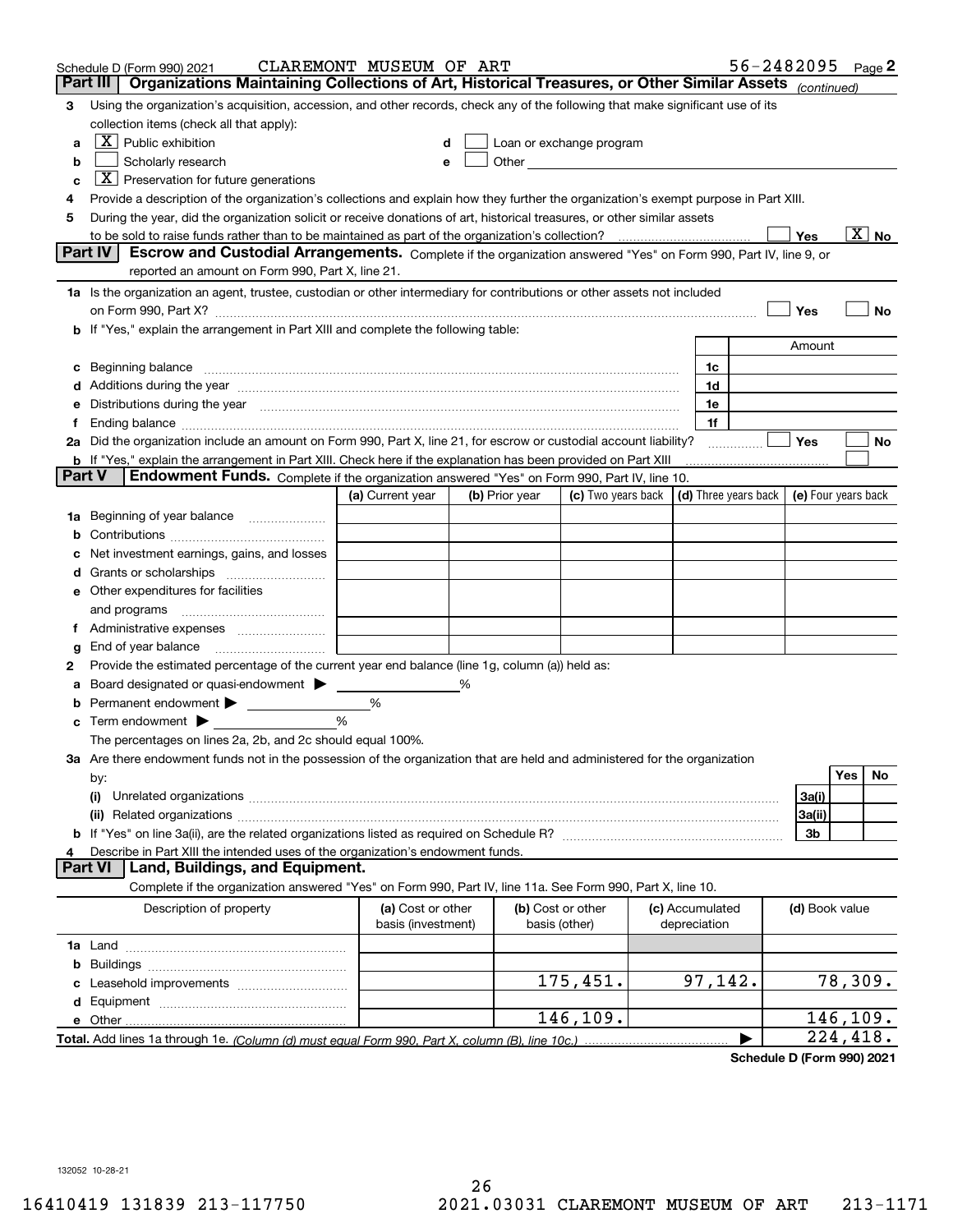| Schedule D (Form 990) 2021 | CLAREMONT MUSEUM OF ART                  |  | 56-2482095 | Page 3 |
|----------------------------|------------------------------------------|--|------------|--------|
|                            | Part VII Investments - Other Securities. |  |            |        |

| 11 VIII THVESURENTS - OUTER SECURITIES. |  |  |  |  |  |  |  |
|-----------------------------------------|--|--|--|--|--|--|--|
|                                         |  |  |  |  |  |  |  |

Complete if the organization answered "Yes" on Form 990, Part IV, line 11b. See Form 990, Part X, line 12.

| (a) Description of security or category (including name of security)                   | (b) Book value | (c) Method of valuation: Cost or end-of-year market value |
|----------------------------------------------------------------------------------------|----------------|-----------------------------------------------------------|
| (1) Financial derivatives                                                              |                |                                                           |
| (2) Closely held equity interests                                                      |                |                                                           |
| $(3)$ Other                                                                            |                |                                                           |
| (A)                                                                                    |                |                                                           |
| (B)                                                                                    |                |                                                           |
| (C)                                                                                    |                |                                                           |
| (D)                                                                                    |                |                                                           |
| (E)                                                                                    |                |                                                           |
| (F)                                                                                    |                |                                                           |
| (G)                                                                                    |                |                                                           |
| (H)                                                                                    |                |                                                           |
| Total. (Col. (b) must equal Form 990, Part X, col. (B) line 12.) $\blacktriangleright$ |                |                                                           |

## **Part VIII Investments - Program Related.**

Complete if the organization answered "Yes" on Form 990, Part IV, line 11c. See Form 990, Part X, line 13.

| (a) Description of investment                                    | (b) Book value | (c) Method of valuation: Cost or end-of-year market value |
|------------------------------------------------------------------|----------------|-----------------------------------------------------------|
| (1)                                                              |                |                                                           |
| (2)                                                              |                |                                                           |
| (3)                                                              |                |                                                           |
| (4)                                                              |                |                                                           |
| $\frac{1}{2}$                                                    |                |                                                           |
| (6)                                                              |                |                                                           |
| (7)                                                              |                |                                                           |
| (8)                                                              |                |                                                           |
| (9)                                                              |                |                                                           |
| Total. (Col. (b) must equal Form 990, Part X, col. (B) line 13.) |                |                                                           |

# **Part IX Other Assets.**

Complete if the organization answered "Yes" on Form 990, Part IV, line 11d. See Form 990, Part X, line 15.

| (a) Description                    | (b) Book value |
|------------------------------------|----------------|
| (1)                                |                |
| (2)                                |                |
| (3)                                |                |
| (4)                                |                |
| $\frac{1}{2}$ (5)                  |                |
| (6)                                |                |
|                                    |                |
| (8)                                |                |
| (9)                                |                |
|                                    |                |
| <b>Part X</b>   Other Liabilities. |                |

**1.(a)** Description of liability **Book value** Book value Book value Book value Book value Complete if the organization answered "Yes" on Form 990, Part IV, line 11e or 11f. See Form 990, Part X, line 25. (1)Federal income taxes (2)(3)(4)(5) (6)(7)(8)

**Total.**  *(Column (b) must equal Form 990, Part X, col. (B) line 25.)*

 $\blacktriangleright$ 

**2.**Liability for uncertain tax positions. In Part XIII, provide the text of the footnote to the organization's financial statements that reports the organization's liability for uncertain tax positions under FASB ASC 740. Check here if the text of the footnote has been provided in Part XIII

**Schedule D (Form 990) 2021**

 $\boxed{\text{X}}$ 

132053 10-28-21

(9)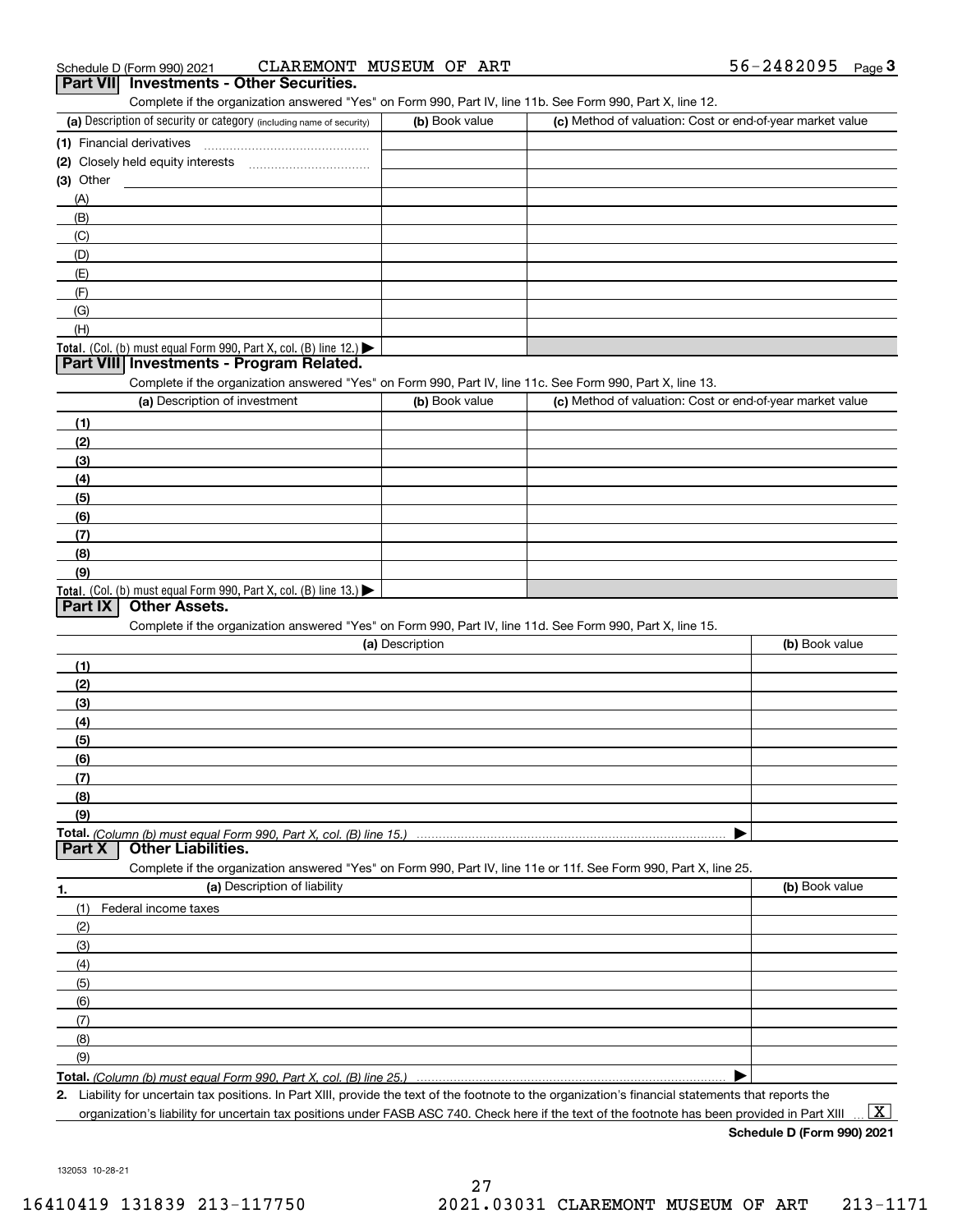|   | CLAREMONT MUSEUM OF ART<br>Schedule D (Form 990) 2021                                                                                                                                                                               |                |         |                | 56-2482095 | Page 4 |
|---|-------------------------------------------------------------------------------------------------------------------------------------------------------------------------------------------------------------------------------------|----------------|---------|----------------|------------|--------|
|   | Part XI<br>Reconciliation of Revenue per Audited Financial Statements With Revenue per Return.                                                                                                                                      |                |         |                |            |        |
|   | Complete if the organization answered "Yes" on Form 990, Part IV, line 12a.                                                                                                                                                         |                |         |                |            |        |
| 1 | Total revenue, gains, and other support per audited financial statements                                                                                                                                                            |                |         | $\blacksquare$ | 395,485.   |        |
| 2 | Amounts included on line 1 but not on Form 990, Part VIII, line 12:                                                                                                                                                                 |                |         |                |            |        |
| a |                                                                                                                                                                                                                                     | 2a             |         |                |            |        |
| b |                                                                                                                                                                                                                                     | 2 <sub>b</sub> | 72,000. |                |            |        |
|   |                                                                                                                                                                                                                                     | 2 <sub>c</sub> |         |                |            |        |
| d |                                                                                                                                                                                                                                     | 2d             | 34,406. |                |            |        |
| e | Add lines 2a through 2d                                                                                                                                                                                                             |                |         | 2e             | 106,406.   |        |
| 3 |                                                                                                                                                                                                                                     |                |         | 3              | 289,079.   |        |
| 4 | Amounts included on Form 990, Part VIII, line 12, but not on line 1:                                                                                                                                                                |                |         |                |            |        |
| a |                                                                                                                                                                                                                                     | 4a             |         |                |            |        |
|   |                                                                                                                                                                                                                                     | 4 <sub>b</sub> |         |                |            |        |
|   | Add lines 4a and 4b                                                                                                                                                                                                                 |                |         | 4c             |            | 0.     |
| 5 |                                                                                                                                                                                                                                     |                |         | 5              | 289,079.   |        |
|   | Part XII   Reconciliation of Expenses per Audited Financial Statements With Expenses per Return.                                                                                                                                    |                |         |                |            |        |
|   | Complete if the organization answered "Yes" on Form 990, Part IV, line 12a.                                                                                                                                                         |                |         |                |            |        |
| 1 | Total expenses and losses per audited financial statements [11, 11] manuscription control expenses and losses per audited financial statements [11] manuscription of the statements [11] manuscription of the statements [11]       |                |         | $\blacksquare$ | 302, 101.  |        |
| 2 | Amounts included on line 1 but not on Form 990, Part IX, line 25:                                                                                                                                                                   |                |         |                |            |        |
|   |                                                                                                                                                                                                                                     | 2a             | 72,000. |                |            |        |
| b | Prior year adjustments manufactured and contract and contract and contract and contract and contract and contract and contract and contract and contract and contract and contract and contract and contract and contract and       | 2 <sub>b</sub> |         |                |            |        |
|   |                                                                                                                                                                                                                                     | 2 <sub>c</sub> |         |                |            |        |
| d |                                                                                                                                                                                                                                     | 2d             | 34,406. |                |            |        |
| е | Add lines 2a through 2d <b>must be a constructed as the constant of the S2a</b> through 2d must be a constructed as a construction of the set of the set of the set of the set of the set of the set of the set of the set of the s |                |         | 2e             | 106,406.   |        |
| 3 |                                                                                                                                                                                                                                     |                |         | 3              | 195,695.   |        |
|   | Amounts included on Form 990, Part IX, line 25, but not on line 1:                                                                                                                                                                  |                |         |                |            |        |
| a | Investment expenses not included on Form 990, Part VIII, line 7b [1000000000000000000000000000000000                                                                                                                                | 4a             |         |                |            |        |
|   | <b>b</b> Other (Describe in Part XIII.)                                                                                                                                                                                             | 4 <sub>b</sub> |         |                |            |        |
|   | Add lines 4a and 4b                                                                                                                                                                                                                 |                |         | 4c             |            | $0$ .  |
| 5 |                                                                                                                                                                                                                                     |                |         | 5              | 195,695.   |        |
|   | Part XIII Supplemental Information.                                                                                                                                                                                                 |                |         |                |            |        |
|   | Describe the decorrections required for Doubli lines O. F. and O. Doublil lines do and A. Doubling discond Ob. Doubling A. Doubling O. Doubling O. Doubling O. Doubling O. Doubling O. Doubling O. Doubling O. Doubling O. Dou      |                |         |                |            |        |

Provide the descriptions required for Part II, lines 3, 5, and 9; Part III, lines 1a and 4; Part IV, lines 1b and 2b; Part V, line 4; Part X, line 2; Part XI, lines 2d and 4b; and Part XII, lines 2d and 4b. Also complete this part to provide any additional information.

# PART III, LINE 1A:

|  | THE COLLECTIONS ARE MAINTAINED FOR PUBLIC EXHIBITION, EDUCATION, AND |  |  |  |  |  |  |  |
|--|----------------------------------------------------------------------|--|--|--|--|--|--|--|
|--|----------------------------------------------------------------------|--|--|--|--|--|--|--|

RESEARCH IN FURTHERANCE OF PUBLIC SERVICE, RATHER THAN FOR FINANCIAL GAIN.

THE ORGANIZATION'S COLLECTIONS, ACQUIRED THROUGH PURCHASE AND DONATION,

ARE NOT RECOGNIZED AS ASSETS IN THE ACCOMPANYING FINANCIAL STATEMENTS.

CONTRIBUTED COLLECTION ITEMS ARE NOT REFLECTED IN THE FINANCIAL

STATEMENTS.

PART III, LINE 4:

THE ORGANIZATION SUPPORTS CLAREMONT'S ARTISTIC LEGACY AND THE CULTURAL

28

VITALITY OF THE REGION. THE MUSEUM HOLDS EVENTS, ART PROJECTS AND

EXHIBITIONS AT THE HISTORIC CLAREMONT DEPOT AS WELL AS AT VARIOUS

132054 10-28-21

```
Schedule D (Form 990) 2021
```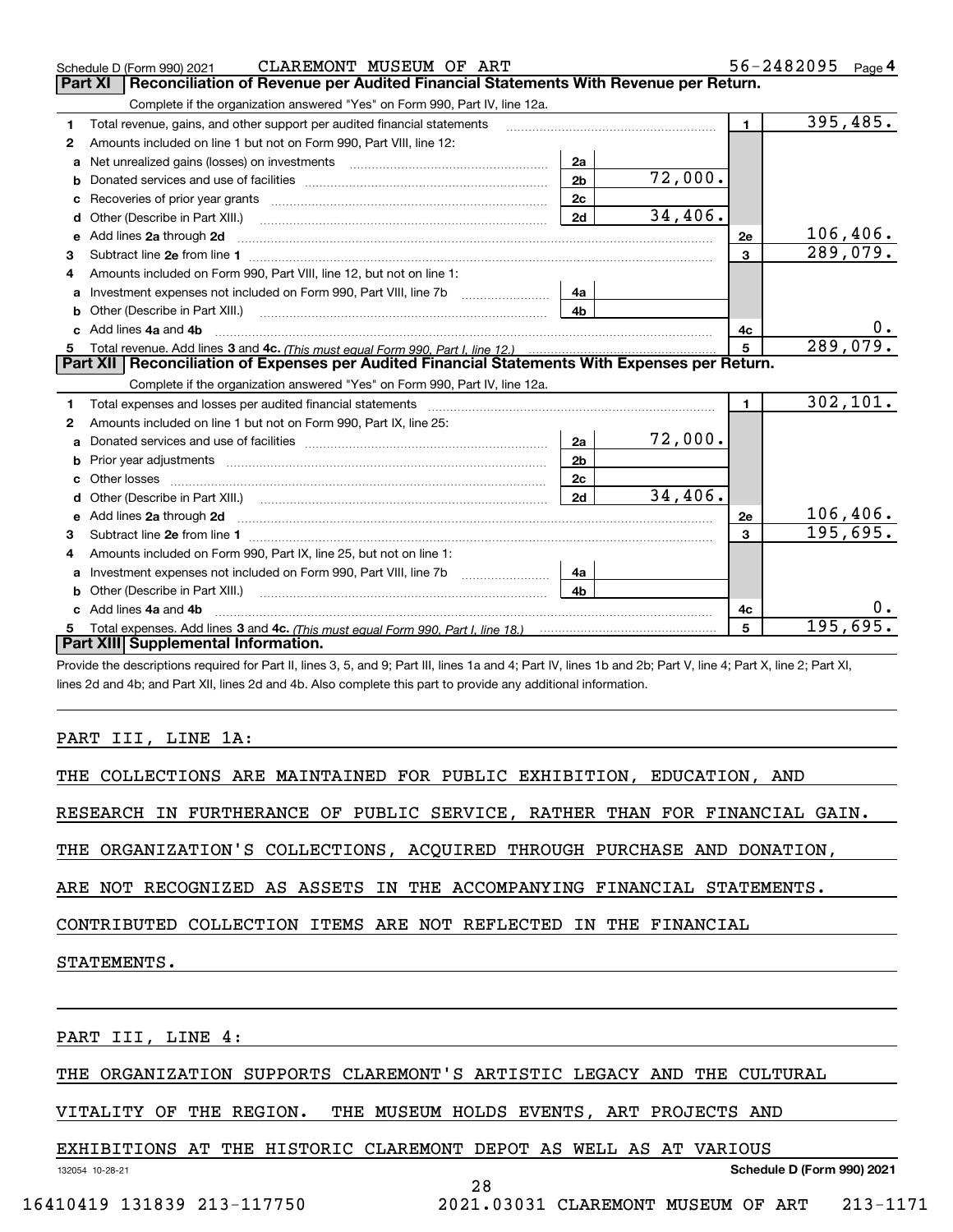*(continued)* **Part XIII Supplemental Information** 

Schedule D (Form 990) 2021 CLAREMONT MUSEUM OF ART 56-2482095 Page

LOCATIONS. THE ORGANIZATION SEEKS TO INSPIRE, STIMULATE AND ENHANCE THE

COMMUNITY THROUGH COLLECTIONS, EDUCATION PROGRAMS AND EXHIBITIONS.

PART X, LINE 2:

THE ORGANIZATION IS A NON-PROFIT ENTITY EXEMPT FROM THE PAYMENT OF INCOME TAXES UNDER INTERNAL REVENUE CODE SECTION 501(C)(3) AND CALIFORNIA REVENUE AND TAXATION CODE SECTION 23701D. ACCORDINGLY, NO PROVISION HAS BEEN MADE FOR INCOME TAXES. MANAGEMENT HAS DETERMINED THAT ALL INCOME TAX POSITIONS ARE MORE LIKELY THAN NOT OF BEING SUSTAINED UPON POTENTIAL AUDIT OR EXAMINATION; THEREFORE, NO DISCLOSURES OF UNCERTAIN INCOME TAX POSITIONS ARE REQUIRED. THE ORGANIZATION FILES INFORMATIONAL RETURNS IN THE U.S. FEDERAL JURISDICTION, AND THE STATE OF CALIFORNIA.

PART XI, LINE 2D - OTHER ADJUSTMENTS:

FUNDRAISING EXPENSES 34,406.

PART XII, LINE 2D - OTHER ADJUSTMENTS:

# FUNDRAISING EXPENSES 34,406.

**Schedule D (Form 990) 2021**

132055 10-28-21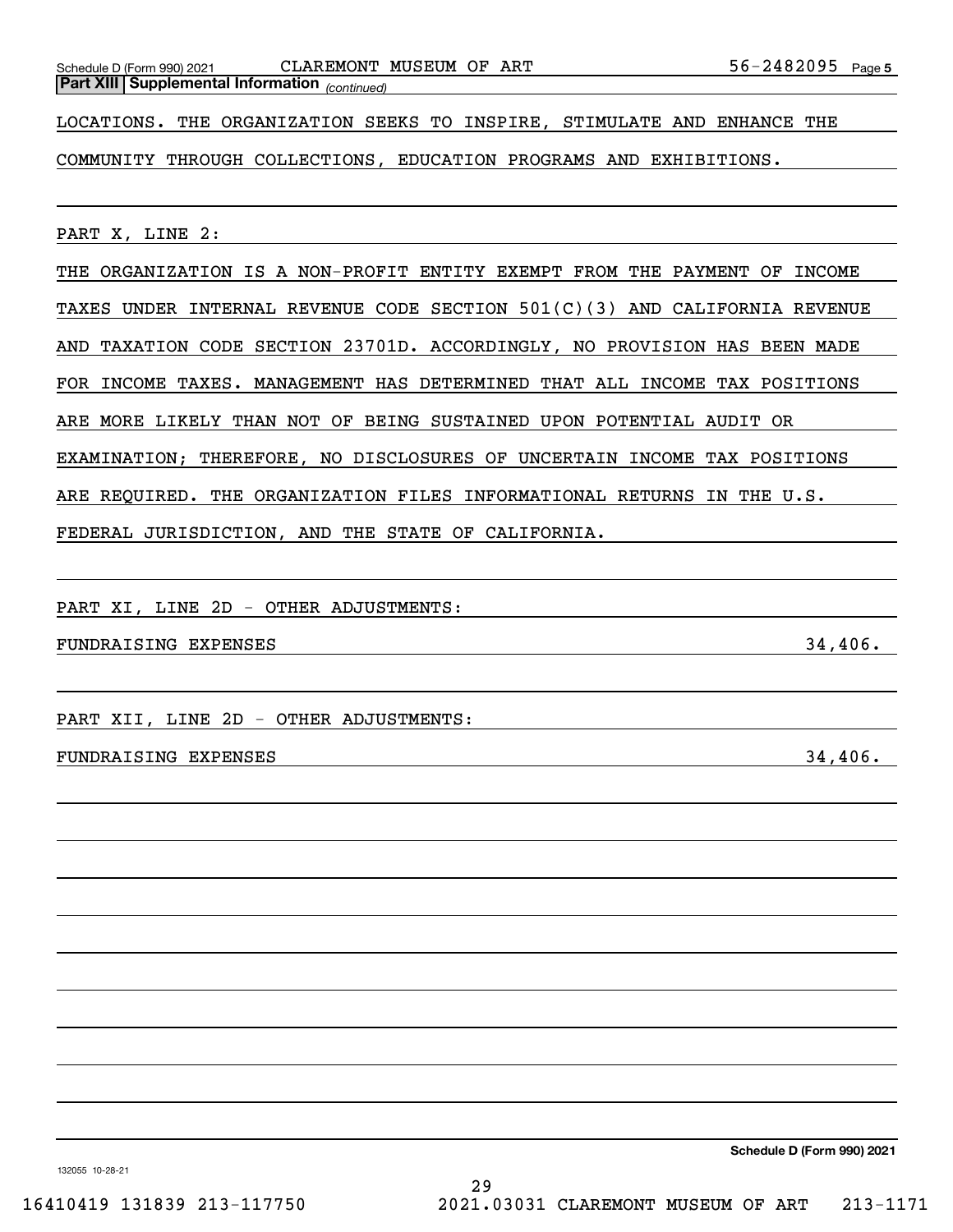| <b>Supplemental Information Regarding Fundraising or Gaming Activities</b><br><b>SCHEDULE G</b>                                               |                                                                                                 |                                                                                                                                                                                                                                                                                                                                                                                                                                                                                                                                                    |                         |                                                 |                                                                            | OMB No. 1545-0047 |                                                                            |                                                         |
|-----------------------------------------------------------------------------------------------------------------------------------------------|-------------------------------------------------------------------------------------------------|----------------------------------------------------------------------------------------------------------------------------------------------------------------------------------------------------------------------------------------------------------------------------------------------------------------------------------------------------------------------------------------------------------------------------------------------------------------------------------------------------------------------------------------------------|-------------------------|-------------------------------------------------|----------------------------------------------------------------------------|-------------------|----------------------------------------------------------------------------|---------------------------------------------------------|
| (Form 990)                                                                                                                                    | Complete if the organization answered "Yes" on Form 990, Part IV, line 17, 18, or 19, or if the |                                                                                                                                                                                                                                                                                                                                                                                                                                                                                                                                                    | 2021                    |                                                 |                                                                            |                   |                                                                            |                                                         |
|                                                                                                                                               |                                                                                                 | organization entered more than \$15,000 on Form 990-EZ, line 6a.<br>Attach to Form 990 or Form 990-EZ.                                                                                                                                                                                                                                                                                                                                                                                                                                             |                         |                                                 |                                                                            |                   |                                                                            | <b>Open to Public</b>                                   |
| Department of the Treasury<br>Internal Revenue Service                                                                                        |                                                                                                 | Go to www.irs.gov/Form990 for instructions and the latest information.                                                                                                                                                                                                                                                                                                                                                                                                                                                                             |                         |                                                 |                                                                            |                   |                                                                            | Inspection                                              |
| Name of the organization                                                                                                                      |                                                                                                 | CLAREMONT MUSEUM OF ART                                                                                                                                                                                                                                                                                                                                                                                                                                                                                                                            |                         |                                                 |                                                                            |                   | 56-2482095                                                                 | <b>Employer identification number</b>                   |
| Part I                                                                                                                                        | required to complete this part.                                                                 | Fundraising Activities. Complete if the organization answered "Yes" on Form 990, Part IV, line 17. Form 990-EZ filers are not                                                                                                                                                                                                                                                                                                                                                                                                                      |                         |                                                 |                                                                            |                   |                                                                            |                                                         |
| Mail solicitations<br>a<br>b<br>Phone solicitations<br>c<br>In-person solicitations<br>d<br>compensated at least \$5,000 by the organization. | Internet and email solicitations                                                                | 1 Indicate whether the organization raised funds through any of the following activities. Check all that apply.<br>е<br>f<br>Special fundraising events<br>g<br>2 a Did the organization have a written or oral agreement with any individual (including officers, directors, trustees, or<br>key employees listed in Form 990, Part VII) or entity in connection with professional fundraising services?<br>b If "Yes," list the 10 highest paid individuals or entities (fundraisers) pursuant to agreements under which the fundraiser is to be |                         |                                                 | Solicitation of non-government grants<br>Solicitation of government grants |                   | Yes                                                                        | No                                                      |
| (i) Name and address of individual<br>or entity (fundraiser)                                                                                  |                                                                                                 | (ii) Activity                                                                                                                                                                                                                                                                                                                                                                                                                                                                                                                                      | (iii) Did<br>fundraiser | have custody<br>or control of<br>contributions? | (iv) Gross receipts<br>from activity                                       |                   | (v) Amount paid<br>to (or retained by)<br>fundraiser<br>listed in col. (i) | (vi) Amount paid<br>to (or retained by)<br>organization |
|                                                                                                                                               |                                                                                                 |                                                                                                                                                                                                                                                                                                                                                                                                                                                                                                                                                    | Yes                     | No.                                             |                                                                            |                   |                                                                            |                                                         |
|                                                                                                                                               |                                                                                                 |                                                                                                                                                                                                                                                                                                                                                                                                                                                                                                                                                    |                         |                                                 |                                                                            |                   |                                                                            |                                                         |
|                                                                                                                                               |                                                                                                 |                                                                                                                                                                                                                                                                                                                                                                                                                                                                                                                                                    |                         |                                                 |                                                                            |                   |                                                                            |                                                         |
|                                                                                                                                               |                                                                                                 |                                                                                                                                                                                                                                                                                                                                                                                                                                                                                                                                                    |                         |                                                 |                                                                            |                   |                                                                            |                                                         |
|                                                                                                                                               |                                                                                                 |                                                                                                                                                                                                                                                                                                                                                                                                                                                                                                                                                    |                         |                                                 |                                                                            |                   |                                                                            |                                                         |
|                                                                                                                                               |                                                                                                 |                                                                                                                                                                                                                                                                                                                                                                                                                                                                                                                                                    |                         |                                                 |                                                                            |                   |                                                                            |                                                         |
|                                                                                                                                               |                                                                                                 |                                                                                                                                                                                                                                                                                                                                                                                                                                                                                                                                                    |                         |                                                 |                                                                            |                   |                                                                            |                                                         |
|                                                                                                                                               |                                                                                                 |                                                                                                                                                                                                                                                                                                                                                                                                                                                                                                                                                    |                         |                                                 |                                                                            |                   |                                                                            |                                                         |
|                                                                                                                                               |                                                                                                 |                                                                                                                                                                                                                                                                                                                                                                                                                                                                                                                                                    |                         |                                                 |                                                                            |                   |                                                                            |                                                         |
|                                                                                                                                               |                                                                                                 |                                                                                                                                                                                                                                                                                                                                                                                                                                                                                                                                                    |                         |                                                 |                                                                            |                   |                                                                            |                                                         |
|                                                                                                                                               |                                                                                                 |                                                                                                                                                                                                                                                                                                                                                                                                                                                                                                                                                    |                         |                                                 |                                                                            |                   |                                                                            |                                                         |
| Total<br>or licensing.                                                                                                                        |                                                                                                 | 3 List all states in which the organization is registered or licensed to solicit contributions or has been notified it is exempt from registration                                                                                                                                                                                                                                                                                                                                                                                                 |                         |                                                 |                                                                            |                   |                                                                            |                                                         |
|                                                                                                                                               |                                                                                                 |                                                                                                                                                                                                                                                                                                                                                                                                                                                                                                                                                    |                         |                                                 |                                                                            |                   |                                                                            |                                                         |
|                                                                                                                                               |                                                                                                 |                                                                                                                                                                                                                                                                                                                                                                                                                                                                                                                                                    |                         |                                                 |                                                                            |                   |                                                                            |                                                         |
|                                                                                                                                               |                                                                                                 |                                                                                                                                                                                                                                                                                                                                                                                                                                                                                                                                                    |                         |                                                 |                                                                            |                   |                                                                            |                                                         |
|                                                                                                                                               |                                                                                                 |                                                                                                                                                                                                                                                                                                                                                                                                                                                                                                                                                    |                         |                                                 |                                                                            |                   |                                                                            |                                                         |
|                                                                                                                                               |                                                                                                 |                                                                                                                                                                                                                                                                                                                                                                                                                                                                                                                                                    |                         |                                                 |                                                                            |                   |                                                                            |                                                         |
|                                                                                                                                               |                                                                                                 |                                                                                                                                                                                                                                                                                                                                                                                                                                                                                                                                                    |                         |                                                 |                                                                            |                   |                                                                            |                                                         |
|                                                                                                                                               |                                                                                                 | LHA For Paperwork Reduction Act Notice, see the Instructions for Form 990 or 990-EZ.                                                                                                                                                                                                                                                                                                                                                                                                                                                               |                         |                                                 |                                                                            |                   |                                                                            | Schedule G (Form 990) 2021                              |

132081 10-21-21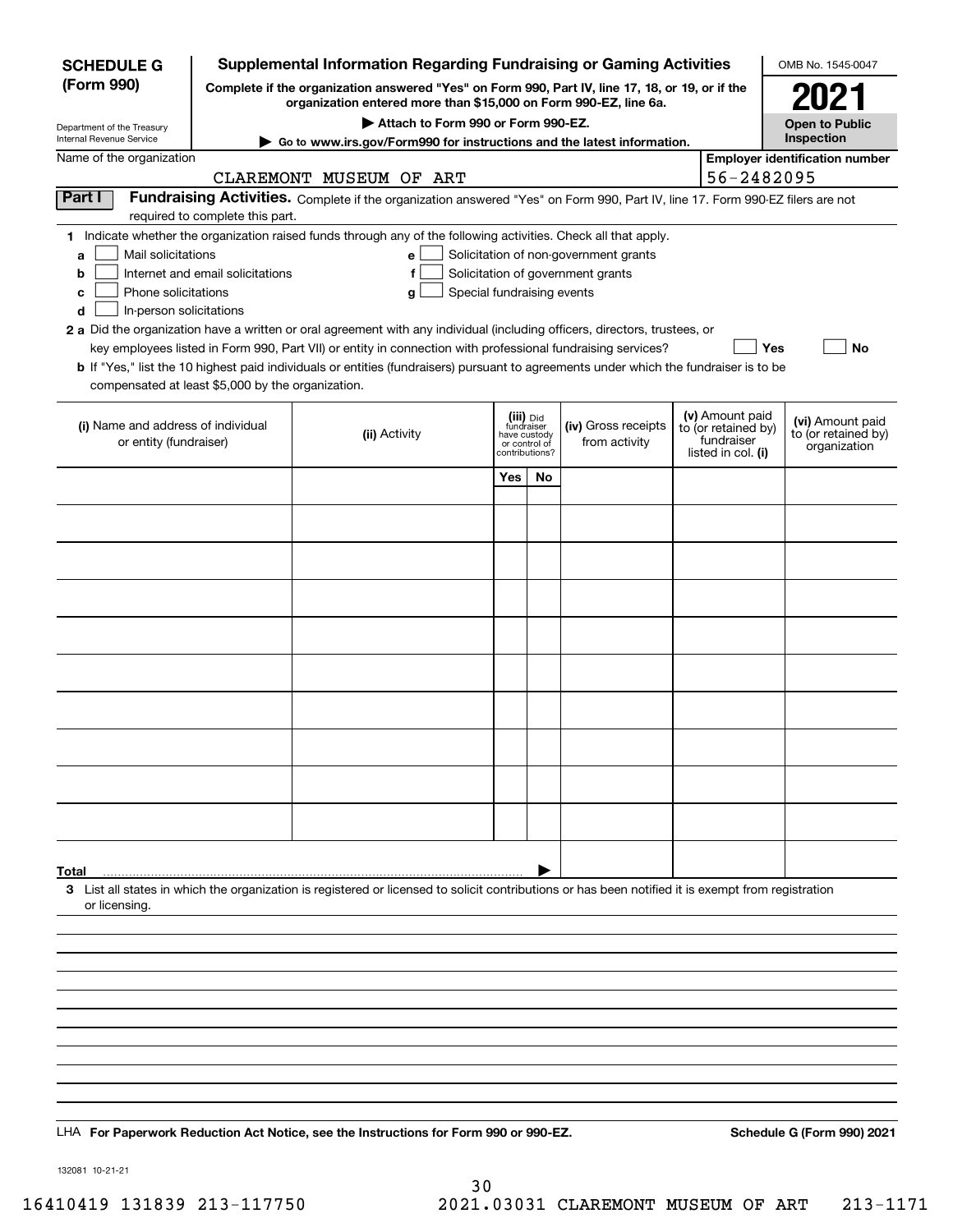**Part II** | Fundraising Events. Complete if the organization answered "Yes" on Form 990, Part IV, line 18, or reported more than \$15,000

|                 |    | of fundraising event contributions and gross income on Form 990-EZ, lines 1 and 6b. List events with gross receipts greater than \$5,000. |                     |                                                  |                      |                                                     |
|-----------------|----|-------------------------------------------------------------------------------------------------------------------------------------------|---------------------|--------------------------------------------------|----------------------|-----------------------------------------------------|
|                 |    |                                                                                                                                           | (a) Event #1        | $(b)$ Event #2                                   | (c) Other events     | (d) Total events                                    |
|                 |    |                                                                                                                                           |                     | PHASE <sub>2</sub>                               |                      | (add col. (a) through                               |
|                 |    |                                                                                                                                           | GALA                | <b>DEPOT</b>                                     | 1                    | col. (c)                                            |
|                 |    |                                                                                                                                           | (event type)        | (event type)                                     | (total number)       |                                                     |
|                 |    |                                                                                                                                           |                     |                                                  |                      |                                                     |
| Revenue         | 1. |                                                                                                                                           | 103,327.            | 36, 315.                                         | 43,205.              | 182,847.                                            |
|                 |    |                                                                                                                                           |                     |                                                  |                      |                                                     |
|                 |    |                                                                                                                                           | 38,550.             | 36, 315.                                         | 43,205.              | 118,070.                                            |
|                 |    |                                                                                                                                           |                     |                                                  |                      |                                                     |
|                 | 3  | Gross income (line 1 minus line 2)                                                                                                        | 64,777.             |                                                  |                      | 64,777.                                             |
|                 |    |                                                                                                                                           |                     |                                                  |                      |                                                     |
|                 |    |                                                                                                                                           |                     |                                                  |                      |                                                     |
|                 |    |                                                                                                                                           |                     |                                                  |                      |                                                     |
|                 | 5  |                                                                                                                                           |                     |                                                  |                      |                                                     |
|                 | 6  |                                                                                                                                           | 5,332.              |                                                  |                      | 5,332.                                              |
|                 |    |                                                                                                                                           |                     |                                                  |                      |                                                     |
|                 | 7  |                                                                                                                                           | 12,144.             |                                                  |                      | 12,144.                                             |
| Direct Expenses |    |                                                                                                                                           |                     |                                                  |                      |                                                     |
|                 | 8  |                                                                                                                                           | 5,695.              |                                                  |                      | 5,695.                                              |
|                 | 9  |                                                                                                                                           | $\frac{1}{5.287}$ . | 597.                                             | $\overline{5,351}$ . | 11,235.                                             |
|                 |    | 10 Direct expense summary. Add lines 4 through 9 in column (d)                                                                            |                     |                                                  |                      | 34,406.                                             |
|                 |    | 11 Net income summary. Subtract line 10 from line 3, column (d)                                                                           |                     |                                                  |                      | 30,371.                                             |
| Part III        |    | Gaming. Complete if the organization answered "Yes" on Form 990, Part IV, line 19, or reported more than                                  |                     |                                                  |                      |                                                     |
|                 |    | \$15,000 on Form 990-EZ, line 6a.                                                                                                         |                     |                                                  |                      |                                                     |
|                 |    |                                                                                                                                           | (a) Bingo           | (b) Pull tabs/instant<br>bingo/progressive bingo | (c) Other gaming     | (d) Total gaming (add<br>col. (a) through col. (c)) |
| Revenue         |    |                                                                                                                                           |                     |                                                  |                      |                                                     |
|                 |    |                                                                                                                                           |                     |                                                  |                      |                                                     |
|                 |    |                                                                                                                                           |                     |                                                  |                      |                                                     |
|                 | 2  |                                                                                                                                           |                     |                                                  |                      |                                                     |
|                 |    |                                                                                                                                           |                     |                                                  |                      |                                                     |
| Expenses        | 3  |                                                                                                                                           |                     |                                                  |                      |                                                     |
|                 |    |                                                                                                                                           |                     |                                                  |                      |                                                     |
| Direct          | 4  |                                                                                                                                           |                     |                                                  |                      |                                                     |
|                 |    |                                                                                                                                           |                     |                                                  |                      |                                                     |
|                 | 5  | Other direct expenses                                                                                                                     |                     |                                                  |                      |                                                     |
|                 |    |                                                                                                                                           | %<br>Yes            | %<br>Yes                                         | Yes<br>%             |                                                     |
|                 | 6  | Volunteer labor                                                                                                                           | No                  | No                                               | No                   |                                                     |
|                 |    |                                                                                                                                           |                     |                                                  |                      |                                                     |
|                 | 7  | Direct expense summary. Add lines 2 through 5 in column (d)                                                                               |                     |                                                  |                      |                                                     |
|                 |    |                                                                                                                                           |                     |                                                  |                      |                                                     |
|                 | 8  |                                                                                                                                           |                     |                                                  |                      |                                                     |
| 9               |    |                                                                                                                                           |                     |                                                  |                      |                                                     |
|                 |    |                                                                                                                                           |                     |                                                  |                      | Yes<br><b>No</b>                                    |
|                 |    |                                                                                                                                           |                     |                                                  |                      |                                                     |
|                 |    |                                                                                                                                           |                     |                                                  |                      |                                                     |
|                 |    |                                                                                                                                           |                     |                                                  |                      |                                                     |
|                 |    |                                                                                                                                           |                     |                                                  |                      | Yes<br><b>No</b>                                    |
|                 |    |                                                                                                                                           |                     |                                                  |                      |                                                     |
|                 |    |                                                                                                                                           |                     |                                                  |                      |                                                     |
|                 |    |                                                                                                                                           |                     |                                                  |                      |                                                     |
|                 |    | 132082 10-21-21                                                                                                                           |                     |                                                  |                      | Schedule G (Form 990) 2021                          |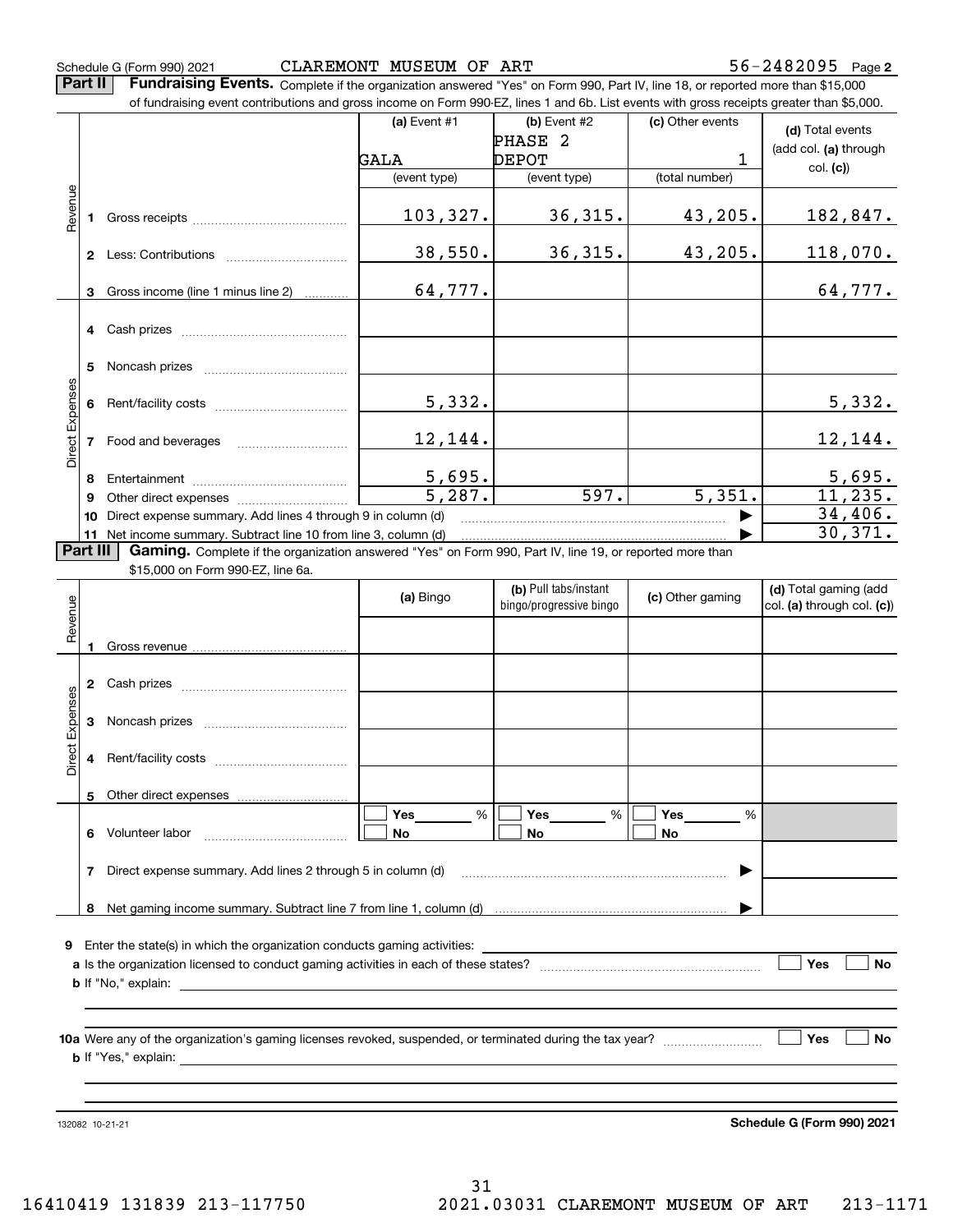| Schedule G (Form 990) 2021                                                   | CLAREMONT MUSEUM OF ART                                                                                                                                                                                                                    | 56-2482095<br>Page 3              |
|------------------------------------------------------------------------------|--------------------------------------------------------------------------------------------------------------------------------------------------------------------------------------------------------------------------------------------|-----------------------------------|
|                                                                              |                                                                                                                                                                                                                                            | Yes<br>No                         |
|                                                                              | 12 Is the organization a grantor, beneficiary or trustee of a trust, or a member of a partnership or other entity formed                                                                                                                   | $\Box$ Yes<br>No                  |
| 13 Indicate the percentage of gaming activity conducted in:                  |                                                                                                                                                                                                                                            |                                   |
|                                                                              |                                                                                                                                                                                                                                            | 13а<br>%                          |
|                                                                              | <b>b</b> An outside facility <i>www.communicality www.communicality.communicality www.communicality www.communicality.com</i>                                                                                                              | 13 <sub>b</sub><br>%              |
|                                                                              | 14 Enter the name and address of the person who prepares the organization's gaming/special events books and records:                                                                                                                       |                                   |
|                                                                              |                                                                                                                                                                                                                                            |                                   |
|                                                                              |                                                                                                                                                                                                                                            |                                   |
|                                                                              |                                                                                                                                                                                                                                            | <b>No</b>                         |
|                                                                              |                                                                                                                                                                                                                                            |                                   |
|                                                                              |                                                                                                                                                                                                                                            |                                   |
| c If "Yes," enter name and address of the third party:                       |                                                                                                                                                                                                                                            |                                   |
|                                                                              |                                                                                                                                                                                                                                            |                                   |
|                                                                              |                                                                                                                                                                                                                                            |                                   |
| 16 Gaming manager information:                                               |                                                                                                                                                                                                                                            |                                   |
|                                                                              | Name $\blacktriangleright$ $\frac{1}{\sqrt{1-\frac{1}{2}}\left(1-\frac{1}{2}\right)}$                                                                                                                                                      |                                   |
|                                                                              |                                                                                                                                                                                                                                            |                                   |
| Gaming manager compensation > \$                                             |                                                                                                                                                                                                                                            |                                   |
|                                                                              | Description of services provided $\blacktriangleright$ $\_\_\_\_\_\_\_\_\_\_\_\_\_\_\_$                                                                                                                                                    |                                   |
|                                                                              |                                                                                                                                                                                                                                            |                                   |
| Director/officer                                                             | Employee<br>Independent contractor                                                                                                                                                                                                         |                                   |
| 17 Mandatory distributions:                                                  |                                                                                                                                                                                                                                            |                                   |
|                                                                              | a Is the organization required under state law to make charitable distributions from the gaming proceeds to                                                                                                                                |                                   |
| retain the state gaming license?                                             |                                                                                                                                                                                                                                            | $\Box$ Yes<br>$\Box$ No           |
|                                                                              | <b>b</b> Enter the amount of distributions required under state law to be distributed to other exempt organizations or spent in the                                                                                                        |                                   |
| organization's own exempt activities during the tax year $\triangleright$ \$ |                                                                                                                                                                                                                                            |                                   |
| Part IV                                                                      | Supplemental Information. Provide the explanations required by Part I, line 2b, columns (iii) and (v); and Part III, lines 9, 9b, 10b,<br>15b, 15c, 16, and 17b, as applicable. Also provide any additional information. See instructions. |                                   |
|                                                                              |                                                                                                                                                                                                                                            |                                   |
|                                                                              |                                                                                                                                                                                                                                            |                                   |
|                                                                              |                                                                                                                                                                                                                                            |                                   |
|                                                                              |                                                                                                                                                                                                                                            |                                   |
|                                                                              |                                                                                                                                                                                                                                            |                                   |
|                                                                              |                                                                                                                                                                                                                                            |                                   |
|                                                                              |                                                                                                                                                                                                                                            |                                   |
|                                                                              |                                                                                                                                                                                                                                            |                                   |
|                                                                              |                                                                                                                                                                                                                                            |                                   |
| 132083 10-21-21                                                              |                                                                                                                                                                                                                                            | <b>Schedule G (Form 990) 2021</b> |
|                                                                              | 32                                                                                                                                                                                                                                         |                                   |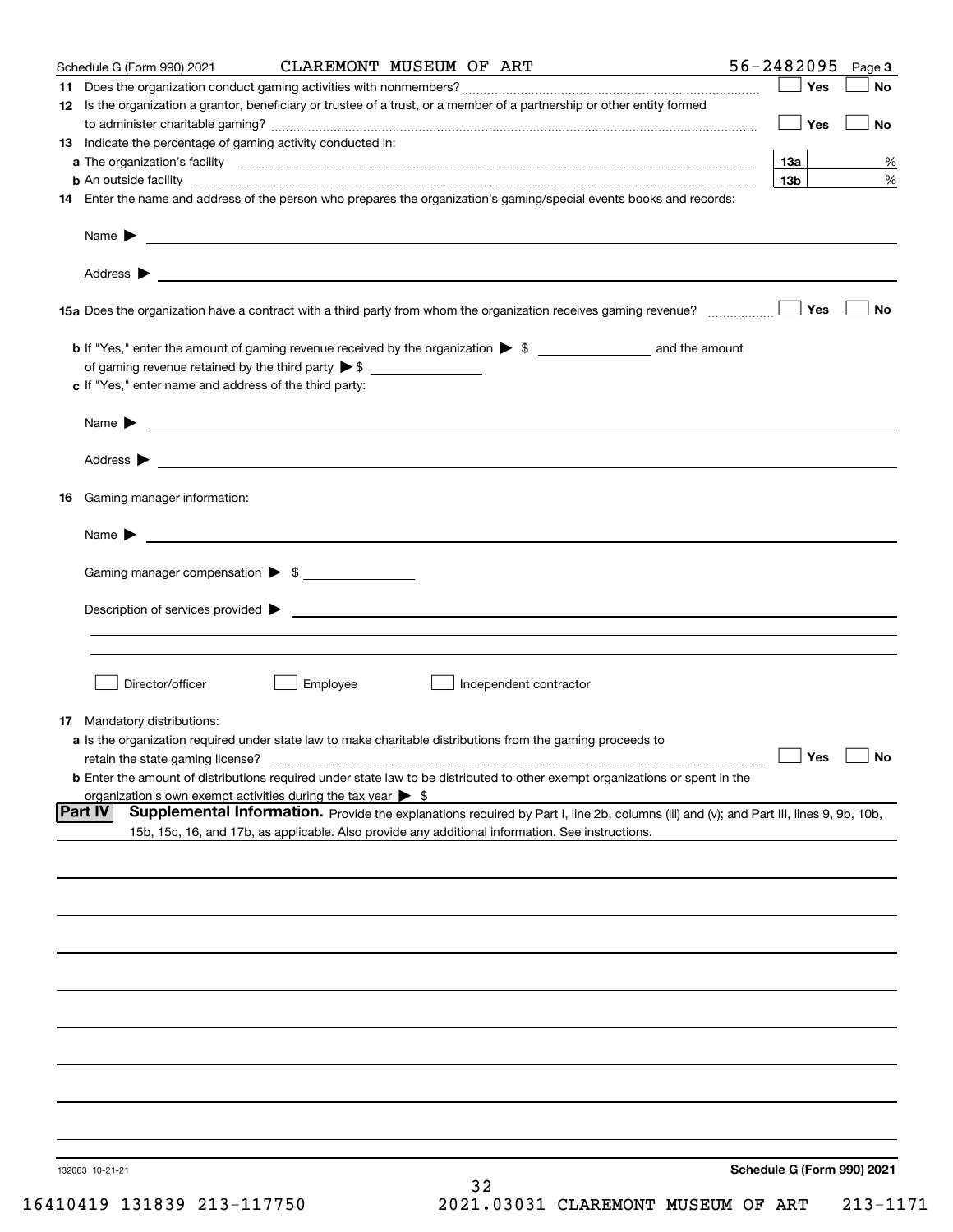|                 | <b>Part IV   Supplemental Information</b> (continued) |  |                       |
|-----------------|-------------------------------------------------------|--|-----------------------|
|                 |                                                       |  |                       |
|                 |                                                       |  |                       |
|                 |                                                       |  |                       |
|                 |                                                       |  |                       |
|                 |                                                       |  |                       |
|                 |                                                       |  |                       |
|                 |                                                       |  |                       |
|                 |                                                       |  |                       |
|                 |                                                       |  |                       |
|                 |                                                       |  |                       |
|                 |                                                       |  |                       |
|                 |                                                       |  |                       |
|                 |                                                       |  |                       |
|                 |                                                       |  |                       |
|                 |                                                       |  |                       |
|                 |                                                       |  |                       |
|                 |                                                       |  |                       |
|                 |                                                       |  |                       |
|                 |                                                       |  |                       |
|                 |                                                       |  |                       |
|                 |                                                       |  |                       |
|                 |                                                       |  |                       |
|                 |                                                       |  |                       |
|                 |                                                       |  |                       |
|                 |                                                       |  |                       |
|                 |                                                       |  |                       |
|                 |                                                       |  |                       |
|                 |                                                       |  |                       |
|                 |                                                       |  |                       |
|                 |                                                       |  |                       |
|                 |                                                       |  |                       |
| 132084 11-18-21 |                                                       |  | Schedule G (Form 990) |
|                 |                                                       |  |                       |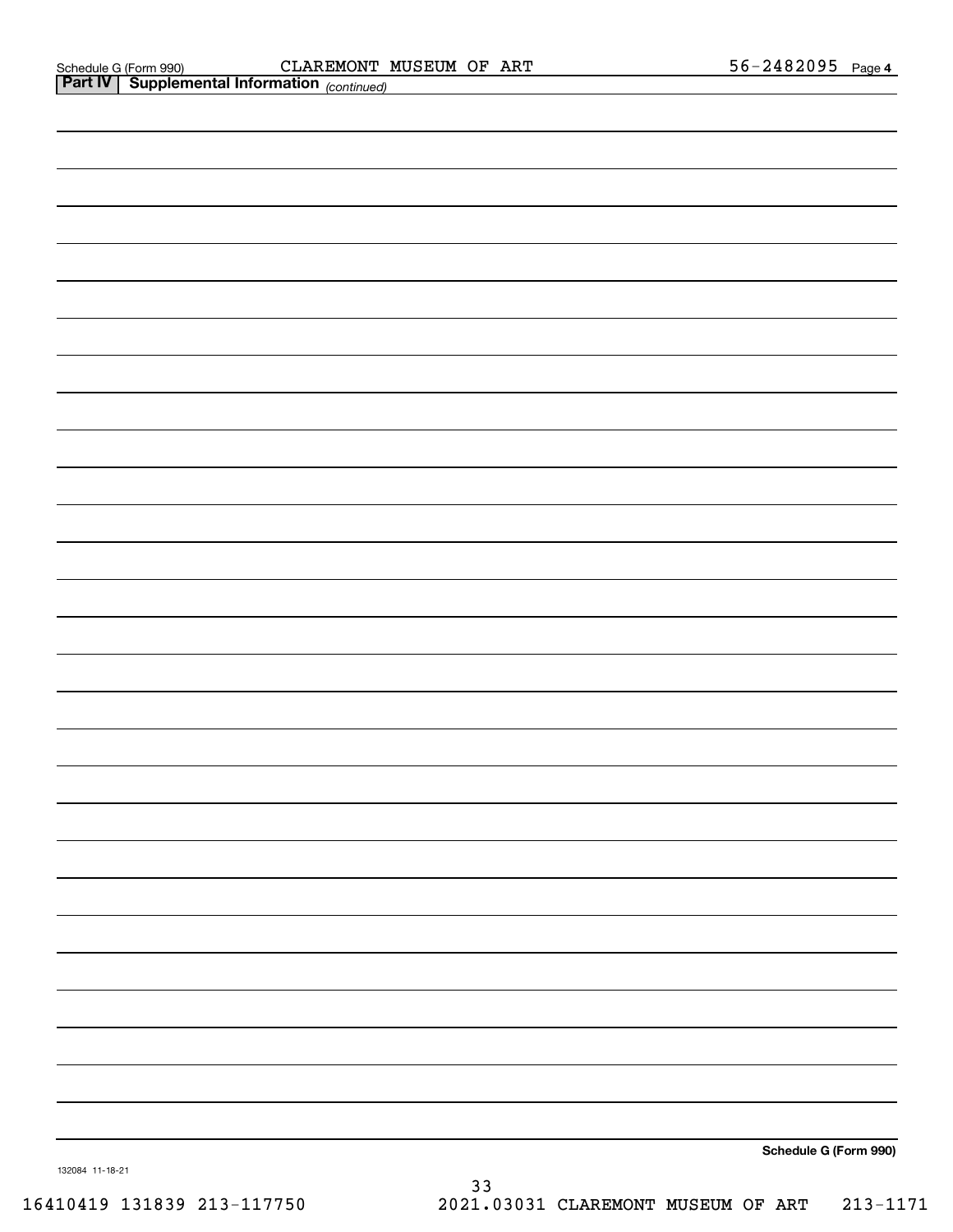## **SCHEDULE M (Form 990)**

# **Noncash Contributions**

OMB No. 1545-0047

| Department of the Treasury      |  |
|---------------------------------|--|
| <b>Internal Revenue Service</b> |  |

**Complete if the organizations answered "Yes" on Form 990, Part IV, lines 29 or 30.** <sup>J</sup>**2021 Attach to Form 990.** J

 **Go to www.irs.gov/Form990 for instructions and the latest information.** J

| LUL                                        |
|--------------------------------------------|
| <b>Open to Public</b><br><b>Inspection</b> |

| Name of the organization |  |
|--------------------------|--|
|--------------------------|--|

| CLADFMONT MICFIIM OF ADT |  |  |
|--------------------------|--|--|

| Employer identification number |  |            |  |
|--------------------------------|--|------------|--|
|                                |  | EC ALONAAE |  |

|        | CLAREMONT MUSEUM OF ART                                                                                                                                                                                                                                                                                                                                                                                                                      |                               |                                      |                                                    | 56-2482095                                                   |        |
|--------|----------------------------------------------------------------------------------------------------------------------------------------------------------------------------------------------------------------------------------------------------------------------------------------------------------------------------------------------------------------------------------------------------------------------------------------------|-------------------------------|--------------------------------------|----------------------------------------------------|--------------------------------------------------------------|--------|
| Part I | <b>Types of Property</b>                                                                                                                                                                                                                                                                                                                                                                                                                     | (a)<br>Check if<br>applicable | (b)<br>Number of<br>contributions or | (c)<br>Noncash contribution<br>amounts reported on | (d)<br>Method of determining<br>noncash contribution amounts |        |
|        |                                                                                                                                                                                                                                                                                                                                                                                                                                              |                               |                                      | items contributed Form 990, Part VIII, line 1g     |                                                              |        |
| 1      |                                                                                                                                                                                                                                                                                                                                                                                                                                              | $\mathbf X$                   | 12                                   | 0.                                                 |                                                              |        |
| 2      | Art - Historical treasures [111] [11] Art - Historical treasures                                                                                                                                                                                                                                                                                                                                                                             |                               |                                      |                                                    |                                                              |        |
| з      | Art - Fractional interests                                                                                                                                                                                                                                                                                                                                                                                                                   |                               |                                      |                                                    |                                                              |        |
| 4      | Books and publications                                                                                                                                                                                                                                                                                                                                                                                                                       |                               |                                      |                                                    |                                                              |        |
| 5      | Clothing and household goods                                                                                                                                                                                                                                                                                                                                                                                                                 |                               |                                      |                                                    |                                                              |        |
| 6      |                                                                                                                                                                                                                                                                                                                                                                                                                                              |                               |                                      |                                                    |                                                              |        |
| 7      |                                                                                                                                                                                                                                                                                                                                                                                                                                              |                               |                                      |                                                    |                                                              |        |
| 8      |                                                                                                                                                                                                                                                                                                                                                                                                                                              |                               |                                      |                                                    |                                                              |        |
| 9      | Securities - Publicly traded                                                                                                                                                                                                                                                                                                                                                                                                                 |                               |                                      |                                                    |                                                              |        |
| 10     | Securities - Closely held stock                                                                                                                                                                                                                                                                                                                                                                                                              |                               |                                      |                                                    |                                                              |        |
| 11     | Securities - Partnership, LLC, or                                                                                                                                                                                                                                                                                                                                                                                                            |                               |                                      |                                                    |                                                              |        |
|        |                                                                                                                                                                                                                                                                                                                                                                                                                                              |                               |                                      |                                                    |                                                              |        |
| 12     | Securities - Miscellaneous                                                                                                                                                                                                                                                                                                                                                                                                                   |                               |                                      |                                                    |                                                              |        |
| 13     | Qualified conservation contribution -                                                                                                                                                                                                                                                                                                                                                                                                        |                               |                                      |                                                    |                                                              |        |
|        |                                                                                                                                                                                                                                                                                                                                                                                                                                              |                               |                                      |                                                    |                                                              |        |
| 14     | Qualified conservation contribution - Other                                                                                                                                                                                                                                                                                                                                                                                                  |                               |                                      |                                                    |                                                              |        |
| 15     |                                                                                                                                                                                                                                                                                                                                                                                                                                              |                               |                                      |                                                    |                                                              |        |
| 16     | Real estate - Commercial                                                                                                                                                                                                                                                                                                                                                                                                                     |                               |                                      |                                                    |                                                              |        |
| 17     |                                                                                                                                                                                                                                                                                                                                                                                                                                              |                               |                                      |                                                    |                                                              |        |
| 18     |                                                                                                                                                                                                                                                                                                                                                                                                                                              |                               |                                      |                                                    |                                                              |        |
| 19     |                                                                                                                                                                                                                                                                                                                                                                                                                                              |                               |                                      |                                                    |                                                              |        |
| 20     | Drugs and medical supplies                                                                                                                                                                                                                                                                                                                                                                                                                   |                               |                                      |                                                    |                                                              |        |
| 21     |                                                                                                                                                                                                                                                                                                                                                                                                                                              |                               |                                      |                                                    |                                                              |        |
| 22     |                                                                                                                                                                                                                                                                                                                                                                                                                                              |                               |                                      |                                                    |                                                              |        |
| 23     |                                                                                                                                                                                                                                                                                                                                                                                                                                              |                               |                                      |                                                    |                                                              |        |
| 24     |                                                                                                                                                                                                                                                                                                                                                                                                                                              |                               |                                      |                                                    |                                                              |        |
| 25     | Other $\blacktriangleright$                                                                                                                                                                                                                                                                                                                                                                                                                  |                               |                                      |                                                    |                                                              |        |
| 26     | $\left(\begin{array}{ccc}\n\frac{1}{2} & \frac{1}{2} & \frac{1}{2} & \frac{1}{2} & \frac{1}{2} & \frac{1}{2} & \frac{1}{2} & \frac{1}{2} & \frac{1}{2} & \frac{1}{2} & \frac{1}{2} & \frac{1}{2} & \frac{1}{2} & \frac{1}{2} & \frac{1}{2} & \frac{1}{2} & \frac{1}{2} & \frac{1}{2} & \frac{1}{2} & \frac{1}{2} & \frac{1}{2} & \frac{1}{2} & \frac{1}{2} & \frac{1}{2} & \frac{1}{2} & \frac{1}{2} & \frac$<br>Other $\blacktriangleright$ |                               |                                      |                                                    |                                                              |        |
| 27     | $\left(\begin{array}{ccc} \rule{0pt}{2.5ex} & \rule{0pt}{2.5ex} & \rule{0pt}{2.5ex} & \rule{0pt}{2.5ex} & \rule{0pt}{2.5ex} & \rule{0pt}{2.5ex} & \rule{0pt}{2.5ex} & \rule{0pt}{2.5ex} & \rule{0pt}{2.5ex} & \rule{0pt}{2.5ex} & \rule{0pt}{2.5ex} & \rule{0pt}{2.5ex} & \rule{0pt}{2.5ex} & \rule{0pt}{2.5ex} & \rule{0pt}{2.5ex} & \rule{0pt}{2.5ex} & \rule{0pt}{2.5ex} & \rule{0pt}{2$<br>Other $\blacktriangleright$                   |                               |                                      |                                                    |                                                              |        |
| 28     | Other $\blacktriangleright$                                                                                                                                                                                                                                                                                                                                                                                                                  |                               |                                      |                                                    |                                                              |        |
| 29     | Number of Forms 8283 received by the organization during the tax year for contributions                                                                                                                                                                                                                                                                                                                                                      |                               |                                      |                                                    |                                                              |        |
|        | for which the organization completed Form 8283, Part V, Donee Acknowledgement                                                                                                                                                                                                                                                                                                                                                                |                               |                                      | 29                                                 |                                                              |        |
|        |                                                                                                                                                                                                                                                                                                                                                                                                                                              |                               |                                      |                                                    |                                                              | Yes No |
|        |                                                                                                                                                                                                                                                                                                                                                                                                                                              |                               |                                      |                                                    |                                                              |        |
|        | 30a During the year, did the organization receive by contribution any property reported in Part I, lines 1 through 28, that it                                                                                                                                                                                                                                                                                                               |                               |                                      |                                                    |                                                              |        |
|        | must hold for at least three years from the date of the initial contribution, and which isn't required to be used for                                                                                                                                                                                                                                                                                                                        |                               |                                      |                                                    |                                                              | X      |
|        | exempt purposes for the entire holding period?                                                                                                                                                                                                                                                                                                                                                                                               |                               |                                      |                                                    | 30a                                                          |        |
|        | <b>b</b> If "Yes," describe the arrangement in Part II.                                                                                                                                                                                                                                                                                                                                                                                      |                               |                                      |                                                    |                                                              |        |
| 31     | Does the organization have a gift acceptance policy that requires the review of any nonstandard contributions?                                                                                                                                                                                                                                                                                                                               |                               |                                      |                                                    | 31                                                           | X      |
|        | 32a Does the organization hire or use third parties or related organizations to solicit, process, or sell noncash                                                                                                                                                                                                                                                                                                                            |                               |                                      |                                                    |                                                              |        |
|        | contributions?                                                                                                                                                                                                                                                                                                                                                                                                                               |                               |                                      |                                                    | 32a                                                          | х      |

**For Paperwork Reduction Act Notice, see the Instructions for Form 990. Schedule M (Form 990) 2021** LHA

**33**If the organization didn't report an amount in column (c) for a type of property for which column (a) is checked,

132141 11-17-21

**b** If "Yes," describe in Part II.

describe in Part II.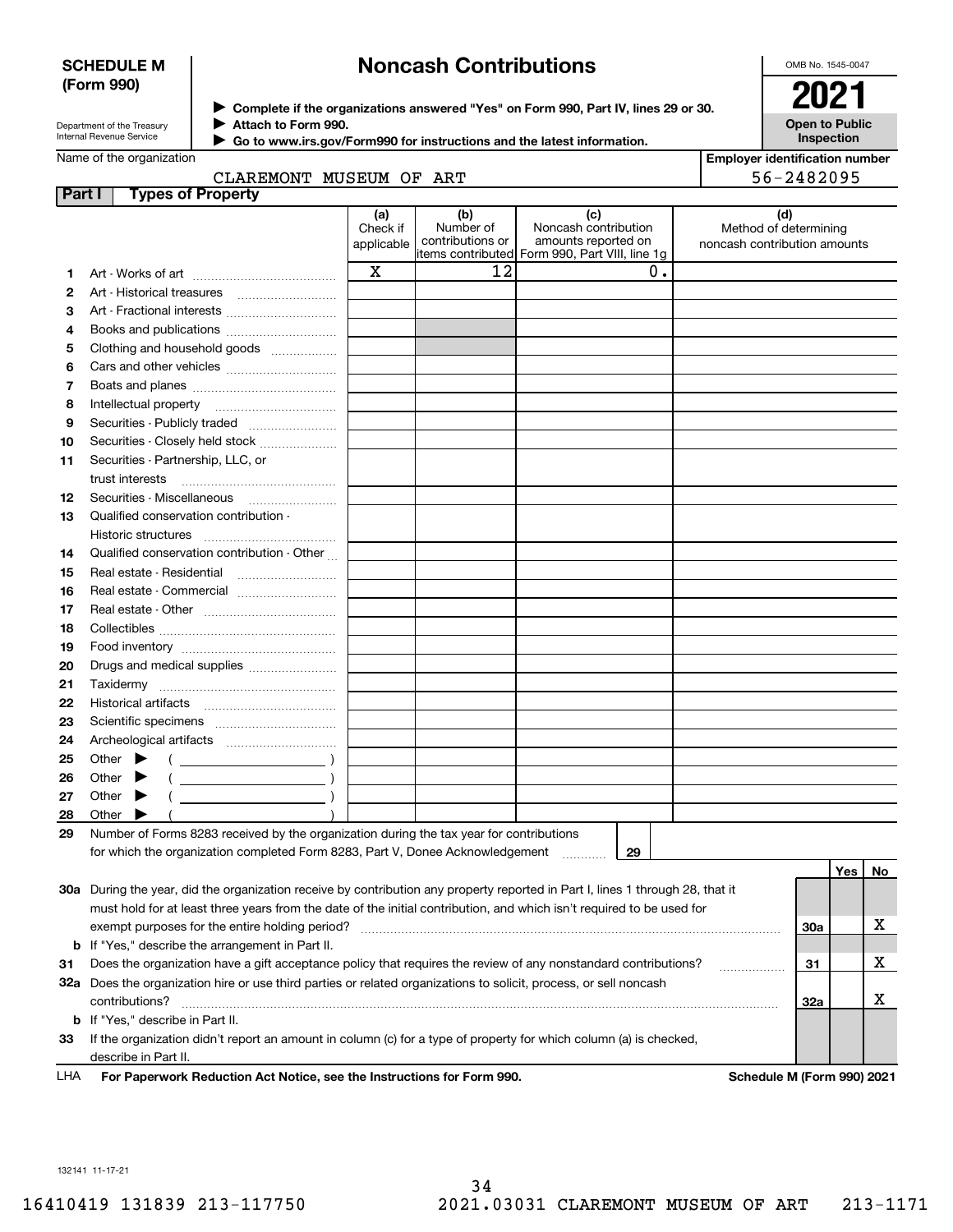| A ZERO AMOUNT WAS REPORTED ON FORM 990, PART VIII, LINE 1G BECAUSE THE<br>MUSEUM DID NOT CAPITALIZE ITS COLLECTIONS AS ALLOWED UNDER FINANCIAL<br>ACCOUNTING STANDARDS BOARD ACCOUNTING STANDARDS CODIFICATION ASC |
|--------------------------------------------------------------------------------------------------------------------------------------------------------------------------------------------------------------------|
|                                                                                                                                                                                                                    |
|                                                                                                                                                                                                                    |
|                                                                                                                                                                                                                    |
|                                                                                                                                                                                                                    |
|                                                                                                                                                                                                                    |
|                                                                                                                                                                                                                    |
|                                                                                                                                                                                                                    |
|                                                                                                                                                                                                                    |
|                                                                                                                                                                                                                    |
|                                                                                                                                                                                                                    |
|                                                                                                                                                                                                                    |
|                                                                                                                                                                                                                    |
|                                                                                                                                                                                                                    |
|                                                                                                                                                                                                                    |
|                                                                                                                                                                                                                    |
|                                                                                                                                                                                                                    |
|                                                                                                                                                                                                                    |
|                                                                                                                                                                                                                    |
|                                                                                                                                                                                                                    |
|                                                                                                                                                                                                                    |
|                                                                                                                                                                                                                    |
|                                                                                                                                                                                                                    |
|                                                                                                                                                                                                                    |
|                                                                                                                                                                                                                    |
|                                                                                                                                                                                                                    |
|                                                                                                                                                                                                                    |
|                                                                                                                                                                                                                    |
|                                                                                                                                                                                                                    |
|                                                                                                                                                                                                                    |
|                                                                                                                                                                                                                    |
|                                                                                                                                                                                                                    |
|                                                                                                                                                                                                                    |
| 35                                                                                                                                                                                                                 |

Schedule M (Form 990) 2021  ${\bf CLARENT}$   ${\bf MUSEUM}$  O ${\bf F}$   ${\bf ART}$  56-2482095 Page

**2**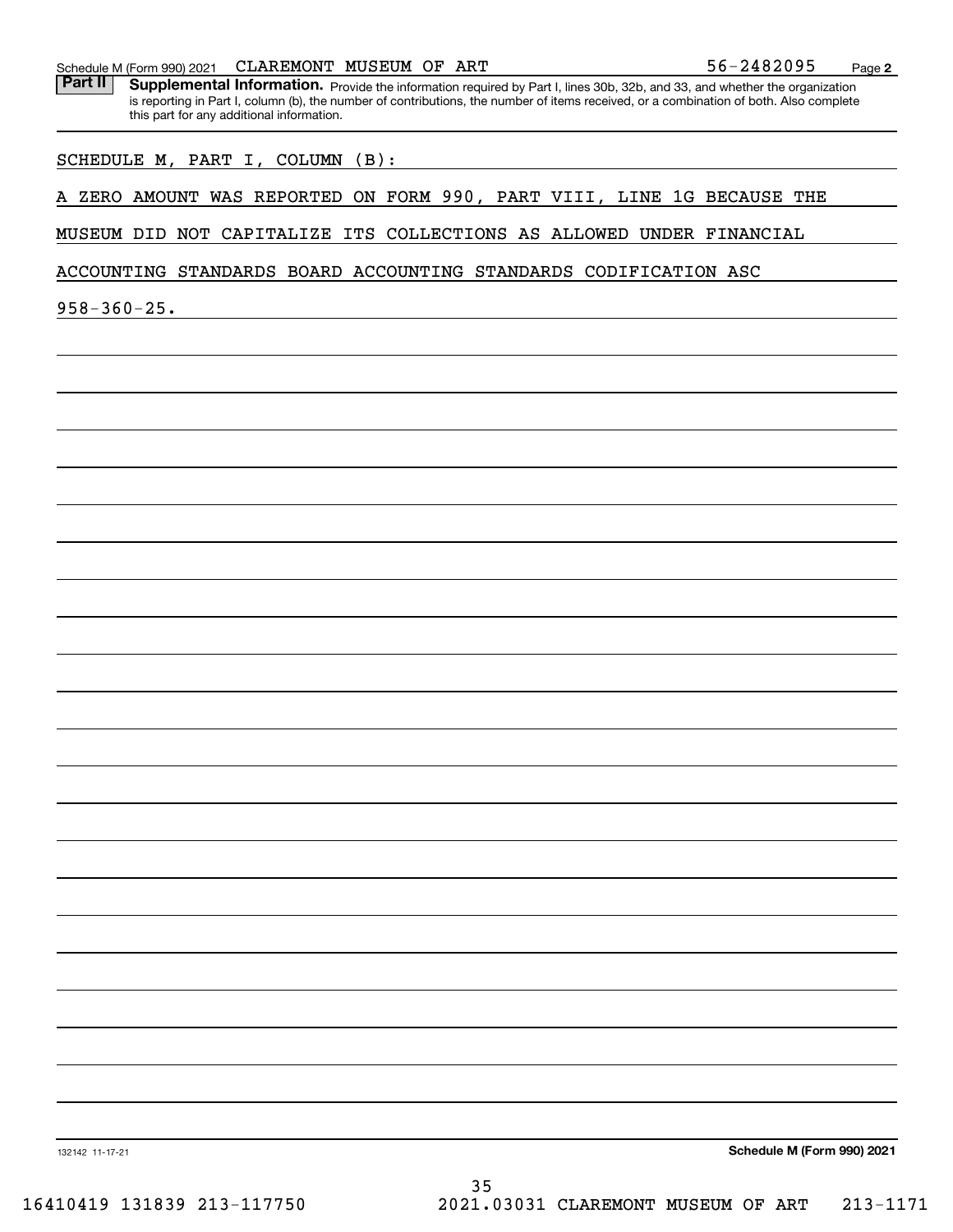**(Form 990)**

**Complete to provide information for responses to specific questions on SCHEDULE O Supplemental Information to Form 990 or 990-EZ**

**Form 990 or 990-EZ or to provide any additional information. | Attach to Form 990 or Form 990-EZ. | Go to www.irs.gov/Form990 for the latest information.**



**Employer identification number**

CLAREMONT MUSEUM OF ART  $\vert$  56-2482095

FORM 990, PART VI, SECTION A, LINE 8B:

CMA DOES NOT HAVE ANY COMMITTEES WITH THE AUTHORITY TO ACT FOR THE BOARD.

FORM 990, PART VI, SECTION B, LINE 11B:

THE FORM 990 IS PREPARED BY THE ORGANIZATION'S OUTSIDE PUBLIC ACCOUNTING

FIRM BASED ON INFORMATION PROVIDED BY MANAGEMENT. ONCE A DRAFT OF THE

RETURN IS AVAILABLE, IT IS REVIEWED BY MANAGEMENT WITH ANY CHANGES OR

REVISIONS INCORPORATED INTO THE FILING. THE REVISED RETURN IS THEN

SUBMITTED TO THE BOARD OF DIRECTORS FOR THEIR REVIEW AND APPROVAL PRIOR TO SUBMITTING TO THE IRS.

FORM 990, PART VI, SECTION B, LINE 15B:

THE HIRING PROCESS FOR THE MUSEUM DIRECTOR INCLUDED THE CREATION OF A

SEARCH COMMITTEE WITH BOARD AND NON-BOARD MEMBERS, A COMPARISON OF

COMPENSATION FOR EXECUTIVE DIRECTOR POSITIONS AT 3 LOCAL CULTURAL

INSTITUTIONS AND A RIGOROUS INTERVIEW PROCESS THAT ENGAGED THE ENTIRE

BOARD.

FORM 990, PART VI, SECTION C, LINE 18:

THE 990 TAX RETURN WILL BE POSTED ON THE CLAREMONT MUSEUM WEBSITE. IT WILL ALSO BE AVAILABLE UPON REQUEST. THE OTHER GOVERNING DOCUMENTS WILL BE MADE AVAILABLE UPON REQUEST.

FORM 990, PART VI, SECTION C, LINE 19:

THE 990 TAX RETURN WILL BE POSTED ON THE CLAREMONT MUSEUM WEBSITE. IT WILL

132211 11-11-21 LHA For Paperwork Reduction Act Notice, see the Instructions for Form 990 or 990-EZ. Schedule O (Form 990) 2021 ALSO BE AVAILABLE UPON REQUEST. THE OTHER GOVERNING DOCUMENTS WILL BE MADE

36